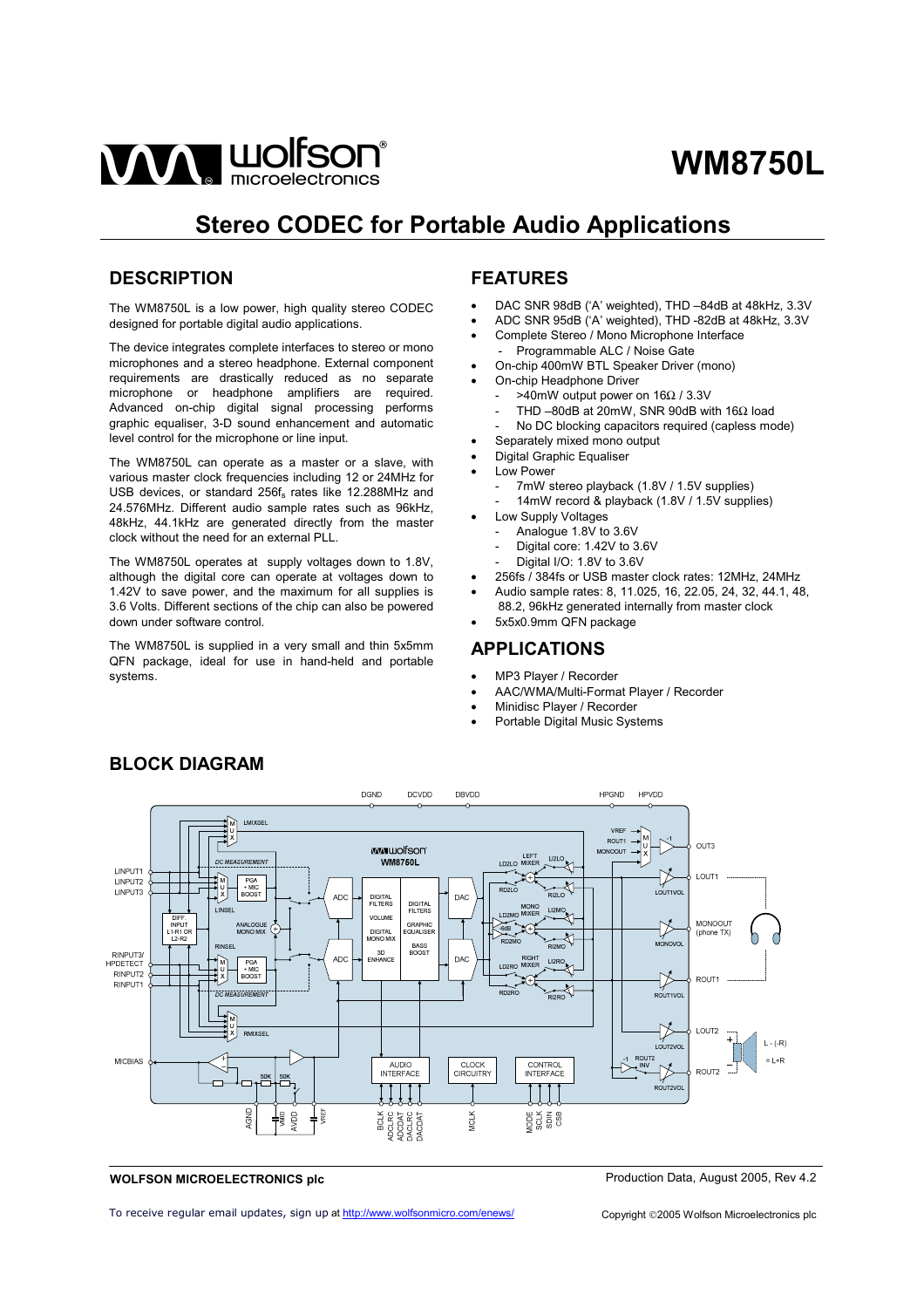# **TABLE OF CONTENTS**



PD Rev 4.2 August 2005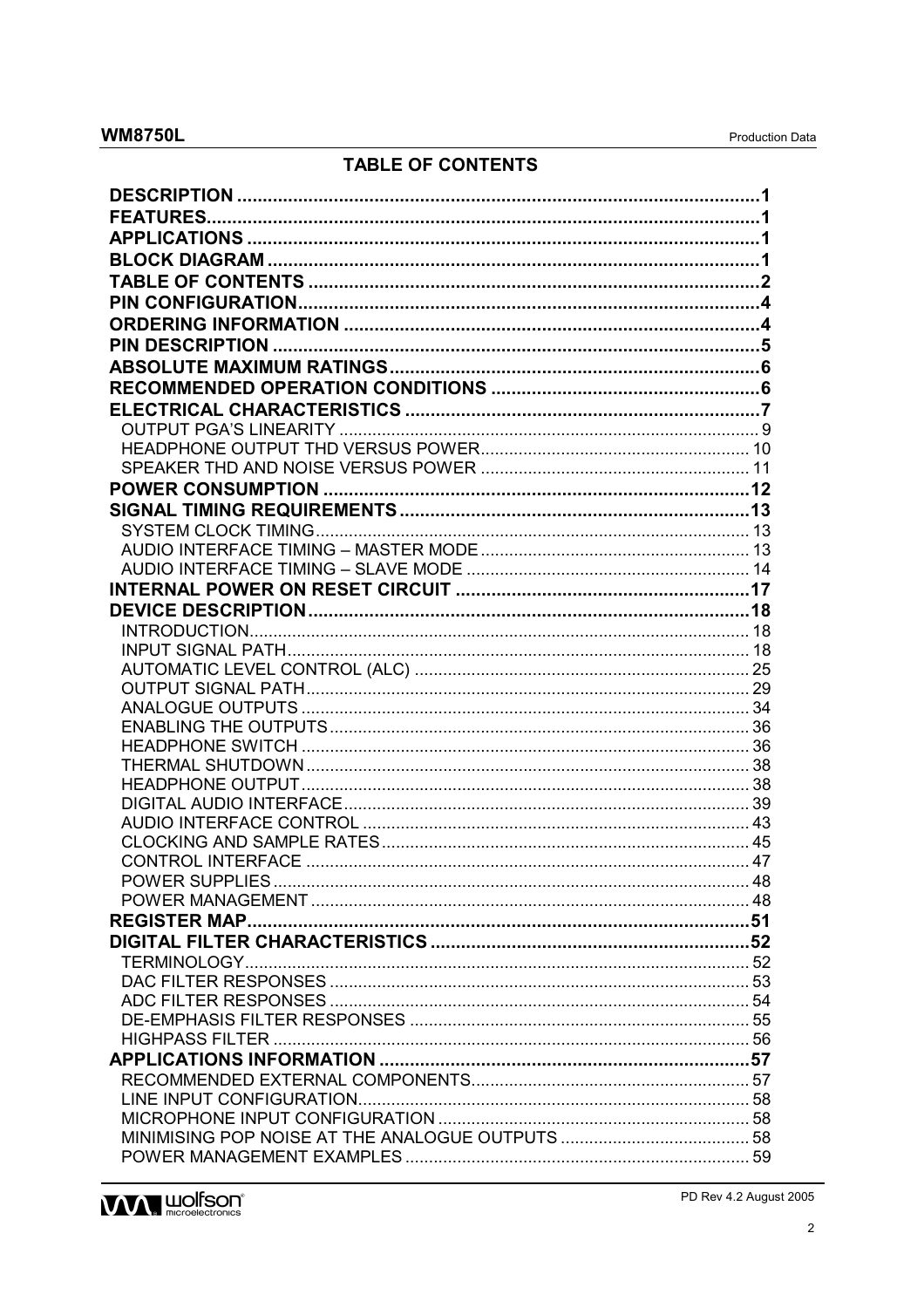| <b>Production Data</b> | <b>WM8750L</b> |
|------------------------|----------------|
|                        |                |
| ADDRESS.               |                |

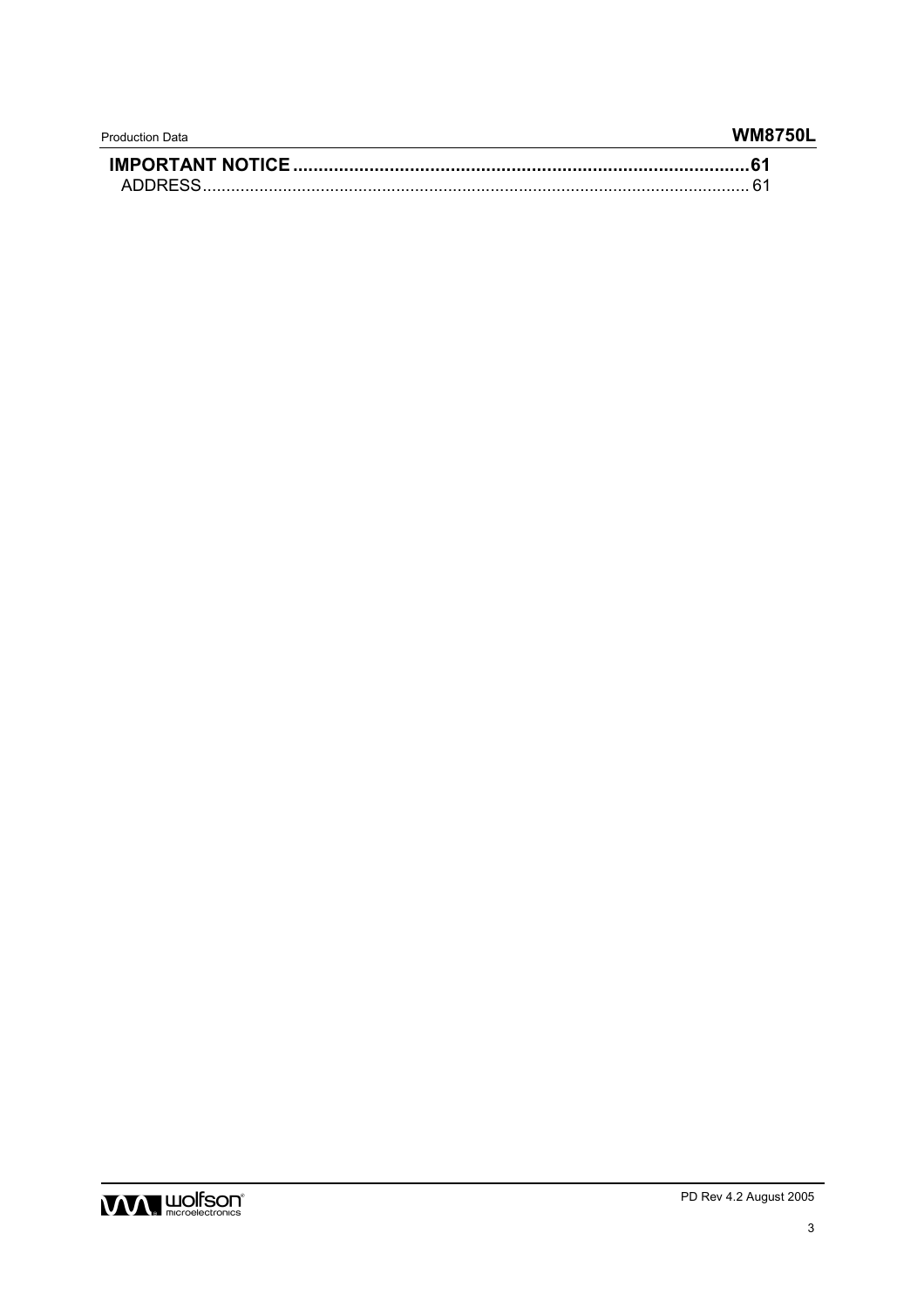# **PIN CONFIGURATION**



# **ORDERING INFORMATION**

| <b>ORDER CODE</b> | <b>TEMPERATURE</b><br><b>RANGE</b> | <b>PACKAGE</b>                                      | <b>MOISTURE</b><br><b>SENSITIVITY LEVEL</b> | <b>PEAK SOLDERING</b><br><b>TEMPERATURE</b> |
|-------------------|------------------------------------|-----------------------------------------------------|---------------------------------------------|---------------------------------------------|
| WM8750LSEFL       | -25°C to +85°C                     | 32-lead QFN (5x5x0.9mm)<br>(Pb-free)                | MSL1                                        | $260^{\circ}$ C                             |
| WM8750LSEFL/R     | -25°C to +85°C                     | 32-lead QFN (5x5x0.9mm)<br>(Pb-free, tape and reel) | MSL <sub>1</sub>                            | $260^{\circ}$ C                             |

**Note:** 

Reel quantity = 3500

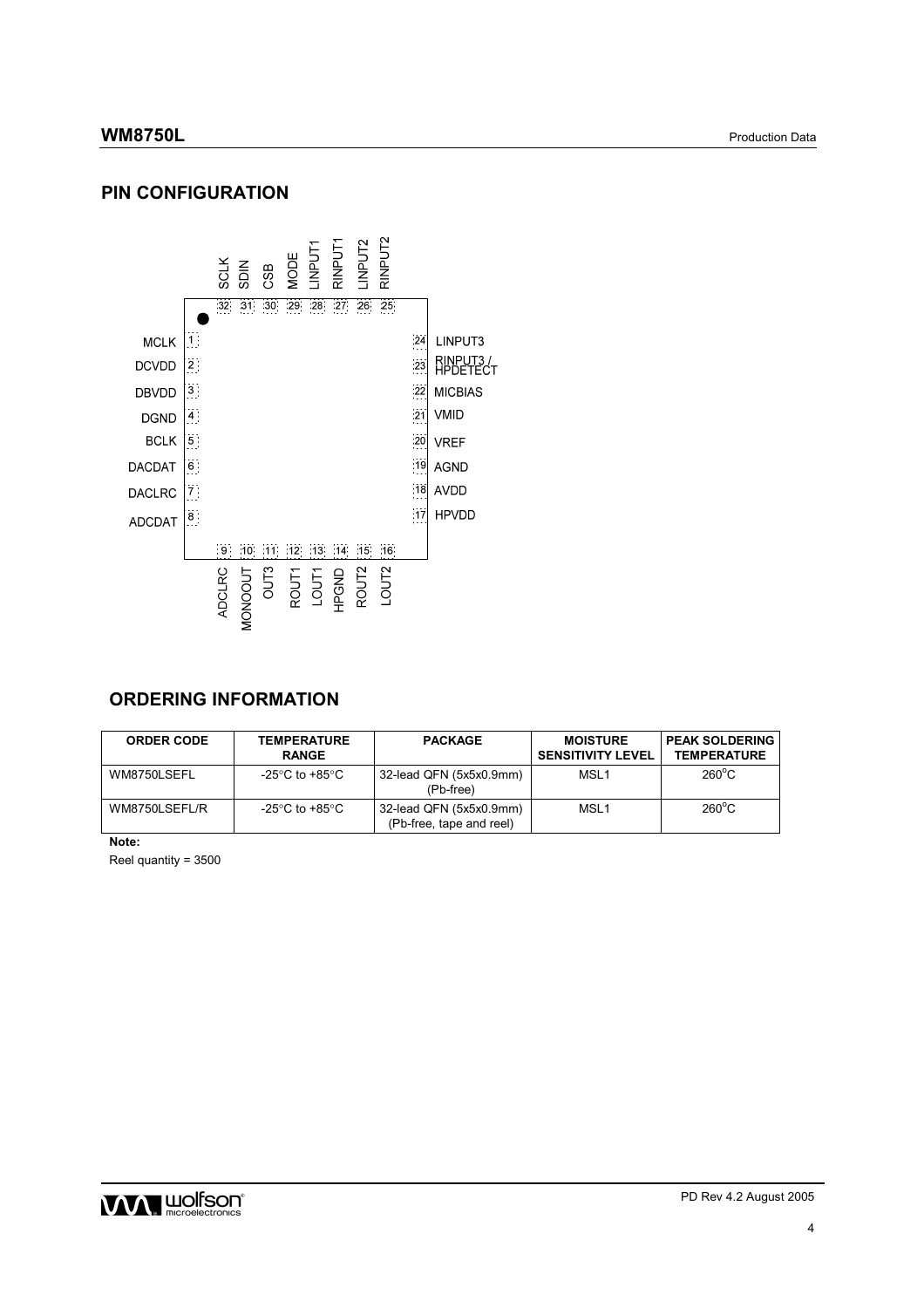# **PIN DESCRIPTION**

| <b>PIN NO</b>  | <b>NAME</b>                 | <b>TYPE</b>            | <b>DESCRIPTION</b>                                                      |
|----------------|-----------------------------|------------------------|-------------------------------------------------------------------------|
| 1              | <b>MCLK</b>                 | Digital Input          | Master Clock                                                            |
| 2              | <b>DCVDD</b>                | Supply                 | <b>Digital Core Supply</b>                                              |
| 3              | <b>DBVDD</b>                | Supply                 | Digital Buffer (I/O) Supply                                             |
| 4              | <b>DGND</b>                 | Supply                 | Digital Ground (return path for both DCVDD and DBVDD)                   |
| 5              | <b>BCLK</b>                 | Digital Input / Output | Audio Interface Bit Clock                                               |
| 6              | <b>DACDAT</b>               | Digital Input          | DAC Digital Audio Data                                                  |
| $\overline{7}$ | <b>DACLRC</b>               | Digital Input / Output | Audio Interface Left / Right Clock/Clock Out                            |
| 8              | <b>ADCDAT</b>               | <b>Digital Output</b>  | <b>ADC Digital Audio Data</b>                                           |
| 9              | <b>ADCLRC</b>               | Digital Input / Output | Audio Interface Left / Right Clock                                      |
| 10             | <b>MONOOUT</b>              | Analogue Output        | Mono Output                                                             |
| 11             | OUT <sub>3</sub>            | Analogue Output        | Analoque Output 3 (can be used as Headphone Pseudo Ground)              |
| 12             | ROUT1                       | Analogue Output        | Right Output 1 (Line or Headphone)                                      |
| 13             | LOUT1                       | Analogue Output        | Left Output 1 (Line or Headphone)                                       |
| 14             | <b>HPGND</b>                | Supply                 | Supply for Analoque Output Drivers (LOUT1/2, ROUT1/2)                   |
| 15             | ROUT2                       | Analogue Output        | Right Output 1 (Line or Headphone or Speaker)                           |
| 16             | LOUT <sub>2</sub>           | Analogue Output        | Left Output 1 (Line or Headphone or Speaker)                            |
| 17             | <b>HPVDD</b>                | Supply                 | Supply for Analoque Output Drivers (LOUT1/2, ROUT1/2,<br><b>MONOUT)</b> |
| 18             | <b>AVDD</b>                 | Supply                 | Analogue Supply                                                         |
| 19             | <b>AGND</b>                 | Supply                 | Analogue Ground (return path for AVDD)                                  |
| 20             | <b>VREF</b>                 | Analogue Output        | Reference Voltage Decoupling Capacitor                                  |
| 21             | <b>VMID</b>                 | Analogue Output        | Midrail Voltage Decoupling Capacitor                                    |
| 22             | <b>MICBIAS</b>              | Analogue Output        | Microphone Bias                                                         |
| 23             | RINPUT3/<br><b>HPDETECT</b> | Analogue Input         | Right Channel Input 3 or Headphone Plug-in Detection                    |
| 24             | LINPUT3                     | Analogue Input         | Left Channel Input 3                                                    |
| 25             | RINPUT2                     | Analogue Input         | Right Channel Input 2                                                   |
| 26             | LINPUT2                     | Analogue Input         | Left Channel Input 2                                                    |
| 27             | RINPUT1                     | Analogue Input         | Right Channel Input 1                                                   |
| 28             | LINPUT1                     | Analogue Input         | Left Channel Input 1                                                    |
| 29             | <b>MODE</b>                 | Digital Input          | <b>Control Interface Selection</b>                                      |
| 30             | <b>CSB</b>                  | Digital Input          | Chip Select / Device Address Selection                                  |
| 31             | <b>SDIN</b>                 | Digital Input/Output   | Control Interface Data Input / 2-wire Acknowledge output                |
| 32             | <b>SCLK</b>                 | Digital Input          | Control Interface Clock Input                                           |

# **Note:**

It is recommended that the QFN ground paddle should be connected to analogue ground on the application PCB.

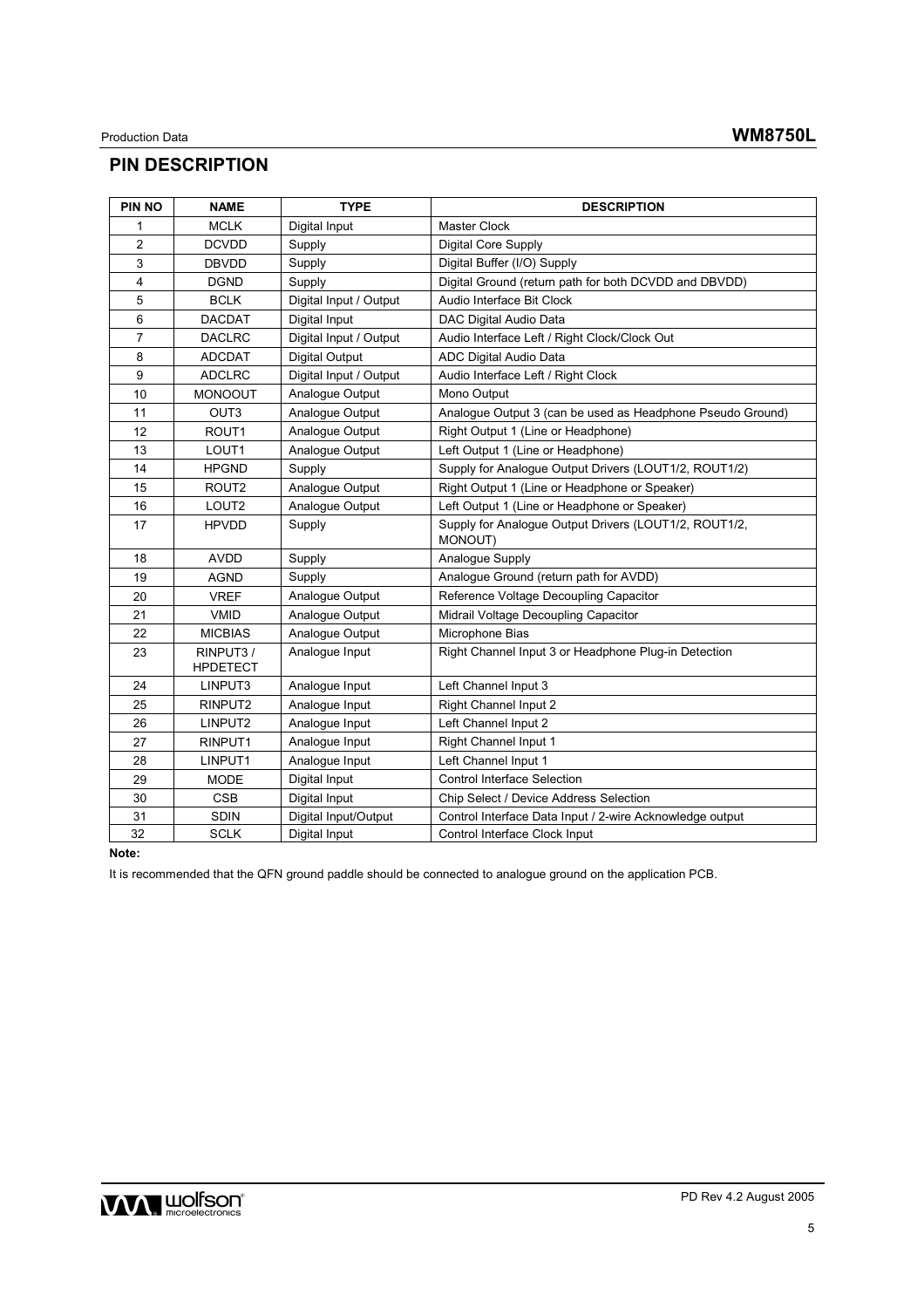# **ABSOLUTE MAXIMUM RATINGS**

Absolute Maximum Ratings are stress ratings only. Permanent damage to the device may be caused by continuously operating at or beyond these limits. Device functional operating limits and guaranteed performance specifications are given under Electrical Characteristics at the test conditions specified.



ESD Sensitive Device. This device is manufactured on a CMOS process. It is therefore generically susceptible to damage from excessive static voltages. Proper ESD precautions must be taken during handling and storage of this device.

Wolfson tests its package types according to IPC/JEDEC J-STD-020B for Moisture Sensitivity to determine acceptable storage conditions prior to surface mount assembly. These levels are:

- MSL1 = unlimited floor life at <30°C / 85% Relative Humidity. Not normally stored in moisture barrier bag.
- MSL2 = out of bag storage for 1 year at <30°C / 60% Relative Humidity. Supplied in moisture barrier bag.

MSL3 = out of bag storage for 168 hours at <30°C / 60% Relative Humidity. Supplied in moisture barrier bag.

The Moisture Sensitivity Level for each package type is specified in Ordering Information.

| <b>CONDITION</b>                            | MIN               | <b>MAX</b>                |
|---------------------------------------------|-------------------|---------------------------|
| Supply voltages                             | $-0.3V$           | $+3.63V$                  |
| Voltage range digital inputs                | <b>DGND -0.3V</b> | DBVDD +0.3V               |
| Voltage range analogue inputs               | AGND -0.3V        | $AVDD +0.3V$              |
| Operating temperature range, T <sub>A</sub> | $-25^{\circ}$ C   | +85°C                     |
| Storage temperature after soldering         | -65°C             | +150 $\mathrm{^{\circ}C}$ |

**Notes** 

- 1. Analogue and digital grounds must always be within 0.3V of each other.
- 2. All digital and analogue supplies are completely independent from each other.
- 3. DCVDD must be less than or equal to AVDD and DBVDD.

# **RECOMMENDED OPERATION CONDITIONS**

| <b>PARAMETER</b>              | <b>SYMBOL</b>     | <b>MIN</b> | <b>TYP</b> | <b>MAX</b> | UNIT |
|-------------------------------|-------------------|------------|------------|------------|------|
| Digital supply range (Core)   | <b>DCVDD</b>      | 1.42       | 2.0        | 3.6        |      |
| Digital supply range (Buffer) | <b>DBVDD</b>      | 1.7        | 2.0        | 3.6        |      |
| Analogue supplies range       | AVDD, HPVDD       | 1.8        | 2.0        | 3.6        |      |
| Ground                        | DGND, AGND, HPGND |            |            |            |      |

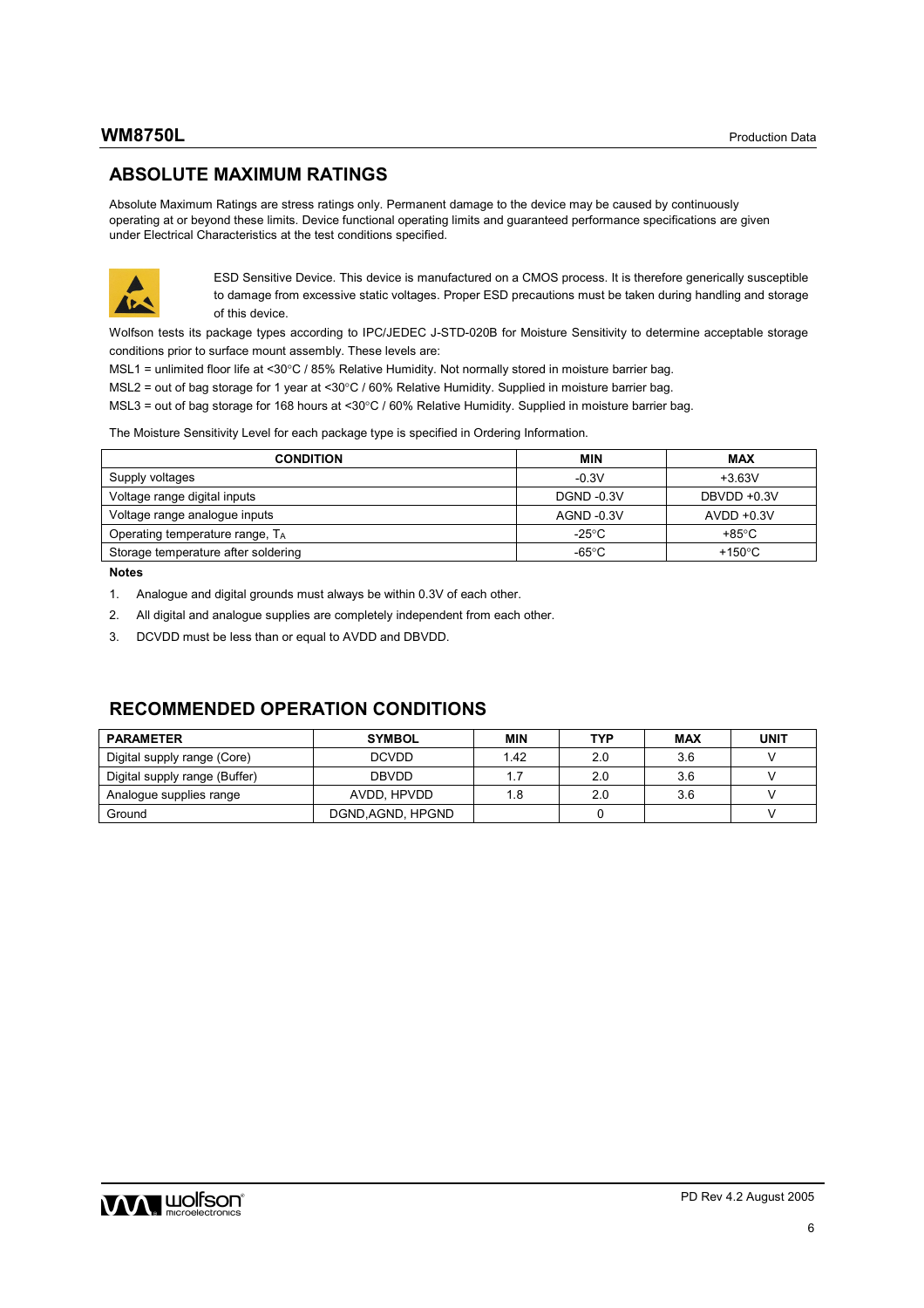# **ELECTRICAL CHARACTERISTICS**

## **Test Conditions**

DCVDD = 1.5V, DBVDD = 3.3V, AVDD = HPVDD = 3.3V, T<sub>A</sub> = +25°C, 1kHz signal, fs = 48kHz, PGA gain = 0dB, 24-bit audio data unless otherwise stated.

| <b>PARAMETER</b>                                                                  | <b>SYMBOL</b> | <b>TEST CONDITIONS</b>                                       | <b>MIN</b> | <b>TYP</b> | <b>MAX</b> | <b>UNIT</b> |
|-----------------------------------------------------------------------------------|---------------|--------------------------------------------------------------|------------|------------|------------|-------------|
| Analogue Inputs (LINPUT1, RINPUT1, LINPUT2, RINPUT2, LINPUT3, RINPUT3) to ADC out |               |                                                              |            |            |            |             |
| Full Scale Input Signal Level                                                     | <b>VINFS</b>  | $AVDD = 3.3V$                                                |            | 1.0        |            | V rms       |
| (for ADC 0dB Input at 0dB Gain)                                                   |               | $AVDD = 1.8V$                                                |            | 0.545      |            |             |
| Input Resistance                                                                  |               | L/RINPUT1 to ADC,                                            |            | 22         |            | kΩ          |
|                                                                                   |               | $PGA gain = OdB$                                             |            |            |            |             |
|                                                                                   |               | L/RINPUT1 to ADC,                                            |            | 1.5        |            |             |
|                                                                                   |               | $PGA gain = +30dB$                                           |            |            |            |             |
|                                                                                   |               | L/RINPUT1 unused                                             |            | 16         |            |             |
|                                                                                   |               | DC Measurement                                               |            |            |            |             |
|                                                                                   |               | L/RINPUT1 unused                                             |            | 17         |            |             |
| Input Capacitance                                                                 |               |                                                              |            | 10         |            | pF          |
| Signal to Noise Ratio                                                             | <b>SNR</b>    | $AVDD = 3.3V$                                                | 80         | 95         |            | dВ          |
| (A-weighted)                                                                      |               | $AVDD = 1.8V$                                                |            | 90         |            |             |
| Dynamic Range                                                                     |               | -60dBFs                                                      | 90         | 95         |            | dB          |
| <b>Total Harmonic Distortion</b>                                                  | <b>THD</b>    | -1dBFs input,                                                |            | -82        |            | dB          |
|                                                                                   |               | $AVDD = 3.3V$                                                |            | 0.008      |            | %           |
|                                                                                   |               | -1dBFs input,                                                |            | $-74$      |            |             |
|                                                                                   |               | $AVDD = 1.8V$                                                |            | 0.02       |            |             |
| <b>ADC Channel Separation</b>                                                     |               | 1kHz signal                                                  |            | 85         |            | dB          |
| <b>Channel Matching</b>                                                           |               | 1kHz signal                                                  |            | 0.2        |            | dВ          |
| Analogue Outputs (LOUT1/2, ROUT1/2, MONOOUT)                                      |               |                                                              |            |            |            |             |
| 0dB Full scale output voltage                                                     |               |                                                              |            | AVDD/3.3   |            | Vrms        |
| Mute attenuation                                                                  |               | 1kHz, full scale signal                                      |            | 90         |            | dВ          |
|                                                                                   |               | MONOOUT pin                                                  |            | 81         |            |             |
| <b>Channel Separation</b>                                                         |               | analogue in                                                  |            | 85         |            | dВ          |
|                                                                                   |               | to analogue out                                              |            |            |            |             |
| DAC to Line-Out (L/ROUT2 with 10kΩ / 50pF load)                                   |               |                                                              |            |            |            |             |
| Signal to Noise Ratio                                                             | <b>SNR</b>    | AVDD=3.3V                                                    | 90         | 98         |            | dB          |
| (A-weighted)                                                                      |               | AVDD=1.8V                                                    |            | 93         |            |             |
| <b>Total Harmonic Distortion</b>                                                  | <b>THD</b>    | $AVDD=3.3V$                                                  |            | -84        |            | dВ          |
|                                                                                   |               | AVDD=1.8V                                                    |            | $-80$      |            |             |
| <b>Channel Separation</b>                                                         |               | 1kHz signal                                                  |            | 100        |            | dВ          |
| Headphone Output (LOUT1/ROUT1, using capacitors)                                  |               |                                                              |            |            |            |             |
| Output Power per channel                                                          | $P_{O}$       | Output power is very closely correlated with THD; see below. |            |            |            |             |
| <b>Total Harmonic Distortion</b>                                                  | <b>THD</b>    | HPVDD=1.8V, $R_L$ =32 $\Omega$                               |            | 0.016      |            | %           |
|                                                                                   |               | $P_0 = 5mW$                                                  |            | -76        |            | dB          |
|                                                                                   |               | HPVDD=1.8V, $R_L$ =16 $\Omega$                               |            | 0.022      |            |             |
|                                                                                   |               | $P_0 = 5mW$                                                  |            | $-73$      |            |             |
|                                                                                   |               | HPVDD=3.3V, $R_L$ =32 $\Omega$ ,                             |            | 0.013      |            |             |
|                                                                                   |               | $P_0 = 20$ mW                                                |            | -78        |            |             |
|                                                                                   |               | HPVDD=3.3V, $R_L$ =16 $\Omega$ ,                             |            | 0.018      |            |             |
|                                                                                   |               | $P_0 = 20$ mW                                                |            | -75        |            |             |
| Signal to Noise Ratio                                                             | SNR           | $HPVDD = 3.3V$                                               | 92         | 96         |            | dВ          |
| (A-weighted)                                                                      |               | $HPVDD = 1.8V$                                               |            | 96         |            |             |

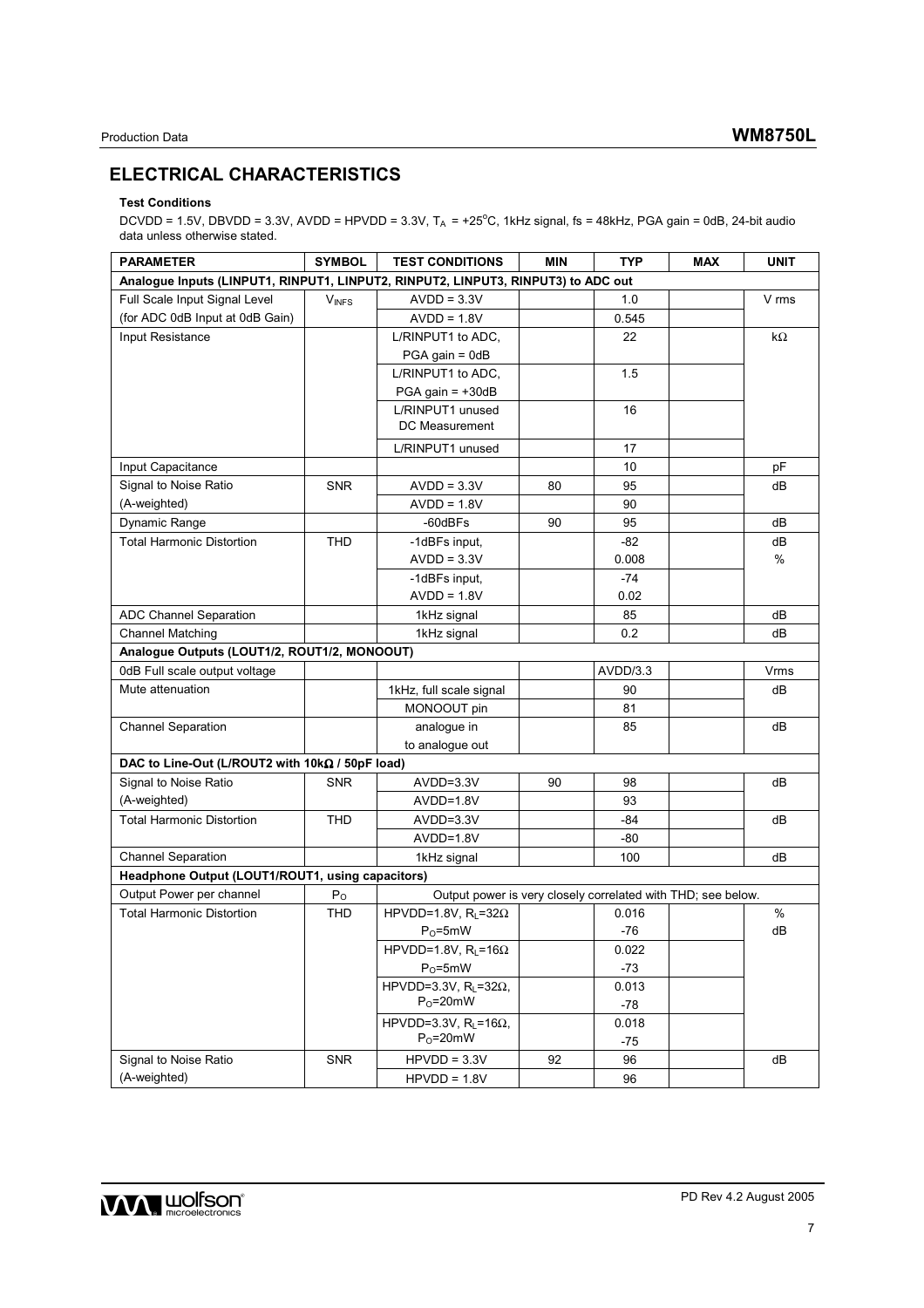# **WM8750L** Production Data

## **Test Conditions**

DCVDD = 1.5V, DBVDD = 3.3V, AVDD = HPVDD = 3.3V, T<sub>A</sub> = +25°C, 1kHz signal, fs = 48kHz, PGA gain = 0dB, 24-bit audio data unless otherwise stated.

| <b>PARAMETER</b>                                                         | <b>SYMBOL</b>    | <b>TEST CONDITIONS</b>      | <b>MIN</b>         | <b>TYP</b>        | <b>MAX</b>         | <b>UNIT</b>    |
|--------------------------------------------------------------------------|------------------|-----------------------------|--------------------|-------------------|--------------------|----------------|
| Speaker Output (LOUT2/ROUT2 with $8\Omega$ bridge tied load, ROUT2INV=1) |                  |                             |                    |                   |                    |                |
| Output Power at 1% THD                                                   | P <sub>0</sub>   | $THD = 1%$                  |                    | 330               |                    | mW (rms)       |
|                                                                          |                  |                             |                    |                   |                    |                |
| Abs. Max Power Ouptut                                                    | $P0$ max         |                             |                    | 500               |                    | mW (rms)       |
|                                                                          |                  |                             |                    |                   |                    |                |
| <b>Total Harmonic Distortion</b>                                         | <b>THD</b>       | Po=200mW, $R_1 = 8\Omega$ , |                    | $-63$             |                    | dB             |
|                                                                          |                  | HPVDD=3.3V                  |                    | 0.07              |                    | $\%$           |
| Signal to Noise Ratio                                                    | <b>SNR</b>       | HPVDD=3.3V, $R1 = 8\Omega$  |                    | 95                |                    | dB             |
| (A-weighted)                                                             |                  |                             |                    |                   |                    |                |
| <b>Analoque Reference Levels</b>                                         |                  |                             |                    |                   |                    |                |
| Midrail Reference Voltage                                                | <b>VMID</b>      |                             | $-3%$              | AVDD/2            | $+3%$              | V              |
| <b>Buffered Reference Voltage</b>                                        | <b>VREF</b>      |                             | $-3%$              | AVDD/2            | $+3%$              | V              |
| <b>Microphone Bias</b>                                                   |                  |                             |                    |                   |                    |                |
| <b>Bias Voltage</b>                                                      | <b>V</b> MICBIAS | 3mA load current            | $-5%$              | $0.9 \times$ AVDD | $+5%$              | $\vee$         |
| <b>Bias Current Source</b>                                               | <b>IMICBIAS</b>  |                             |                    |                   | 3                  | mA             |
| <b>Output Noise Voltage</b>                                              | Vn               | 1K to 20kHz                 |                    | 15                |                    | $nV/\sqrt{Hz}$ |
| Digital Input / Output                                                   |                  |                             |                    |                   |                    |                |
| Input HIGH Level                                                         | V <sub>IH</sub>  |                             | $0.7 \times$ DBVDD |                   |                    | $\vee$         |
| Input LOW Level                                                          | $V_{\parallel}$  |                             |                    |                   | $0.3 \times$ DBVDD | V              |
| Output HIGH Level                                                        | $V_{OH}$         | $I_{OH}$ = +1mA             | $0.9 \times$ DBVDD |                   |                    | $\vee$         |
| Output LOW Level                                                         | $V_{OL}$         | $I_{\Omega}$ = -1mA         |                    |                   | $0.1 \times DBVDD$ | V              |
| <b>HPDETECT</b> (pin 23)                                                 |                  |                             |                    |                   |                    |                |
| Input HIGH Level                                                         | V <sub>IH</sub>  |                             | $0.7\times$ AVDD   |                   |                    | V              |
| Input LOW Level                                                          | $V_{IL}$         |                             |                    |                   | $0.3 \times$ AVDD  | $\vee$         |

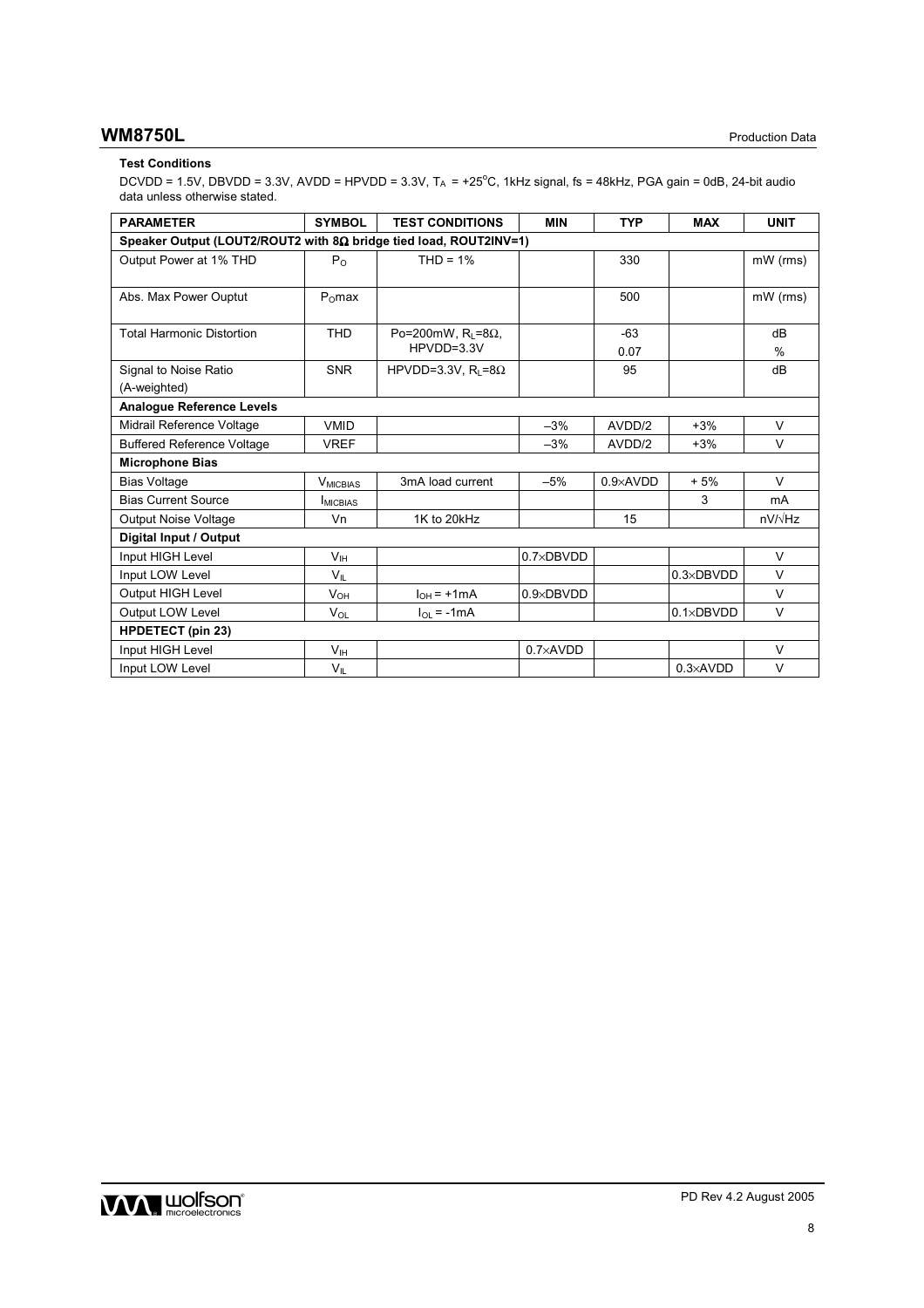# **OUTPUT PGA'S LINEARITY**

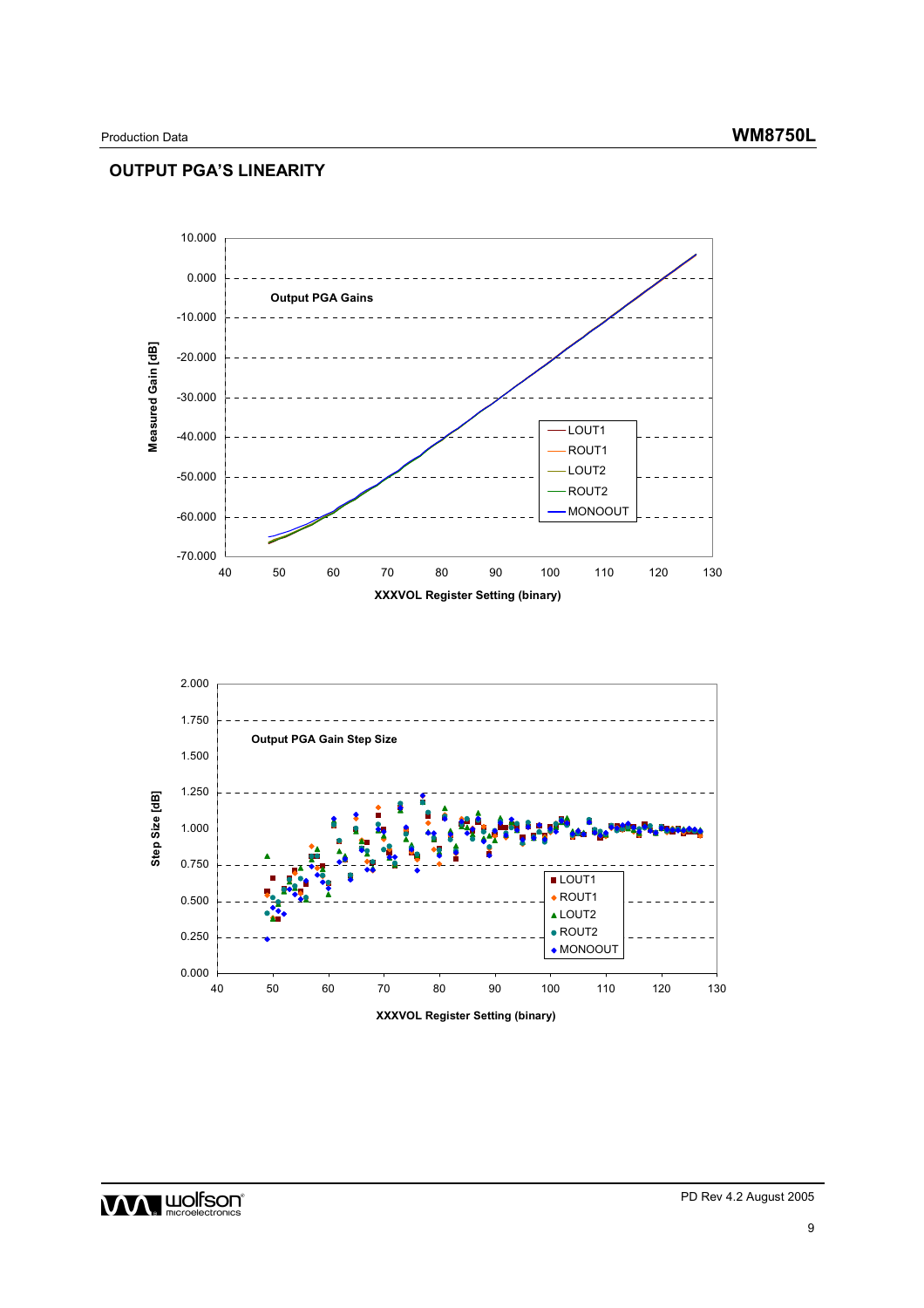# **HEADPHONE OUTPUT THD VERSUS POWER**

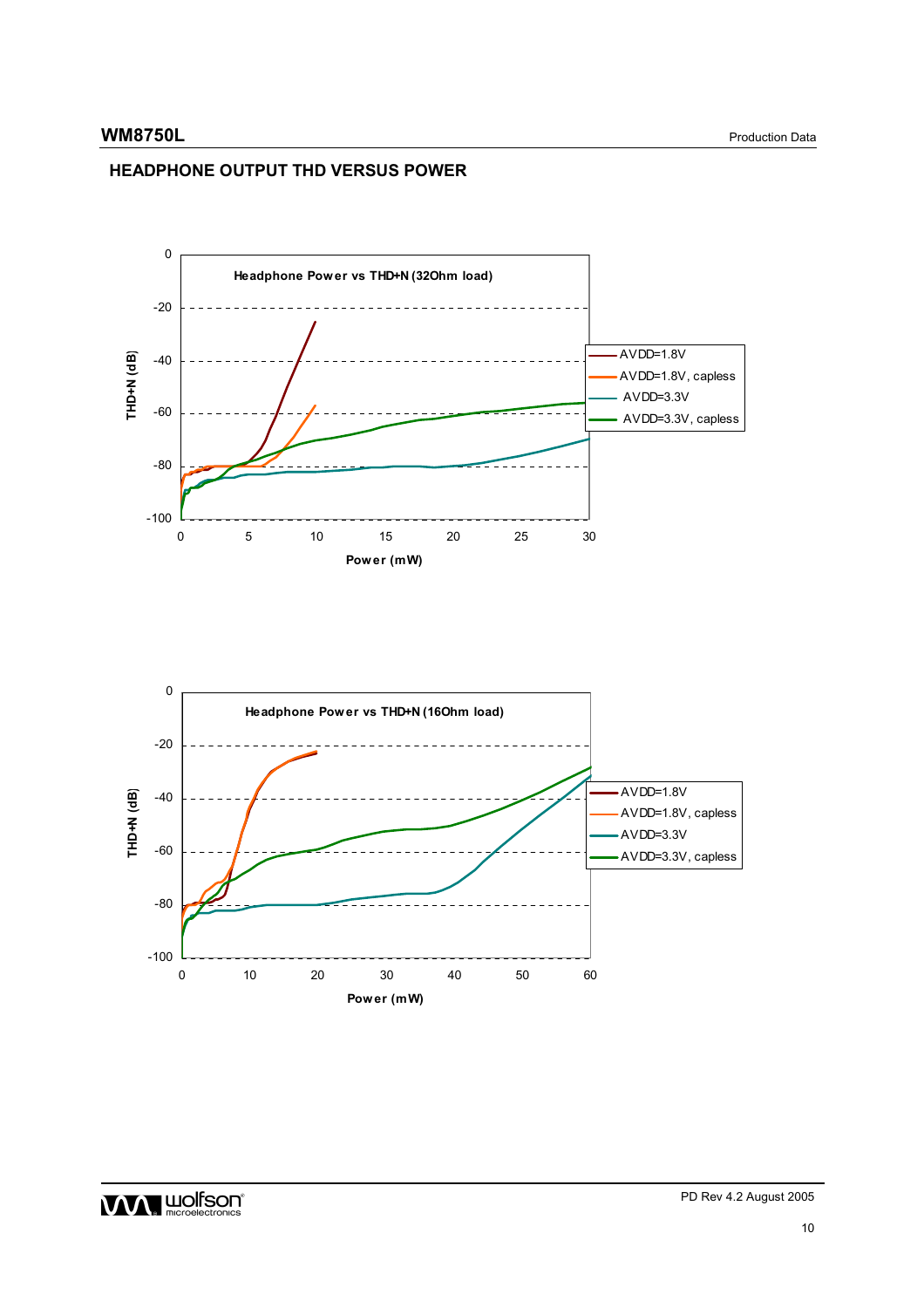# **SPEAKER THD AND NOISE VERSUS POWER**



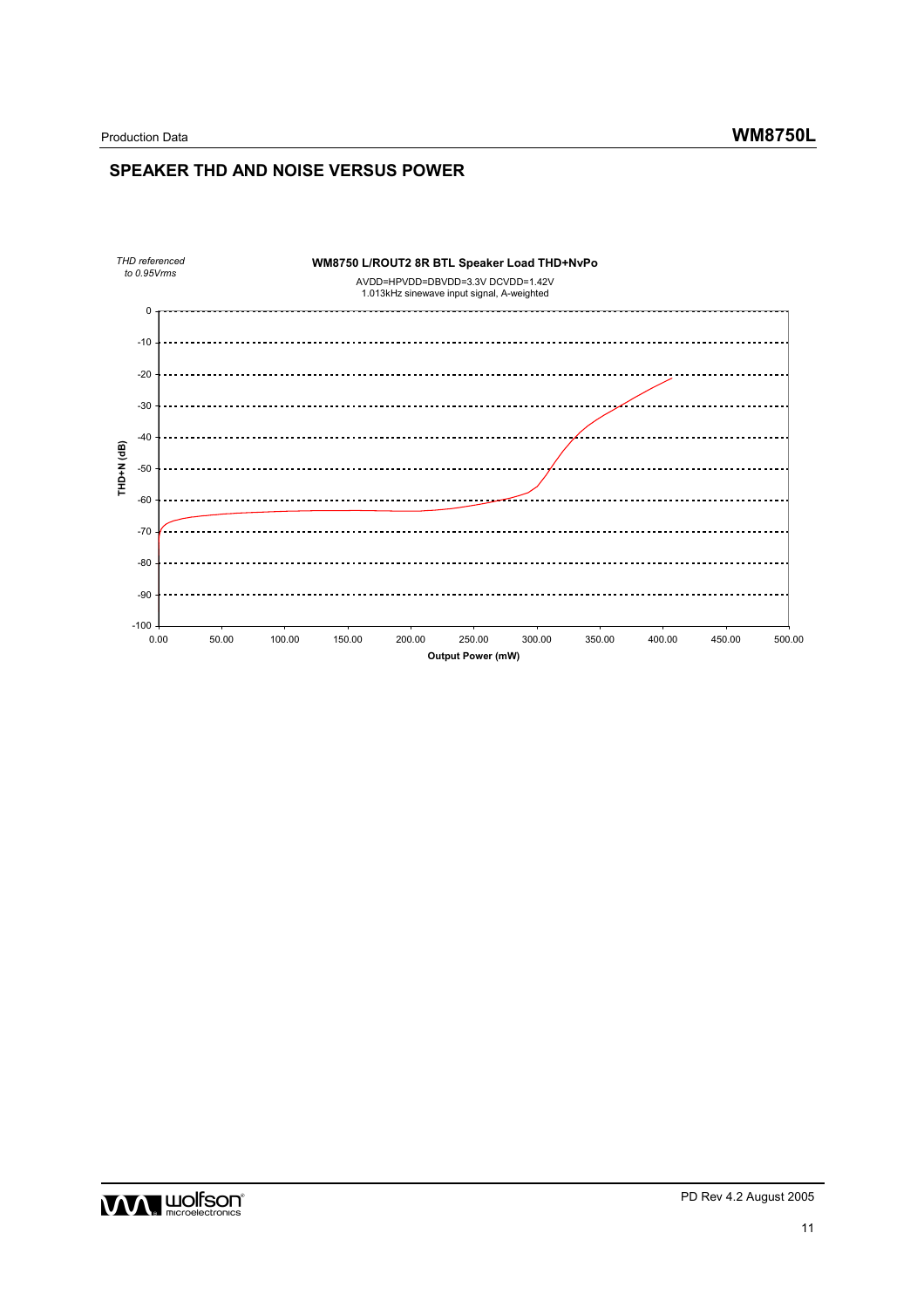# **WM8750L** Production Data

# **POWER CONSUMPTION**

The power consumption of the WM8750L depends on the following factors.

- Supply voltages: Reducing the supply voltages also reduces supply currents, and therefore results in significant power savings, especially in the digital sections of the WM8750L.
- Operating mode: Significant power savings can be achieved by always disabling parts of the WM8750L that are not used (e.g. mic pre-amps, unused outputs, DAC, ADC, etc.)

| Control Register                                                         |                 |                                    |                | R25 (19h)                      |                 |                |              |                       |              | R26 (1Ah)                              |             |                |                |                          | R24 R23        | Other settings                                         |     | <b>AVDD</b>                                                                                                                               | <b>DCVDD</b>                            | <b>DBVDD</b>       | <b>HPVDD</b>             | Tot. Power                    |
|--------------------------------------------------------------------------|-----------------|------------------------------------|----------------|--------------------------------|-----------------|----------------|--------------|-----------------------|--------------|----------------------------------------|-------------|----------------|----------------|--------------------------|----------------|--------------------------------------------------------|-----|-------------------------------------------------------------------------------------------------------------------------------------------|-----------------------------------------|--------------------|--------------------------|-------------------------------|
| Bit                                                                      | <b>MIDSEL</b>   | <b>/REF</b>                        | <b>AINL</b>    | ADCL<br>$\widetilde{\Xi}$<br>ਤ | <b>ADCR</b>     | MICB           |              | DACL<br>DACR<br>LOUT1 | ROUT1        | ROUT <sub>2</sub><br>LOUT <sub>2</sub> | <b>MONO</b> |                |                | OUT3<br>ADCOSR<br>DACOSR | ᇳ<br>ত্        |                                                        |     | $V \mid (mA)$                                                                                                                             | $V \mid (mA)$                           | $V \mid (mA) \mid$ | $V \mid (mA)$            | mW                            |
| OFF                                                                      | 00 <sub>1</sub> | $\Omega$                           | $\Omega$       | $\Omega$                       | $0\quad0\quad0$ |                |              | 00000000              |              |                                        |             |                | $\mathbf 0$    | $\mathbf 0$              | 11<br>01<br>00 | Clocks stopped                                         | 3.3 | 2.5 0.0008 2.5 0.0170 2.5 0.0050 2.5 0.0000<br>1.8 0.0005 1.5 0.0120 1.8 0.0350 1.8 0.0000                                                | $0.0016$ 3.3 0.0190                     | 3.3 0.0080         | 3.3 0.0002               | 0.0950<br>0.0570<br>0.0819    |
| Standby<br>(500 KOhm VMID string)                                        |                 | 101000000000000000                 |                |                                |                 |                |              |                       |              |                                        |             |                |                | $\Omega$                 | 11<br>01<br>00 | Interface Stopped                                      | 3.3 | 2.5 0.2880 2.5 0.0170 2.5 0.0050 2.5 0.0000<br>1.8 0.1970 1.5 0.0120 1.8 0.0036 1.8 0.0000                                                | 0.3900 3.3 0.0390 3.3 0.0080 3.3 0.0000 |                    |                          | 1.4421<br>0.7750<br>0.3791    |
| Playback to Line-out                                                     |                 | 01 1 0 0 0 0 0                     |                |                                |                 |                |              | 1100110000            |              |                                        |             |                |                |                          | 11<br>01<br>00 |                                                        |     | 3.3 3.7310 3.3 5.6600 3.3 0.3000<br>2.5 2.6940 2.5 3.8600 2.5 0.2200 2.5 0.2100<br>1.8 1.8820 1.5 2.1400 1.8 0.1488 1.8 0.1500            |                                         |                    | 3.3 0.2370               | 32.7624<br>17.4600<br>7.1354  |
| Playback to Line-out<br>(64x oversampling mode)                          |                 | 01 1 0 0 0 0 0                     |                |                                |                 |                |              | 1 1 1 1 0 0 0 0 0 1   |              |                                        |             |                |                |                          | 11<br>01<br>00 |                                                        |     | 3.3 3.5170 3.3 4.6470 3.3 0.3000 3.3 0.9500<br>2.5 2.5760 2.5 3.2030 2.5 0.2200 2.5 0.6480<br>1.8 1.7760 1.5 1.7590 1.8 0.1488 1.8 0.4130 |                                         |                    |                          | 31.0662<br>16.6175<br>6.8465  |
| Playback to 16 Ohm Headphone 01 1 0 0 0 0                                |                 |                                    |                |                                |                 | $\mathbf 0$    | $\mathbf{1}$ | $1\quad1$             | $\mathbf{1}$ | $\mathbf 0$<br>$\mathbf 0$             | $\Omega$    |                | 0 <sub>0</sub> | $\Omega$                 | 11<br>01<br>00 |                                                        | 3.3 | 2.5 2.7530 2.5 3.9250 2.5 0.2200 2.5 0.6570<br>1.8 1.8900 1.5 2.1410 1.8 0.1488 1.8 0.4150                                                | 3.7260 3.3 5.6700 3.3 0.3000 3.3 0.9530 |                    |                          | 35.1417<br>18.8875<br>7.6283  |
| Playback to 16 Ohm Headphone 01 1 0 0 0 0 0<br>(capless mode using OUT3) |                 |                                    |                |                                |                 |                |              | 1 1 1 1 0 0 0 1       |              |                                        |             |                |                | 0 <sub>0</sub>           | 11<br>01<br>00 | R24, OUT3SW=00                                         |     | 3.3 3.7060 3.3 5.6400 3.3 0.3000 3.3 1.4040<br>2.5 2.7130 2.5 3.9000 2.5 0.2200 2.5 0.9600<br>1.8 1.8870 1.5 2.1410 1.8 0.1488 1.8 0.6140 |                                         |                    |                          | 36.4650<br>19.4825<br>7.9811  |
| Playback to 8 Ohm BTL Speaker 01 1 0 0 0 0 0 1 1 0 0 1 1 0 0 0 0 0       |                 |                                    |                |                                |                 |                |              |                       |              |                                        |             |                |                |                          | 11<br>01<br>00 | R24, ROUT2INV=1                                        |     | 3.3 3.8820 3.3 5.6470<br>2.5 2.8780 2.5 3.9390 2.5 0.2200 2.5 0.2100<br>1.8 1.9800 1.5 2.1630 1.8 0.1488 1.8 0.1510                       |                                         | 3.3 0.3000         | 3.3 0.2830               | 33.3696<br>18.1175<br>7.3481  |
| Headphone Amp<br>(line-in to 16 Ohm headphone)                           |                 | 01 1 0 0 0 0 0 0 0 1 1 0 0 0 0 0 0 |                |                                |                 |                |              |                       |              |                                        |             |                |                |                          | 11<br>01<br>00 | <b>Clocks Stopped</b>                                  |     | 3.3 1.8400 3.3 0.0200 3.3 0.0080 3.3 0.9540<br>2.5 1.3300 2.5 0.0190 2.5 0.0050 2.5 0.6400<br>1.8 0.9300 1.5 0.0130 1.8 0.0036 1.8 0.4100 |                                         |                    |                          | 9.3126<br>4.9850<br>2.4380    |
| Speaker Amp<br>(line-in to 8 Ohm speaker)                                |                 | 01 1 0 0 0 0                       |                |                                |                 | $\mathbf 0$    |              | 0000                  |              | 1 1                                    | $\mathbf 0$ | $\Omega$       | $\Omega$       | $\Omega$                 | 11<br>01<br>00 | <b>Clocks Stopped</b><br>R24, ROUT2INV=1               |     | 3.3 1.9780 3.3 0.0200 3.3 0.0080 3.3 0.3310<br>2.5 1.4300 2.5 0.0190 2.5 0.0050 2.5 0.2430<br>1.8 0.9860 1.5 0.0130 1.8 0.0036 1.8 0.1760 |                                         |                    |                          | 7.7121<br>4.2425<br>2.1176    |
| Phone Call<br>(mono line-in to headphone,<br>mic to MONOOUT)             |                 | 01 1                               |                | 0 0 0 0 1 0 0 0 0 1 1 1        |                 |                |              |                       |              |                                        |             | $\overline{0}$ | $\mathbf 0$    | $\overline{0}$           | 11<br>01<br>00 | <b>Clocks Stopped</b>                                  | 3.3 | 2.5 1.8520 2.5 0.0190 2.5 0.0050 2.5 0.3200<br>1.8 1.2900 1.5 0.0130 1.8 0.0036                                                           | 2.5230 3.3 0.0370 3.3 0.0080            |                    | 3.3 0.4420<br>1.8 0.2240 | 9.9330<br>5.4900<br>2.7512    |
| Record from Line-in                                                      |                 | 011                                | $\overline{1}$ | 1 1 1                          |                 | $\mathbf 0$    |              | 000000                |              |                                        |             | $00$ 0         |                | $\Omega$                 | 11<br>01<br>00 |                                                        | 3.3 | 2.5 7.7100 2.5 4.2800 2.5 0.2320 2.5 0.0000<br>1.8 6.8000 1.5 2.2100 1.8 0.1620                                                           | 8.6600 3.3 6.5700 3.3 0.3330 3.3 0.0000 |                    | 1.8 0.0000               | 51.3579<br>30.5550<br>15.8466 |
| Record from Line-in<br>(64x oversampling mode)                           |                 | 01 1 1 1 1 1 0                     |                |                                |                 |                |              | 00000000110           |              |                                        |             |                |                |                          | 11<br>01<br>00 |                                                        |     | 3.3 5.0720 3.3 5.9100 3.3 0.3390<br>2.5 4.2550 2.5 3.7500 2.5 0.2320 2.5 0.0000<br>1.8 3.5900 1.5 1.9100 1.8 0.1620 1.8 0.0000            |                                         |                    | 3.3 0.0000               | 37.3593<br>20.5925<br>9.6186  |
| Record from mono microphone                                              |                 | 01 1 1 0 1 0                       |                |                                |                 | $\mathbf{1}$   |              | 000000000000          |              |                                        |             |                |                |                          | 11<br>01<br>00 | R32, LMICBOOST=11;<br>R23, DATSEL=01                   |     | 3.3 4.9330 3.3 6.5400 3.3 0.3390 3.3 0.0000<br>2.5 4.2970 2.5 4.2500 2.5 0.2400 2.5 0.0000<br>1.8 3.7210 1.5 2.2200 1.8 0.1644 1.8 0.0000 |                                         |                    |                          | 38.9796<br>21.9675<br>10.3237 |
| Record from mono microphone<br>(differential)                            |                 | 01 1 1 0 1 0 1 0 0 0 0             |                |                                |                 |                |              |                       |              |                                        |             | 0000000        |                |                          | 11<br>01<br>00 | R32, LMICBOOST=11<br>R23, DATSEL=01;<br>R32, LINSEL=11 |     | 3.3 5.2900 3.3 6.5000 3.3 0.3220<br>2.5 4.5600 2.5 4.2700 2.5 0.2400 2.5 0.0000<br>1.8 3.9000 1.5 2.2200 1.8 0.1656 1.8 0.0000            |                                         |                    | 3.3 0.0000               | 39.9696<br>22.6750<br>10.6481 |
| Stereo Record & Playback                                                 |                 | 01 1 1 1 1 1                       |                |                                |                 | $\overline{1}$ |              | 11001100              |              |                                        |             |                |                | 0 <sub>0</sub>           | 11<br>01<br>00 |                                                        | 3.3 | 2.5 10.112 2.5 7.3600 2.5 0.2340 2.5 0.2060<br>1.8 7.3910 1.5 4.0610 1.8 0.1584                                                           | 11.927 3.3 10.870 3.3 0.3320 3.3 0.2820 |                    | 1.8 0.1480               | 77.2563<br>44.7800<br>19.9468 |
| Stereo Record & Playback<br>(64x oversampling mode)                      |                 | 01 1 1 1 1 1 1 1 1 0 0 1 1 0 0 1 1 |                |                                |                 |                |              |                       |              |                                        |             |                |                |                          | 11<br>01<br>00 |                                                        |     | 3.3 8.1090 3.3 9.3300 3.3 0.3330<br>2.5 6.5500 2.5 6.3020 2.5 0.2340 2.5 0.2070<br>1.8 4.7000 1.5 3.3800 1.8 0.1584 1.8 0.1490            |                                         |                    | 3.3 0.2820               | 59.5782<br>33.2325<br>14.0833 |

**Table 1 Supply Current Consumption** 

**Notes:** 

- 1. All figures are at  $T_A = +25^{\circ}\text{C}$ , Slave Mode, fs = 48kHz, MCLK = 12.288 MHz (256fs), with zero signal (quiescent)
- 2. The power dissipated in the headphone or speaker is not included in the above table.

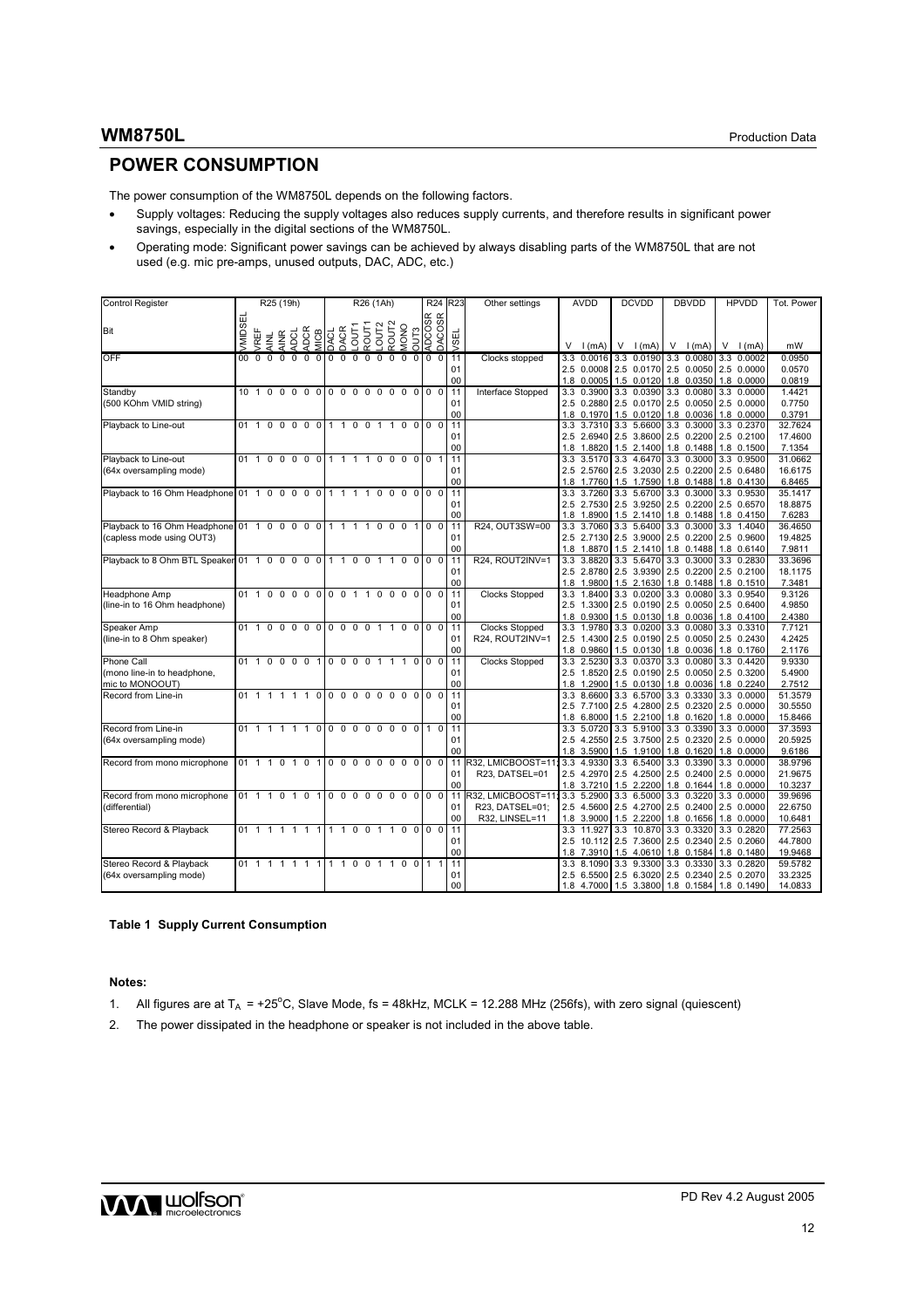# **SIGNAL TIMING REQUIREMENTS**

# **SYSTEM CLOCK TIMING**



#### **Figure 1 System Clock Timing Requirements**

## **Test Conditions**

**CLKDIV2=0**, DCVDD = 1.42V, DBVDD = 3.3V, DGND = 0V,  $T_A$  = +25 $^{\circ}$ C, Slave Mode fs = 48kHz, MCLK = 384fs, 24-bit data, unless otherwise stated.

| <b>PARAMETER</b>                       | <b>SYMBOL</b>  | MIN   | TYP | MAX   | UNIT |
|----------------------------------------|----------------|-------|-----|-------|------|
| <b>System Clock Timing Information</b> |                |       |     |       |      |
| MCLK System clock pulse width high     | <b>I</b> MCLKL | 21    |     |       | ns   |
| MCLK System clock pulse width low      | <b>І</b> мськн | 21    |     |       | ns   |
| MCLK System clock cycle time           | Тмс∟кү         | 54    |     |       | ns   |
| MCLK duty cycle                        | I MCLKDS       | 60:40 |     | 40:60 |      |

### **Test Conditions**

**CLKDIV2=1**, DCVDD = 1.42V, DBVDD = 3.3V, DGND = 0V,  $T_A$  = +25°C, Slave Mode fs = 48kHz, MCLK = 384fs, 24-bit data, unless otherwise stated.

| <b>PARAMETER</b>                       | <b>SYMBOL</b> | MIN | TYP | MAX | <b>UNIT</b> |
|----------------------------------------|---------------|-----|-----|-----|-------------|
| <b>System Clock Timing Information</b> |               |     |     |     |             |
| MCLK System clock pulse width high     | I MCLKL       | 10  |     |     | ns          |
| MCLK System clock pulse width low      | Тмс∟кн        | 10  |     |     | ns          |
| MCLK System clock cycle time           | I MCLKY       | -27 |     |     | ns          |

# **AUDIO INTERFACE TIMING – MASTER MODE**



**Figure 2 Digital Audio Data Timing – Master Mode (see Control Interface)** 

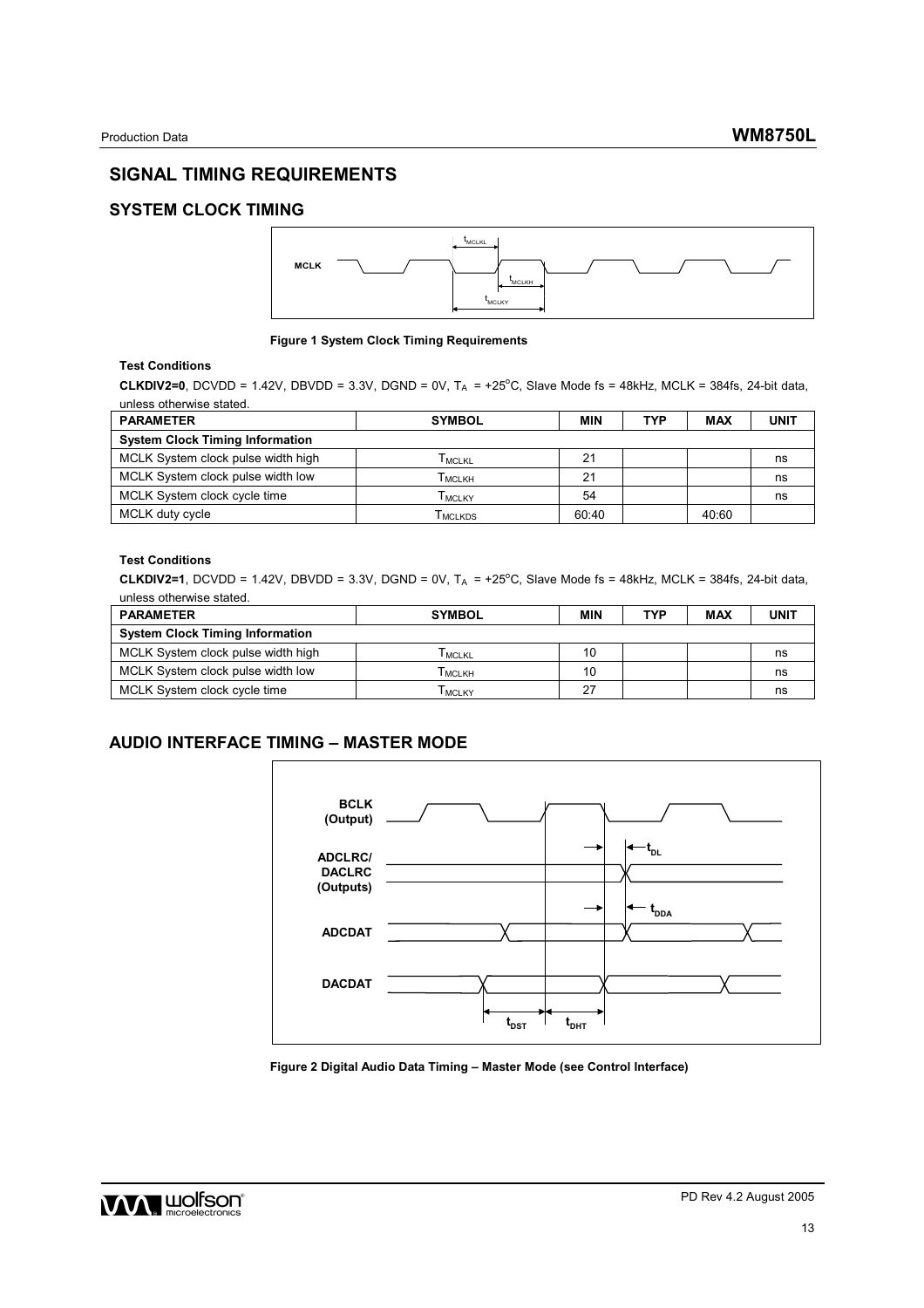### **Test Conditions**

 $DCVDD = 1.42V$ ,  $DBVDD = 3.3V$ ,  $DGND = 0V$ ,  $T_A = +25^{\circ}C$ , Slave Mode, fs = 48kHz, MCLK = 256fs, 24-bit data, unless otherwise stated.

| <b>PARAMETER</b>                                       | <b>SYMBOL</b>             | <b>MIN</b> | <b>TYP</b>          | <b>MAX</b> | <b>UNIT</b> |
|--------------------------------------------------------|---------------------------|------------|---------------------|------------|-------------|
| <b>Bit Clock Timing Information</b>                    |                           |            |                     |            |             |
| BCLK rise time (10pF load)                             | <b>t</b> <sub>BCLKR</sub> |            |                     | 3          | ns          |
| BCLK fall time (10pF load)                             | <b>t</b> <sub>BCLKF</sub> |            |                     | 3          | ns          |
| BCLK duty cycle (normal mode, BCLK = MCLK/n)           | <b>t</b> BCLKDS           |            | 50:50               |            |             |
| BCLK duty cycle (USB mode, BCLK = MCLK)                | <b>t</b> BCLKDS           |            | T <sub>MCLKDS</sub> |            |             |
| <b>Audio Data Input Timing Information</b>             |                           |            |                     |            |             |
| ADCLRC/DACLRC propagation delay from BCLK falling edge | t <sub>DL</sub>           |            |                     | 10         | ns          |
| ADCDAT propagation delay from BCLK falling edge        | <b>t</b> <sub>DDA</sub>   |            |                     | 10         | ns          |
| DACDAT setup time to BCLK rising edge                  | $t_{\text{DST}}$          | 10         |                     |            | ns          |
| DACDAT hold time from BCLK rising edge                 | t <sub>DHT</sub>          | 10         |                     |            | ns          |

# **AUDIO INTERFACE TIMING – SLAVE MODE**



**Figure 3 Digital Audio Data Timing – Slave Mode** 

### **Test Conditions**

DCVDD = 1.42V, DBVDD = 3.3V, DGND = 0V,  $T_A$  = +25°C, Slave Mode, fs = 48kHz, MCLK = 256fs, 24-bit data, unless otherwise stated.

| <b>PARAMETER</b>                                | <b>SYMBOL</b>      | MIN | TYP | MAX | <b>UNIT</b> |  |  |  |  |
|-------------------------------------------------|--------------------|-----|-----|-----|-------------|--|--|--|--|
| <b>Audio Data Input Timing Information</b>      |                    |     |     |     |             |  |  |  |  |
| <b>BCLK</b> cycle time                          | t <sub>BCY</sub>   | 50  |     |     | ns          |  |  |  |  |
| BCLK pulse width high                           | $t_{\text{BCH}}$   | 20  |     |     | ns          |  |  |  |  |
| <b>BCLK</b> pulse width low                     | $t_{\mathsf{BCL}}$ | 20  |     |     | ns          |  |  |  |  |
| ADCLRC/DACLRC set-up time to BCLK rising edge   | t <sub>LRSU</sub>  | 10  |     |     | ns          |  |  |  |  |
| ADCLRC/DACLRC hold time from BCLK rising edge   | $t_{LRH}$          | 10  |     |     | ns          |  |  |  |  |
| DACDAT hold time from BCLK rising edge          | $t_{DH}$           | 10  |     |     | ns          |  |  |  |  |
| ADCDAT propagation delay from BCLK falling edge | t <sub>DD</sub>    |     |     | 10  | ns          |  |  |  |  |

**Note:** 

BCLK period should always be greater than or equal to MCLK period.

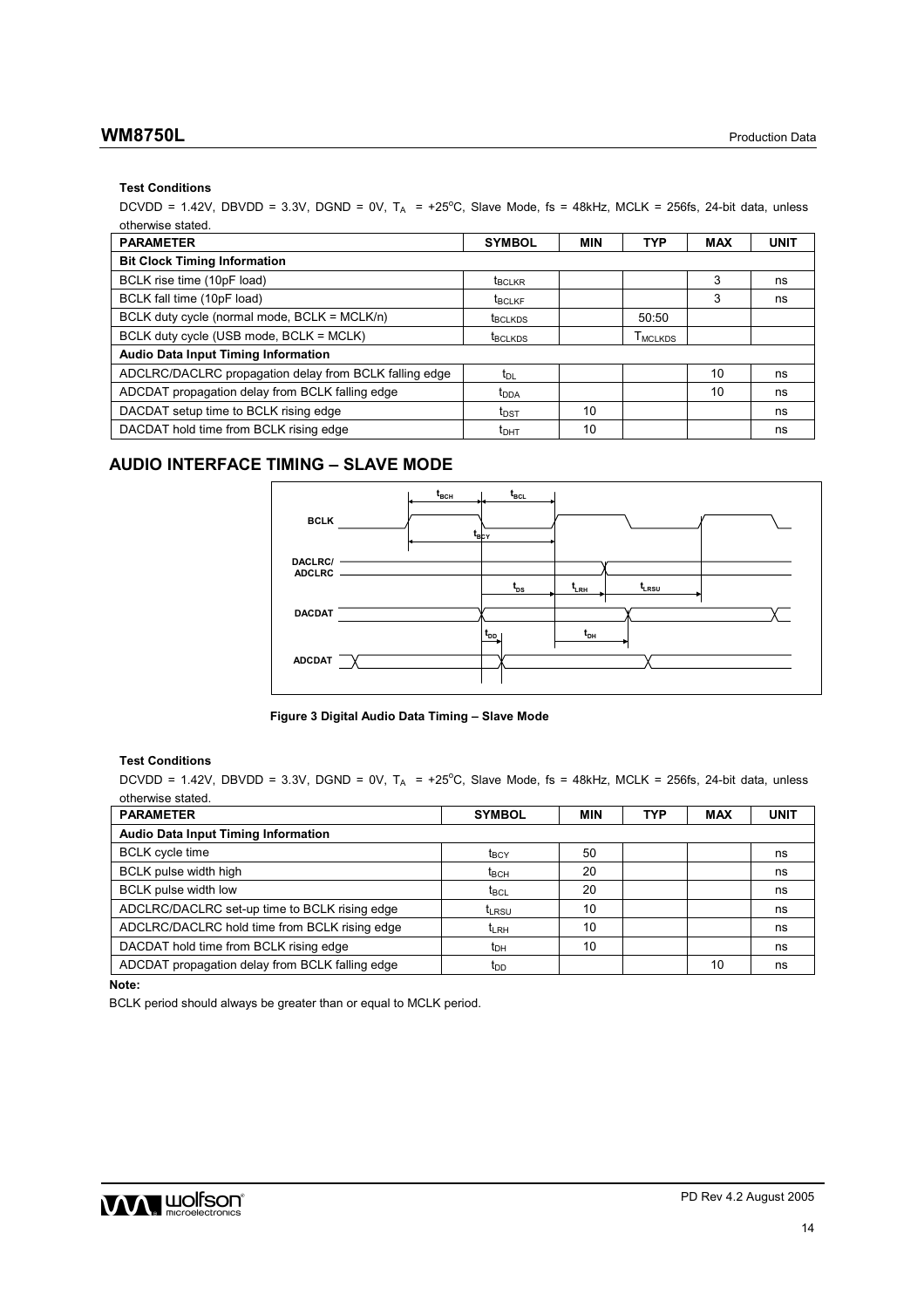## **CONTROL INTERFACE TIMING – 3-WIRE MODE**



### **Figure 4 Control Interface Timing – 3-Wire Serial Control Mode**

### **Test Conditions**

 $DCVDD = 1.42V$ ,  $DBVDD = 3.3V$ ,  $DGND = 0V$ ,  $T_A = +25^{\circ}C$ , Slave Mode, fs = 48kHz, MCLK = 256fs, 24-bit data, unless otherwise stated.

| <b>PARAMETER</b>                              | <b>SYMBOL</b>    | <b>MIN</b> | <b>TYP</b> | <b>MAX</b> | <b>UNIT</b> |  |  |  |
|-----------------------------------------------|------------------|------------|------------|------------|-------------|--|--|--|
| <b>Program Register Input Information</b>     |                  |            |            |            |             |  |  |  |
| SCLK rising edge to CSB rising edge           | tscs             | 80         |            |            | ns          |  |  |  |
| SCLK pulse cycle time                         | t <sub>scy</sub> | 200        |            |            | ns          |  |  |  |
| SCLK pulse width low                          | t <sub>SCL</sub> | 80         |            |            | ns          |  |  |  |
| SCLK pulse width high                         | t <sub>SCH</sub> | 80         |            |            | ns          |  |  |  |
| SDIN to SCLK set-up time                      | t <sub>DSU</sub> | 40         |            |            | ns          |  |  |  |
| SCLK to SDIN hold time                        | $t_{DHO}$        | 40         |            |            | ns          |  |  |  |
| CSB pulse width low                           | $t_{\text{CSL}}$ | 40         |            |            | ns          |  |  |  |
| CSB pulse width high                          | $t_{\text{CSH}}$ | 40         |            |            | ns          |  |  |  |
| CSB rising to SCLK rising                     | tcss             | 40         |            |            | ns          |  |  |  |
| Pulse width of spikes that will be suppressed | $t_{\rm ps}$     | 0          |            | 5          | ns          |  |  |  |

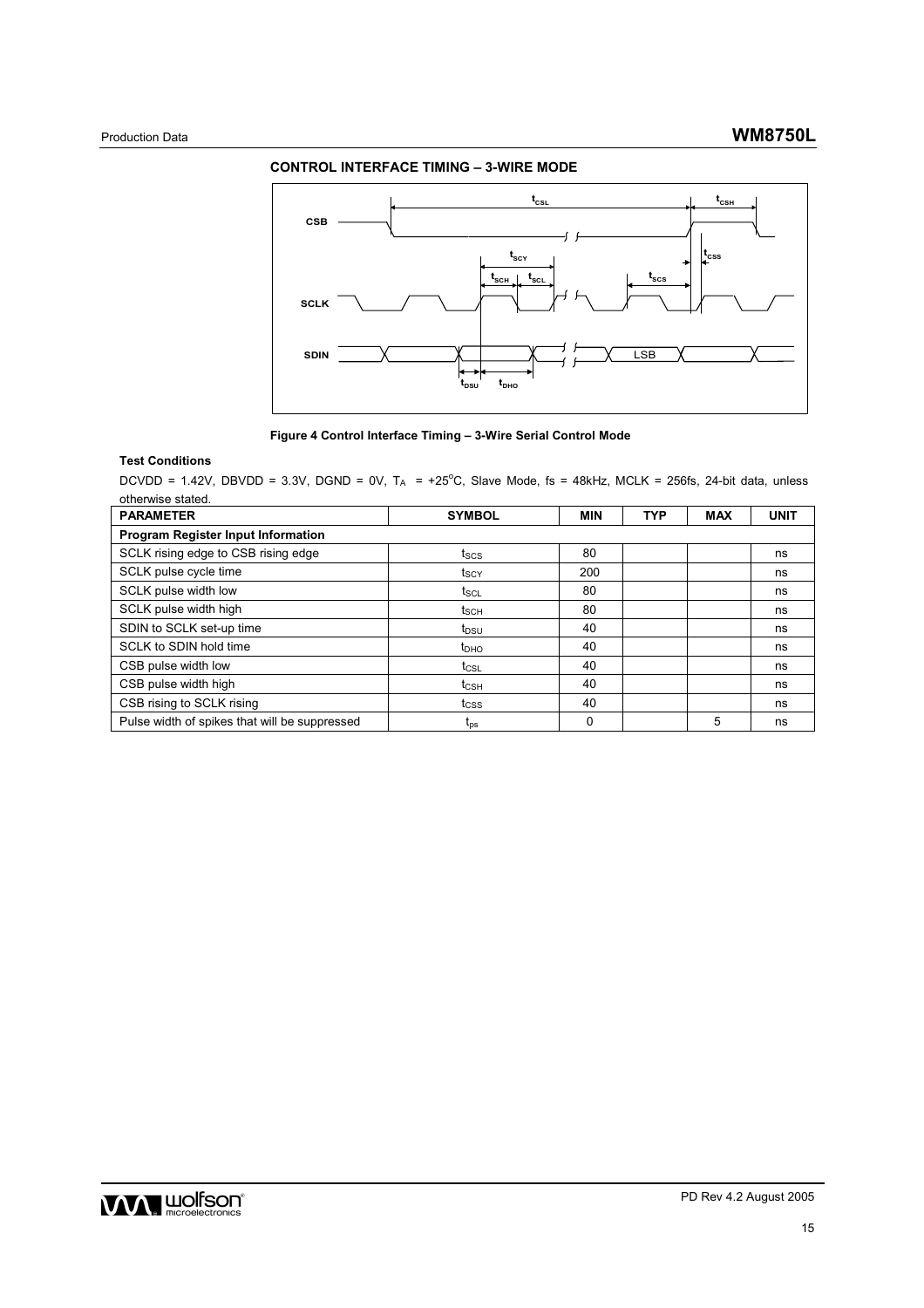# **CONTROL INTERFACE TIMING – 2-WIRE MODE**



**Figure 5 Control Interface Timing – 2-Wire Serial Control Mode** 

## **Test Conditions**

DCVDD = 1.42V, DBVDD = 3.3V, DGND = 0V,  $T_A$  = +25°C, Slave Mode, fs = 48kHz, MCLK = 256fs, 24-bit data, unless otherwise stated.

| <b>PARAMETER</b>                              | <b>SYMBOL</b>   | <b>MIN</b> | TYP | <b>MAX</b> | <b>UNIT</b> |  |  |  |  |
|-----------------------------------------------|-----------------|------------|-----|------------|-------------|--|--|--|--|
| <b>Program Register Input Information</b>     |                 |            |     |            |             |  |  |  |  |
| <b>SCLK Frequency</b>                         |                 | $\Omega$   |     | 400        | kHz         |  |  |  |  |
| <b>SCLK Low Pulse-Width</b>                   | t1              | 1.3        |     |            | <b>us</b>   |  |  |  |  |
| <b>SCLK High Pulse-Width</b>                  | t2              | 600        |     |            | ns          |  |  |  |  |
| Hold Time (Start Condition)                   | t3              | 600        |     |            | ns          |  |  |  |  |
| Setup Time (Start Condition)                  | t4              | 600        |     |            | ns          |  |  |  |  |
| Data Setup Time                               | t5              | 100        |     |            | ns          |  |  |  |  |
| SDIN, SCLK Rise Time                          | $t_6$           |            |     | 300        | ns          |  |  |  |  |
| SDIN, SCLK Fall Time                          | t7              |            |     | 300        | ns          |  |  |  |  |
| Setup Time (Stop Condition)                   | tg              | 600        |     |            | ns          |  |  |  |  |
| Data Hold Time                                | t9              |            |     | 900        | ns          |  |  |  |  |
| Pulse width of spikes that will be suppressed | $t_{\text{DS}}$ | 0          |     | 5          | ns          |  |  |  |  |

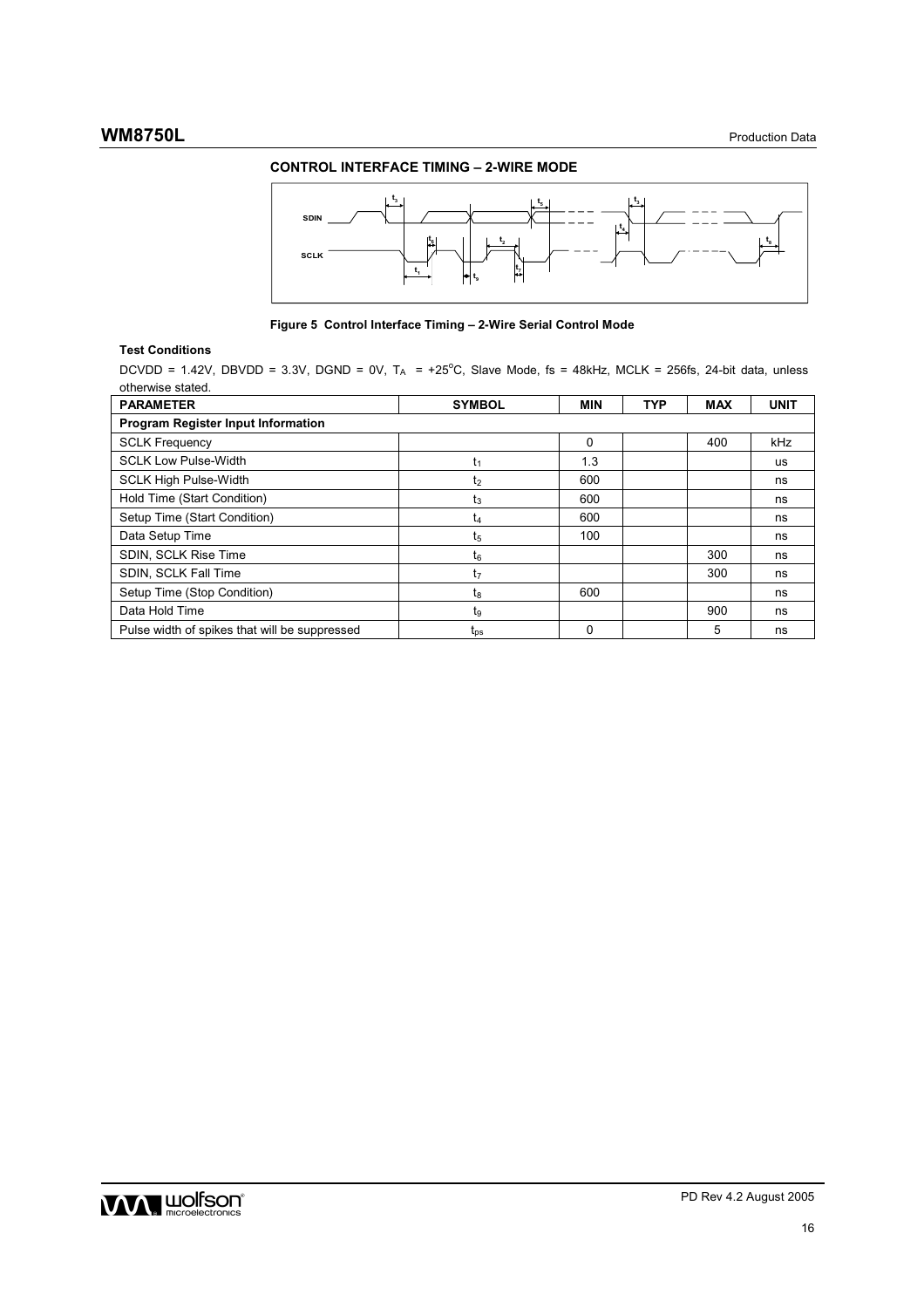## **INTERNAL POWER ON RESET CIRCUIT**



#### **Figure 6 Internal Power on Reset Circuit Schematic**

The WM8750 includes an internal Power-On-Reset Circuit, as shown in Figure 6, which is used to reset the digital logic into a default state after power up. The power on reset circuit is powered from DCVDD and monitors DCVDD and AVDD. It asserts PORB low if DCVDD or AVDD are below a minimum threshold.



#### **Figure 7 Typical Power-Up Sequence**

Figure 7 shows a typical power-up sequence. When DCVDD and AVDD rise above the minimum thresholds, Vpord\_dcvdd and Vpord\_avdd, there is enough voltage for the circuit to guarantee the Power on Reset is asserted low and the chip is held in reset. In this condition, all writes to the control interface are ignored. When DCVDD rises to Vpor\_dcvdd\_on and AVDD rises to Vpor\_avdd\_on, PORB is released high and all registers are in their default state and writes to the control interface may take place. If DCVDD and AVDD rise at different rates then PORB will only be released when DCVDD and AVDD have both exceeded the Vpor\_dcvdd\_on and Vpor\_avdd\_on thresholds.

On power down, PORB is asserted low whenever DCVDD drops below the minimum threshold Vpor\_dcvdd\_off or AVDD drops below the minimum threshold Vpor\_avdd\_off.

| <b>SYMBOL</b>                | MIN | <b>TYP</b> | <b>MAX</b> | UNIT |
|------------------------------|-----|------------|------------|------|
| V <sub>pord_dcvdd</sub>      | 0.4 | 0.6        | 0.8        |      |
| $V_{\text{por\_dcvdd\_on}}$  | 0.9 | 1.26       | 1.6        |      |
| $V_{\mathsf{por\_avdd\_on}}$ | 0.5 | 0.7        | 0.9        |      |
| $V_{\text{por\_avdd\_off}}$  | 0.4 | 0.6        | 0.8        |      |

**Table 2 Typical POR Operation (typical values, not tested)** 

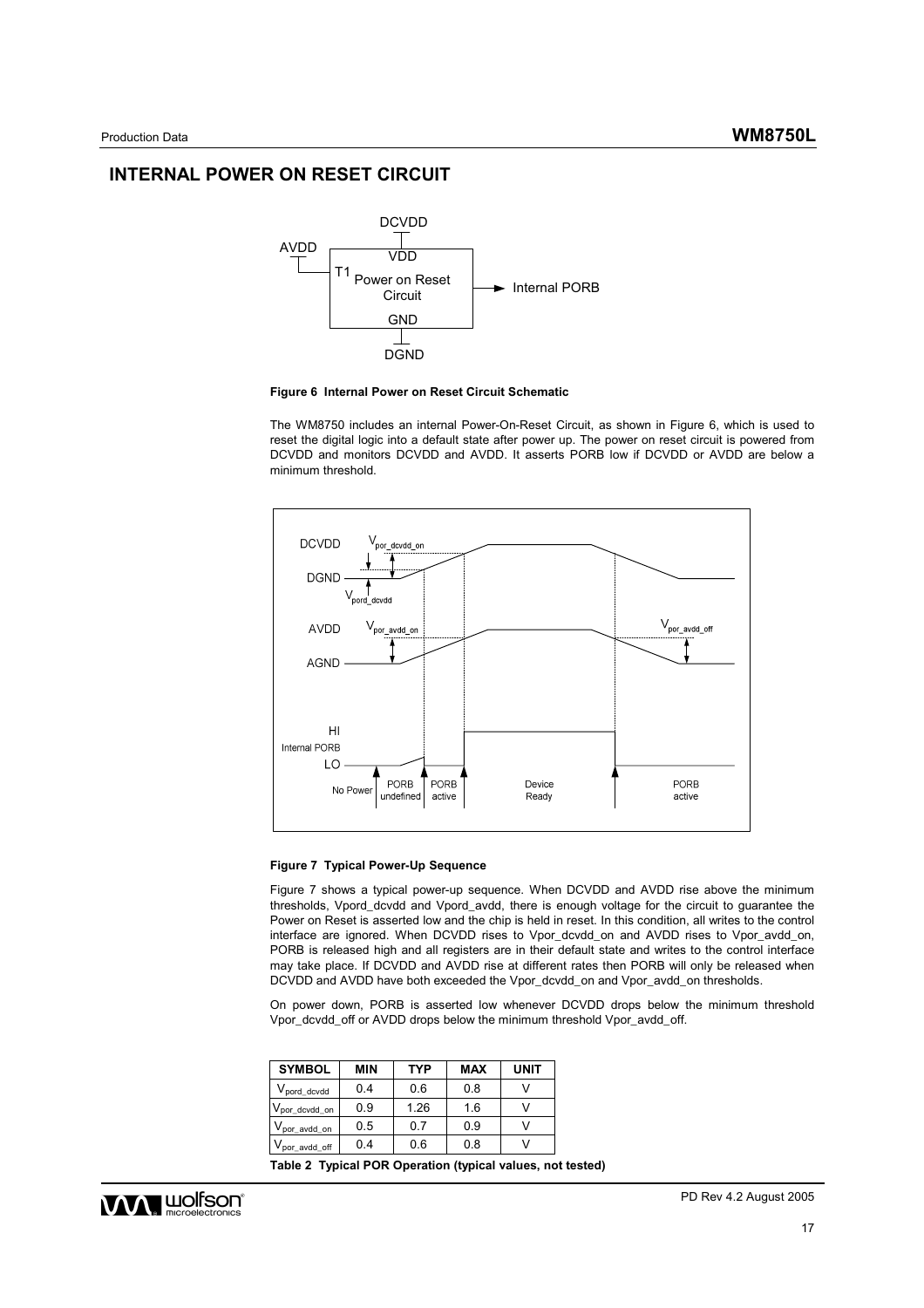# **DEVICE DESCRIPTION**

### **INTRODUCTION**

The WM8750L is a low power audio codec offering a combination of high quality audio, advanced features, low power and small size. These characteristics make it ideal for portable digital audio applications such as MP3 and minidisk player / recorders. Stereo 24-bit multi-bit delta sigma ADCs and DACs are used with oversampling digital interpolation and decimation filters.

The device includes three stereo analogue inputs that can be switched internally. Each can be used as either a line level input or microphone input and LINPUT1/RINPUT1 and LINPUT2/RINPUT2 can be configured as mono differential inputs. A programmable gain amplifier with automatic level control (ALC) keeps the recording volume constant. The on-chip stereo ADC and DAC are of a high quality using a multi-bit, low-order oversampling architecture to deliver optimum performance with low power consumption.

The DAC output signal first enters an analogue mixer where an analogue input and/or the post-ALC signal can be added to it. This mix is available on line and headphone outputs.

The WM8750L has a configurable digital audio interface where ADC data can be read and digital audio playback data fed to the DAC. It supports a number of audio data formats including  $I^2S$ , DSP Mode (a burst mode in which frame sync plus 2 data packed words are transmitted), MSB-First, left justified and MSB-First, right justified, and can operate in master or slave modes.

The WM8750L uses a unique clocking scheme that can generate many commonly used audio sample rates from either a 12.00MHz USB clock or an industry standard 256/384 fs clock. This feature eliminates the common requirement for an external phase-locked loop (PLL) in applications where the master clock is not an integer multiple of the sample rate. Sample rates of 8kHz, 11.025kHz, 12kHz, 16kHz, 22.05kHz, 24kHz, 32kHz, 44.1kHz, 48kHz, 88.2kHz and 96kHz can be generated. The digital filters used for recording and playback are optimised for each sampling rate used.

To allow full software control over all its features, the WM8750L offers a choice of 2 or 3 wire MPU control interface. It is fully compatible and an ideal partner for a wide range of industry standard microprocessors, controllers and DSPs.

The design of the WM8750L has given much attention to power consumption without compromising performance. It operates at very low voltages, and includes the ability to power off parts of the circuitry under software control, including standby and power off modes.

## **INPUT SIGNAL PATH**

The input signal path for each channel consists of a switch to select between three analogue inputs, followed by a PGA (programmable gain amplifier) and an optional microphone gain boost. A differential input of either (LINPUT1 – RINPUT1) or (LINPUT2 – RINPUT2) may also be selected. The gain of the PGA can be controlled either by the user or by the on-chip ALC function (see Automatic Level Control).

The signal then enters an ADC where it is digitised. Alternatively, the two channels can also be mixed in the analogue domain and digitised in one ADC while the other ADC is switched off. The mono-mix signal appears on both digital output channels.

#### **SIGNAL INPUTS**

The WM8750L has three sets of high impedance, low capacitance AC coupled analogue inputs, LINPUT1/RINPUT1, LINPUT2/RINPUT2 and LINPUT3/RINPUT3. Inputs can be configured as microphone or line level by enabling or disabling the microphone gain boost.

LINSEL and RINSEL control bits (see Table 3) are used to select independently between external inputs and internally generated differential products (LINPUT1-RINPUT1 or LINPUT2-RINPUT2). The choice of differential signal, LINPUT1-RINPUT1 or LINPUT2-RINPUT2 is made using DS (refer to Table 5).

As an example, the WM8750 can be set up to convert one differential and one single ended mono signal by applying the differential signal to LINPUT1/RINPUT1 and the single ended signal to RINPUT2. By setting LINSEL to L-R Differential (see Table 3), DS to LINPUT1 - RINPUT1 (see Table 5) and RINSEL to RINPUT2, each mono signal can then be routed to a separate ADC or Bypass path.

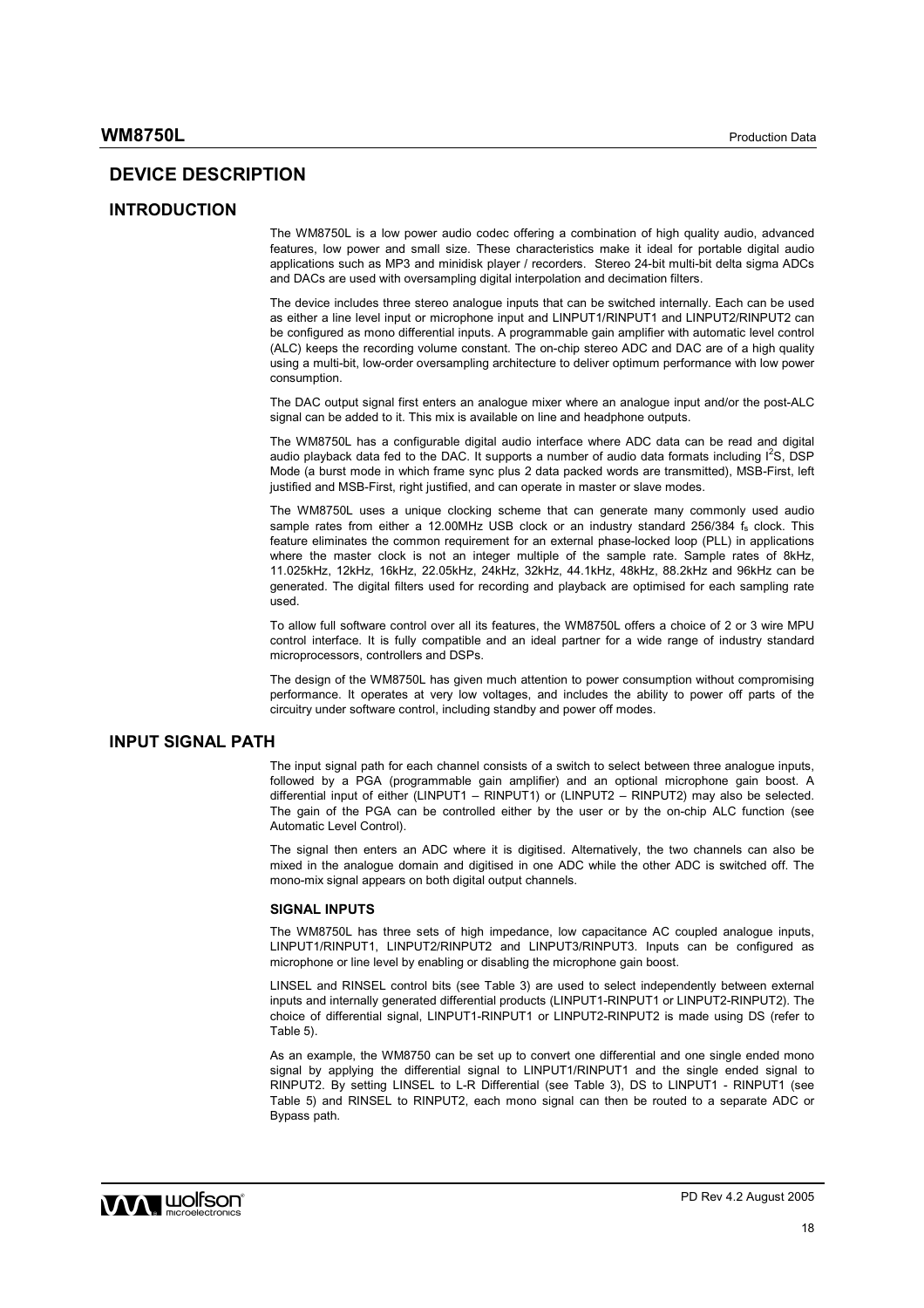The signal inputs are biased internally to the reference voltage VREF. Whenever the line inputs are muted or the device placed into standby mode, the inputs are kept biased to VREF using special anti-thump circuitry. This reduces any audible clicks that may otherwise be heard when changing inputs.

### **DC MEASUREMENT**

For DC measurements (for example, battery voltage monitoring), the input signal at the LINPUT1 and/or RINPUT1 pins can be taken directly into the respective ADC, bypassing both PGA and microphone boost. The ADC output then becomes unsigned relative to AVDD, instead of being a signed (two's complement) number relative to VREF. Setting L/RDCM will override L/RINSEL. The input range for dc measurement is AGND to AVDD.

| <b>REGISTER</b><br><b>ADDRESS</b> | <b>BIT</b> | <b>LABEL</b>     | <b>DEFAULT</b> | <b>DESCRIPTION</b>                                                                       |
|-----------------------------------|------------|------------------|----------------|------------------------------------------------------------------------------------------|
| R32 (20h)                         | 7:6        | <b>LINSEL</b>    | 00             | Left Channel Input Select                                                                |
| <b>ADC Signal</b>                 |            |                  |                | $00 = LINPUT1$                                                                           |
| Path Control                      |            |                  |                | $01 = LINPUT2$                                                                           |
| (Left)                            |            |                  |                | $10 = LINPUT3$                                                                           |
|                                   |            |                  |                | 11 = L-R Differential (either LINPUT1-<br>RINPUT1 or LINPUT2-RINPUT2,<br>selected by DS) |
|                                   | 5:4        | <b>LMICBOOST</b> | 00             | Left Channel Microphone Gain Boost                                                       |
|                                   |            |                  |                | $00 =$ Boost off (bypassed)                                                              |
|                                   |            |                  |                | $01 = 13dB$ boost                                                                        |
|                                   |            |                  |                | $10 = 20dB$ boost                                                                        |
|                                   |            |                  |                | $11 = 29dB$ boost                                                                        |
| R33 (21h)                         | 7:6        | <b>RINSEL</b>    | 0 <sub>0</sub> | <b>Right Channel Input Select</b>                                                        |
| <b>ADC Signal</b>                 |            |                  |                | $00 = RINPUT1$                                                                           |
| Path Control                      |            |                  |                | $01 = RINPUT2$                                                                           |
| (Right)                           |            |                  |                | $10 = RINPUT3$                                                                           |
|                                   |            |                  |                | 11 = L-R Differential (either LINPUT1-<br>RINPUT1 or LINPUT2-RINPUT2,<br>selected by DS) |
|                                   | 5:4        | <b>RMICBOOST</b> | 00             | Right Channel Microphone Gain Boost                                                      |
|                                   |            |                  |                | $00 =$ Boost off (bypassed)                                                              |
|                                   |            |                  |                | $01 = 13dB$ boost                                                                        |
|                                   |            |                  |                | $10 = 20dB$ boost                                                                        |
|                                   |            |                  |                | $11 = 29dB$ boost                                                                        |

## **Table 3 Input Software Control**

| <b>REGISTER</b><br><b>ADDRESS</b> | BIT | LABEL       | <b>DEFAULT</b> | <b>DESCRIPTION</b>                  |
|-----------------------------------|-----|-------------|----------------|-------------------------------------|
| R31 (1Fh)                         | 5   | <b>RDCM</b> | 0              | <b>Right Channel DC Measurement</b> |
| ADC input Mode                    |     |             |                | 0 = Normal Operation, PGA Enabled   |
|                                   |     |             |                | 1 = Measure DC level on RINPUT1     |
|                                   | 4   | LDCM        | 0              | Left Channel DC Measurement         |
|                                   |     |             |                | 0 = Normal Operation, PGA Enabled   |
|                                   |     |             |                | 1 = Measure DC level on LINPUT1     |

**Table 4 DC Measurement Select** 

| <b>REGISTER</b><br><b>ADDRESS</b> | BIT | LABEL | <b>DEFAULT</b> | <b>DESCRIPTION</b>        |
|-----------------------------------|-----|-------|----------------|---------------------------|
| R31 (1Fh)                         |     | DS    |                | Differential input select |
| ADC Input Mode                    |     |       |                | 0: LINPUT1 - RINPUT1      |
|                                   |     |       |                | 1: LINPUT2 – RINPUT2      |

**Table 5 Differential Input Select** 

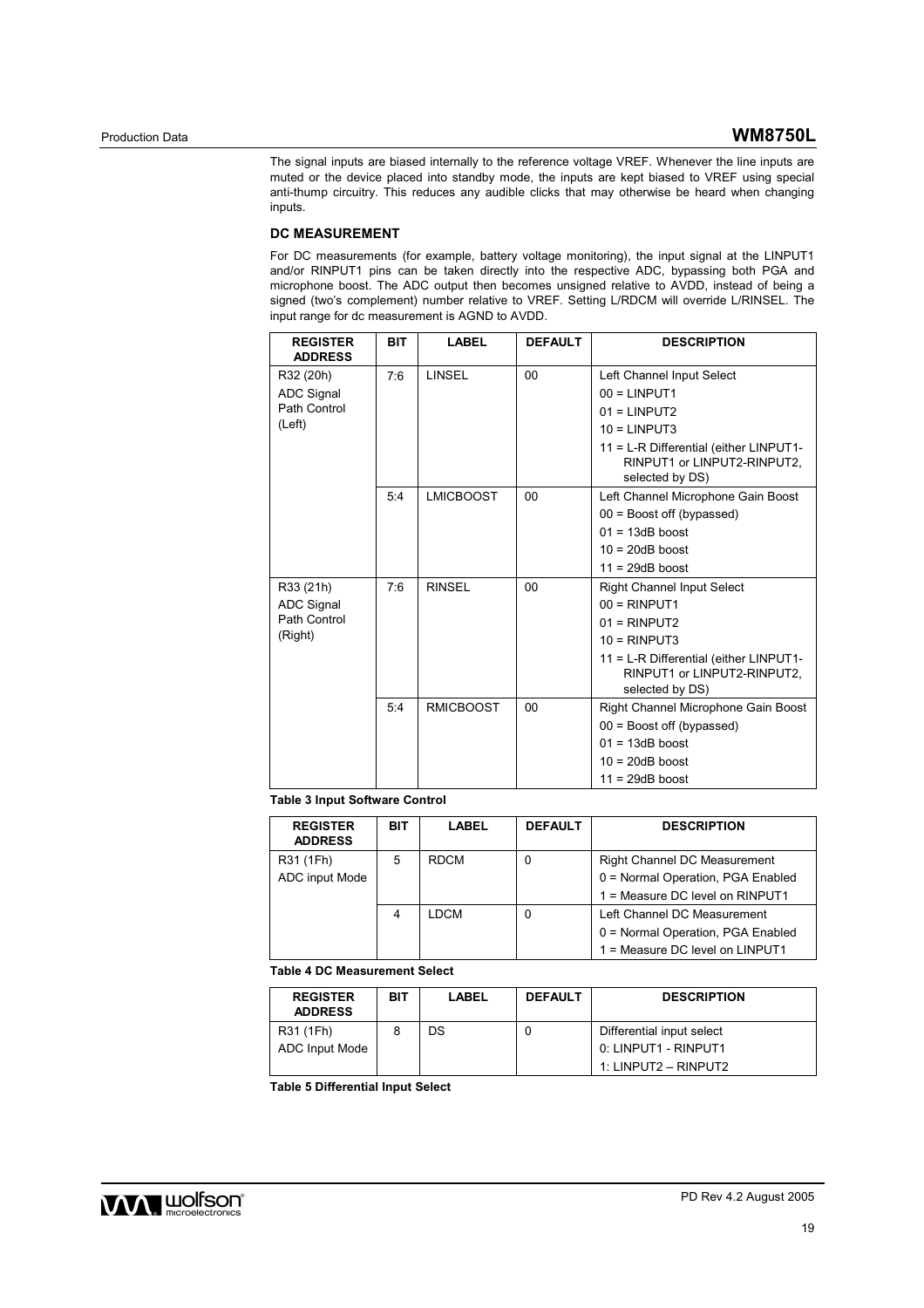#### **MONO MIXING**

The stereo ADC can operate as a stereo or mono device, or the two channels can be mixed to mono, either in the analogue domain (i.e. before the ADC) or in the digital domain (after the ADC). MONOMIX selects the mode of operation. For analogue mono mix either the left or right channel ADC can be used, allowing the unused ADC to be powered off or used for a dc measurement conversion. The user also has the flexibility to select the data output from the audio interface using DATSEL. The default is for left and right channel ADC data to be output, but the interface may also be configured so that e.g. left channel ADC data is output as both left and right data for when an analogue mono mix is selected.

#### **Note:**

**If DC measurement is selected this overrides the MONOMIX selection.** 

| <b>REGISTER</b><br><b>ADDRESS</b> | BIT | LABEL          | <b>DEFAULT</b> | <b>DESCRIPTION</b>                      |
|-----------------------------------|-----|----------------|----------------|-----------------------------------------|
| R31 (1Fh)                         | 7:6 | <b>MONOMIX</b> | 00             | 00: Stereo                              |
| ADC input                         |     | [1:0]          |                | 01: Analogue Mono Mix (using left ADC)  |
| Mode                              |     |                |                | 10: Analogue Mono Mix (using right ADC) |
|                                   |     |                |                | 11: Digital Mono Mix                    |

**Table 6 Mono Mixing** 

| <b>REGISTER</b><br><b>ADDRESS</b> | BIT | LABEL         | <b>DEFAULT</b> | <b>DESCRIPTION</b>                                          |
|-----------------------------------|-----|---------------|----------------|-------------------------------------------------------------|
| R <sub>23</sub> (17h)             | 3:2 | <b>DATSEL</b> | 00             | 00: left data=left ADC; right data =right ADC               |
| Additional                        |     | [1:0]         |                | 01: left data = left ADC; right data = left ADC             |
| Control (1)                       |     |               |                | 10: left data = right ADC; right data = right<br><b>ADC</b> |
|                                   |     |               |                | 11: left data = right ADC; right data = left<br><b>ADC</b>  |

#### **Table 7 ADC Data Output Configuration**

The MICBIAS output provides a low noise reference voltage suitable for biasing electret type microphones and the associated external resistor biasing network. Refer to the Applications Information section for recommended external components. The output can be enabled or disables using the MICB control bit (see also the "Power Management" section).

| <b>REGISTER</b><br><b>ADDRESS</b> | BIT | LABEL       | <b>IDEFAULT</b>                   | <b>DESCRIPTION</b>     |
|-----------------------------------|-----|-------------|-----------------------------------|------------------------|
| R <sub>25</sub> (19h)             |     | <b>MICB</b> |                                   | Microphone Bias Enable |
| Power                             |     |             | $0 =$ OFF (high impedance output) |                        |
| Management (1)                    |     |             |                                   | $1 = ON$               |

#### **Table 8 Microphone Bias Control**

The internal MICBIAS circuitry is shown below. Note that the is a maximum source current capability for MICBIAS is 3mA. The external biasing resistors therefore must be large enough to limit the MICBIAS current to 3mA.



**Figure 8 Microphone Bias Schematic** 

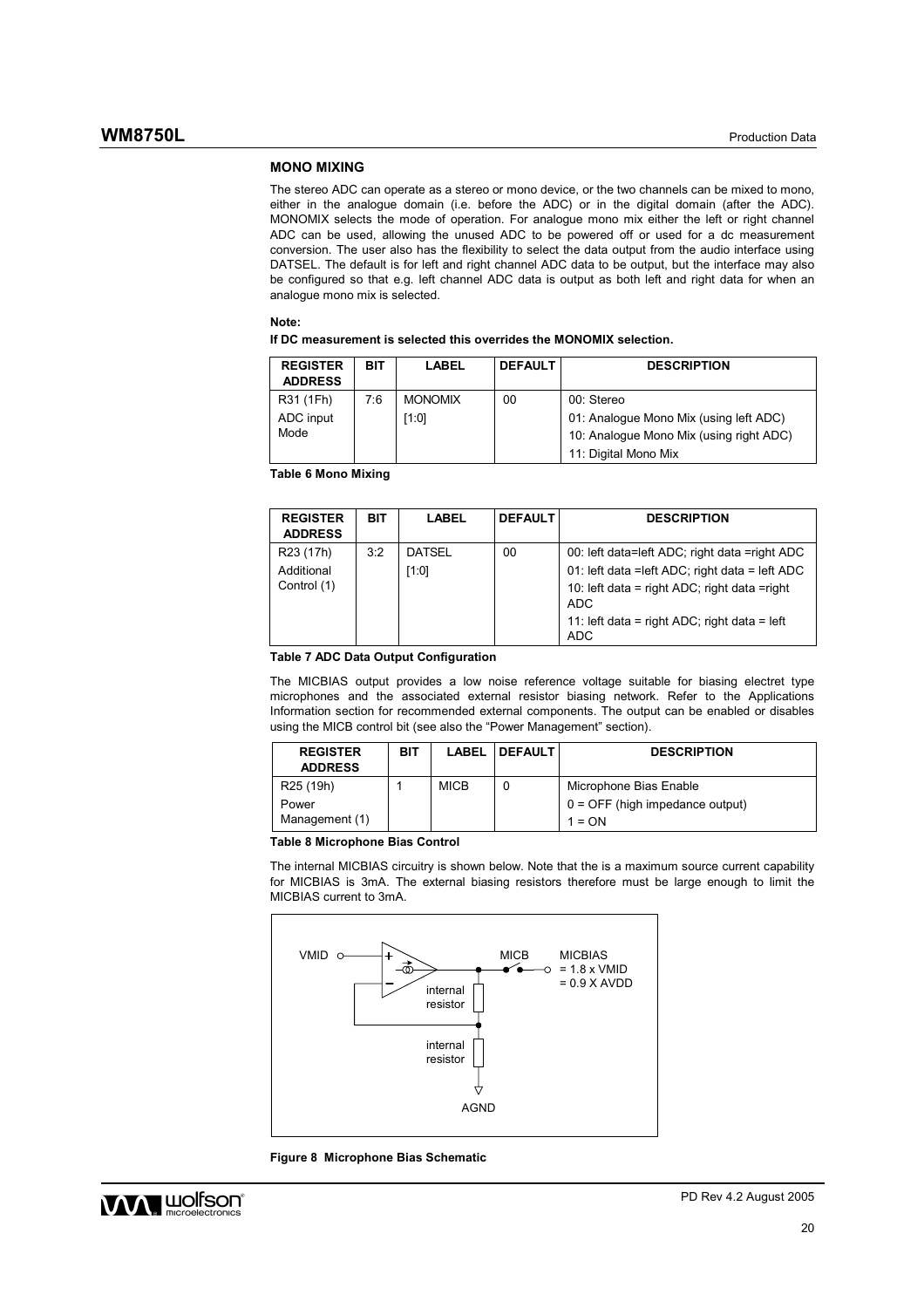## **PGA CONTROL**

The PGA matches the input signal level to the ADC input range. The PGA gain is logarithmically adjustable from +30dB to –17.25dB in 0.75dB steps. Each PGA can be controlled either by the user or by the ALC function (see Automatic Level Control). When ALC is enabled for one or both channels, then writing to the corresponding PGA control register has no effect.

The gain is independently adjustable on both Right and Left Line Inputs. Additionally, by controlling the register bits LIVU and RIVU, the left and right gain settings can be simultaneously updated. Setting the LZCEN and RZCEN bits enables a zero-cross detector which ensures that PGA gain changes only occur when the signal is at zero, eliminating any zipper noise. If zero cross is enabled a timeout is also available to update the gain if a zero cross does not occur. This function may be enabled by setting TOEN in register R23 (17h).

The inputs can also be muted in the analogue domain under software control. The software control registers are shown in Table 9. If zero crossing is enabled, it is necessary to enable zero cross timeout to un-mute the input PGAs. This is because their outputs will not cross zero when muted. Alternatively, zero cross can be disabled before sending the un-mute command.

| <b>REGISTER</b><br><b>ADDRESS</b>                  | BIT            | <b>LABEL</b>           | <b>DEFAULT</b>  | <b>DESCRIPTION</b>                                                                                                                                                                       |
|----------------------------------------------------|----------------|------------------------|-----------------|------------------------------------------------------------------------------------------------------------------------------------------------------------------------------------------|
| R0 (00h)<br>Left Channel<br><b>PGA</b>             | 8              | LIVU                   | $\mathbf{0}$    | Left Volume Update<br>0 = Store LINVOL in intermediate<br>latch (no gain change)<br>1 = Update left and right channel<br>gains (left = $LINVOL$ , right =<br>intermediate latch)         |
|                                                    | $\overline{7}$ | <b>LINMUTE</b>         | 1               | Left Channel Input Analogue Mute<br>$1 =$ Enable Mute<br>$0 = Disable$ Mute<br>Note: LIVU must be set to un-mute.                                                                        |
|                                                    | 6              | LZCEN                  | 0               | Left Channel Zero Cross Detector<br>1 = Change gain on zero cross only<br>$0 =$ Change gain immediately                                                                                  |
|                                                    | 5:0            | <b>LINVOL</b><br>[5:0] | 010111<br>(0dB) | Left Channel Input Volume Control<br>$111111 = +30dB$<br>$111110 = +29.25dB$<br>0.75dB steps down to<br>$000000 = -17.25dB$                                                              |
| R1 (01h)<br><b>Right Channel</b><br><b>PGA</b>     | 8              | <b>RIVU</b>            | 0               | <b>Right Volume Update</b><br>0 = Store RINVOL in intermediate<br>latch (no gain change)<br>1 = Update left and right channel<br>gains (right = $RINVOL$ , left =<br>intermediate latch) |
|                                                    | 7              | RINMUTE                | 1               | Right Channel Input Analogue Mute<br>$1 =$ Enable Mute<br>$0 = Disable$ Mute<br>Note: RIVU must be set to un-mute.                                                                       |
|                                                    | 6              | <b>RZCEN</b>           | 0               | Right Channel Zero Cross Detector<br>1 = Change gain on zero cross only<br>$0 =$ Change gain immediately                                                                                 |
|                                                    | 5:0            | <b>RINVOL</b><br>[5:0] | 010111<br>(0dB) | Right Channel Input Volume Control<br>$111111 = +30dB$<br>$111110 = +29.25dB$<br>0.75dB steps down to<br>$000000 = -17.25dB$                                                             |
| R <sub>23</sub> (17h)<br>Additional<br>Control (1) | 0              | <b>TOEN</b>            | 0               | <b>Timeout Enable</b><br>0: Timeout Disabled<br>1: Timeout Enabled                                                                                                                       |

**Table 9 Input PGA Software Control** 

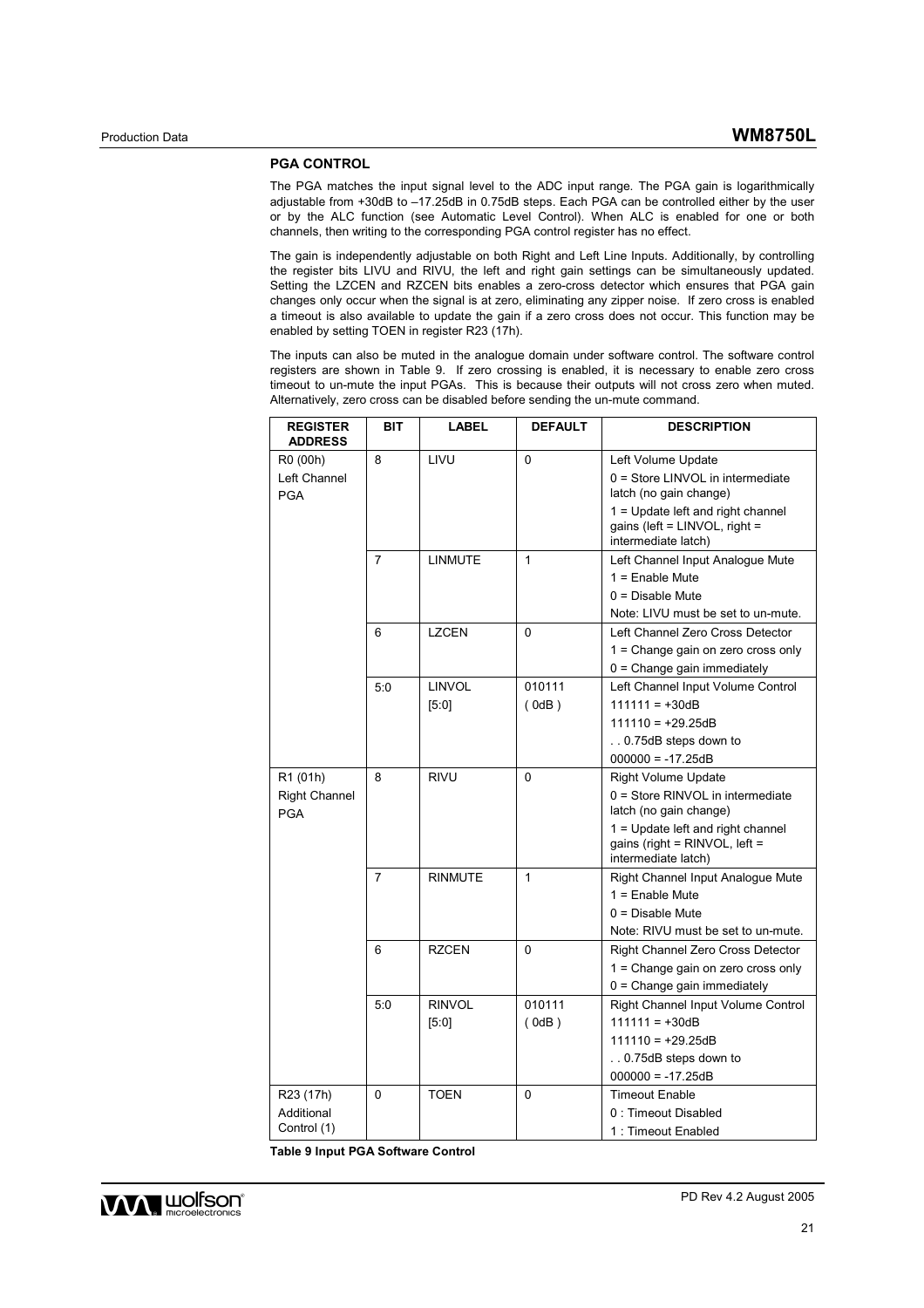## **ANALOGUE TO DIGITAL CONVERTER (ADC)**

The WM8750L uses a multi-bit, oversampled sigma-delta ADC for each channel. The use of multi-bit feedback and high oversampling rates reduces the effects of jitter and high frequency noise. The ADC Full Scale input level is proportional to AVDD. With a 3.3V supply voltage, the full scale level is 1.0 Volts r.m.s. Any voltage greater than full scale may overload the ADC and cause distortion.

#### **ADC DIGITAL FILTER**

The ADC filters perform true 24 bit signal processing to convert the raw multi-bit oversampled data from the ADC to the correct sampling frequency to be output on the digital audio interface. The digital filter path is illustrated in Figure 9.



### **Figure 9 ADC Digital Filter**

The ADC digital filters contain a digital high pass filter, selectable via software control. The high-pass filter response is detailed in the Digital Filter Characteristics section. When the high-pass filter is enabled the dc offset is continuously calculated and subtracted from the input signal. By setting HPOR, the last calculated dc offset value is stored when the high-pass filter is disabled and will continue to be subtracted from the input signal. If the DC offset is changed, the stored and subtracted value will not change unless the high-pass filter is enabled. This feature can be used for calibration purposes. In addition the highpass filter may be enabled separately on the left and right channels (see Table 11).

The output data format can be programmed by the user to accommodate stereo or monophonic recording on both inputs. The polarity of the output signal can also be changed under software control. The software control is shown in Table 10.

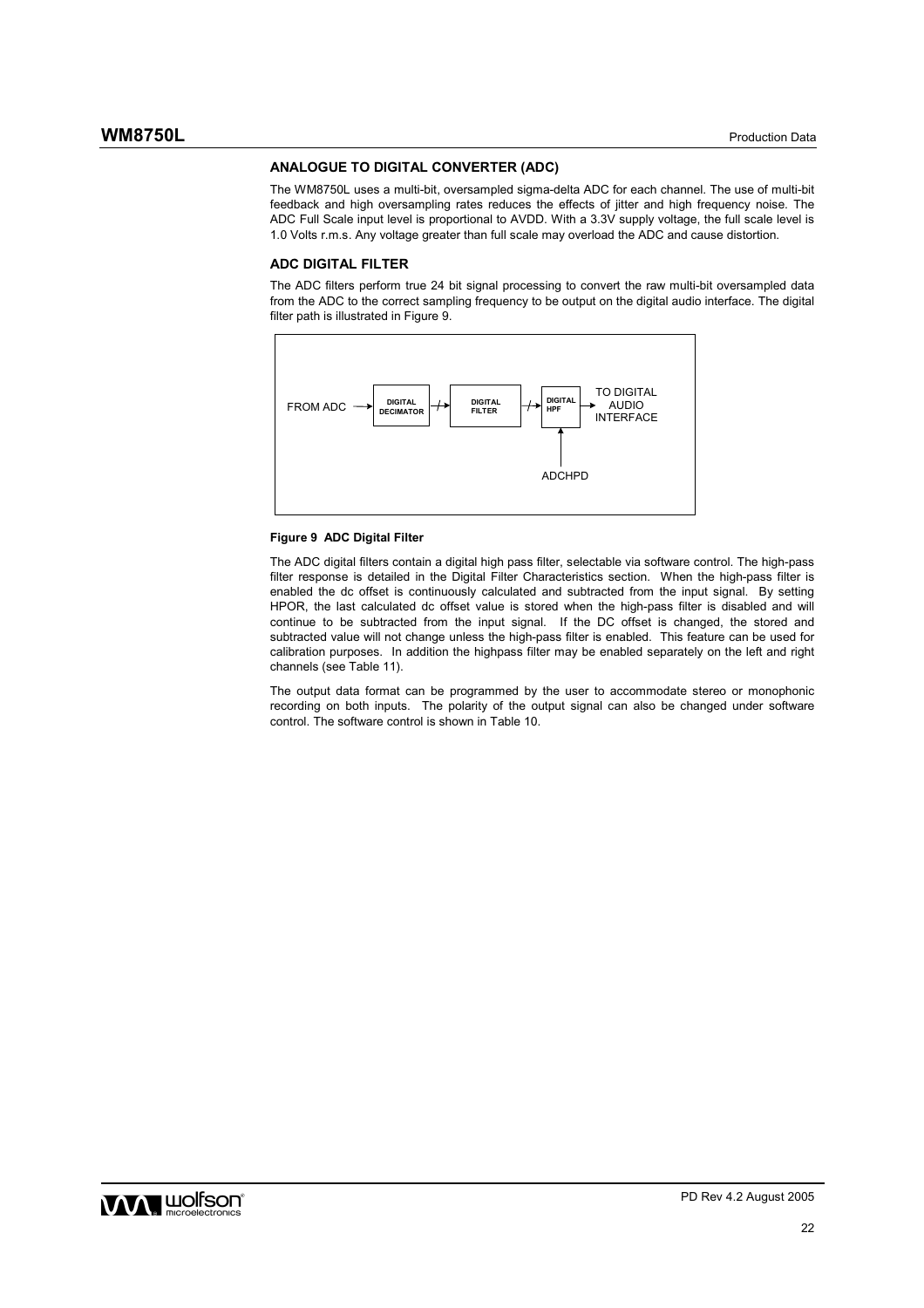| <b>REGISTER</b><br><b>ADDRESS</b> | <b>BIT</b> | <b>LABEL</b>   | <b>DEFAULT</b> | <b>DESCRIPTION</b>                                                                          |
|-----------------------------------|------------|----------------|----------------|---------------------------------------------------------------------------------------------|
| R5 (05h)                          | 6:5        | <b>ADCPOL</b>  | 00             | $00 =$ Polarity not inverted                                                                |
| ADC and DAC                       |            | [1:0]          |                | $01 = L$ polarity invert                                                                    |
| Control                           |            |                |                | $10 = R$ polarity invert                                                                    |
|                                   |            |                |                | $11 = L$ and R polarity invert                                                              |
|                                   | 4          | <b>HPOR</b>    | $\mathbf{0}$   | Store dc offset when high-pass<br>filter disabled                                           |
|                                   |            |                |                | $1 = store offset$                                                                          |
|                                   |            |                |                | $0 =$ clear offset                                                                          |
|                                   | $\Omega$   | <b>ADCHPD</b>  | $\mathbf{0}$   | ADC high-pass filter enable<br>(Digital)<br>$HPFLREN = 0$                                   |
|                                   |            |                |                |                                                                                             |
|                                   |            |                |                | $1 =$ Disable high-pass filter on left<br>and right channels                                |
|                                   |            |                |                | $0 =$ Enable high-pass filter on left<br>and right channels                                 |
|                                   |            |                |                | HPFI RFN = $1$                                                                              |
|                                   |            |                |                | $0 =$ High-pass enabled on left,<br>disabled on right                                       |
|                                   |            |                |                | 1 = High-pass enabled on right,<br>disabled on left                                         |
| R27 (1Bh)                         | 5          | <b>HPFLREN</b> | $\mathbf{0}$   | ADC high-pass filter left or right<br>enable                                                |
|                                   |            |                |                | $0 =$ High-pass filter enable/disable<br>on left and right channels<br>controlled by ADCHPD |
|                                   |            |                |                | 1 = High-pass filter enabled on left<br>or right channel, as selected by<br><b>ADCHPD</b>   |

**Table 10 ADC Signal Path Control** 

| <b>HPFLREN</b> | <b>ADCHPD</b> | <b>HIGH PASS MODE</b>                                                  |
|----------------|---------------|------------------------------------------------------------------------|
|                |               | High-pass filter enabled on left and right<br>channels                 |
|                |               | High-pass filter disabled on left and right<br>channels                |
|                |               | High-pass filter enabled on left channel,<br>disabled on right channel |
|                |               | High-pass filter disabled on left channel,<br>enabled on right channel |

**Table 11 ADC High Pass Filter Enable Modes** 

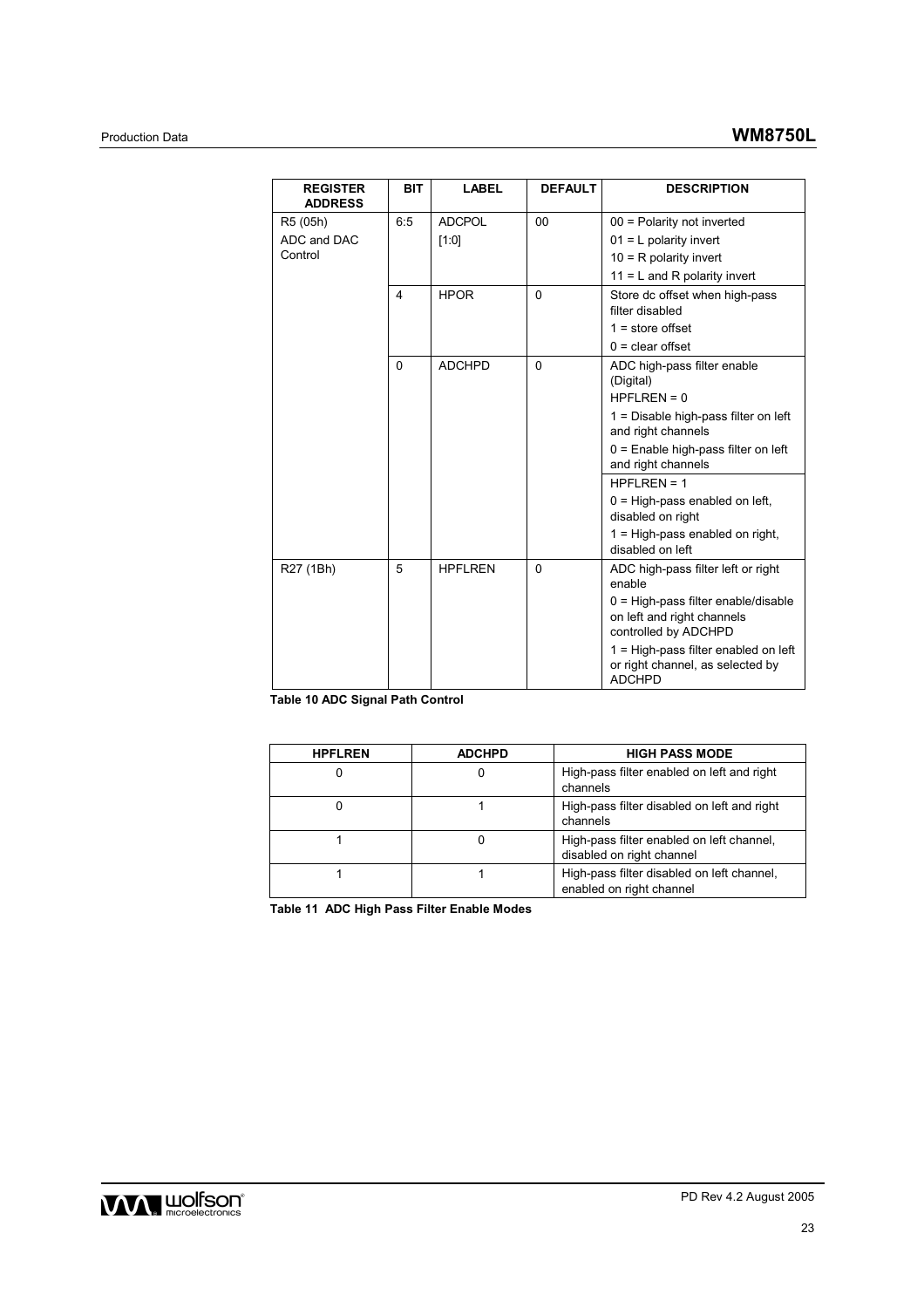#### **DIGITAL ADC VOLUME CONTROL**

The output of the ADCs can be digitally amplified or attenuated over a range from –97dB to +30dB in 0.5dB steps. The volume of each channel can be controlled separately. The gain for a given eight-bit code X is given by:

 $0.5 \times (X-195)$  dB for  $1 \le X \le 255$ ; MUTE for  $X = 0$ 

The LAVU and RAVU control bits control the loading of digital volume control data. When LAVU or RAVU are set to 0, the LADCVOL or RADCVOL control data will be loaded into the respective control register, but will not actually change the digital gain setting. Both left and right gain settings are updated when either LAVU or RAVU are set to 1. This makes it possible to update the gain of both channels simultaneously.

| <b>REGISTER</b><br><b>ADDRESS</b> | <b>BIT</b> | <b>LABEL</b>   | <b>DEFAULT</b> | <b>DESCRIPTION</b>                                                                           |
|-----------------------------------|------------|----------------|----------------|----------------------------------------------------------------------------------------------|
| R21 (15h)                         | 7:0        | LADCVOL        | 11000011       | Left ADC Digital Volume Control                                                              |
| Left ADC                          |            | [7:0]          | (0dB)          | $0000 0000 =$ Digital Mute                                                                   |
| Digital Volume                    |            |                |                | $00000001 = -97dB$                                                                           |
|                                   |            |                |                | $00000010 = -96.5dB$                                                                         |
|                                   |            |                |                | $\dots$ 0.5dB steps up to                                                                    |
|                                   |            |                |                | $1111 1111 = +30dB$                                                                          |
|                                   | 8          | LAVU           | $\mathbf{0}$   | Left ADC Volume Update                                                                       |
|                                   |            |                |                | $0 =$ Store LADCVOL in intermediate<br>latch (no gain change)                                |
|                                   |            |                |                | 1 = Update left and right channel                                                            |
|                                   |            |                |                | gains (left = $LADCVOL$ , right =                                                            |
|                                   |            |                |                | intermediate latch)                                                                          |
| R22 (16h)                         | 7:0        | <b>RADCVOL</b> | 11000011       | Right ADC Digital Volume Control                                                             |
| Right ADC<br>Digital Volume       |            | [7:0]          | $($ 0dB)       | $0000 0000 =$ Digital Mute                                                                   |
|                                   |            |                |                | $00000001 = -97dB$                                                                           |
|                                   |            |                |                | $00000010 = -96.5dB$                                                                         |
|                                   |            |                |                | 0.5dB steps up to                                                                            |
|                                   |            |                |                | $1111 1111 = +30dB$                                                                          |
|                                   | 8          | <b>RAVU</b>    | $\Omega$       | <b>Right ADC Volume Update</b>                                                               |
|                                   |            |                |                | $0 =$ Store RADCVOL in intermediate<br>latch (no gain change)                                |
|                                   |            |                |                | 1 = Update left and right channel<br>gains (left = intermediate latch, right<br>$=$ RADCVOL) |

**Table 12 ADC Digital Volume Control** 

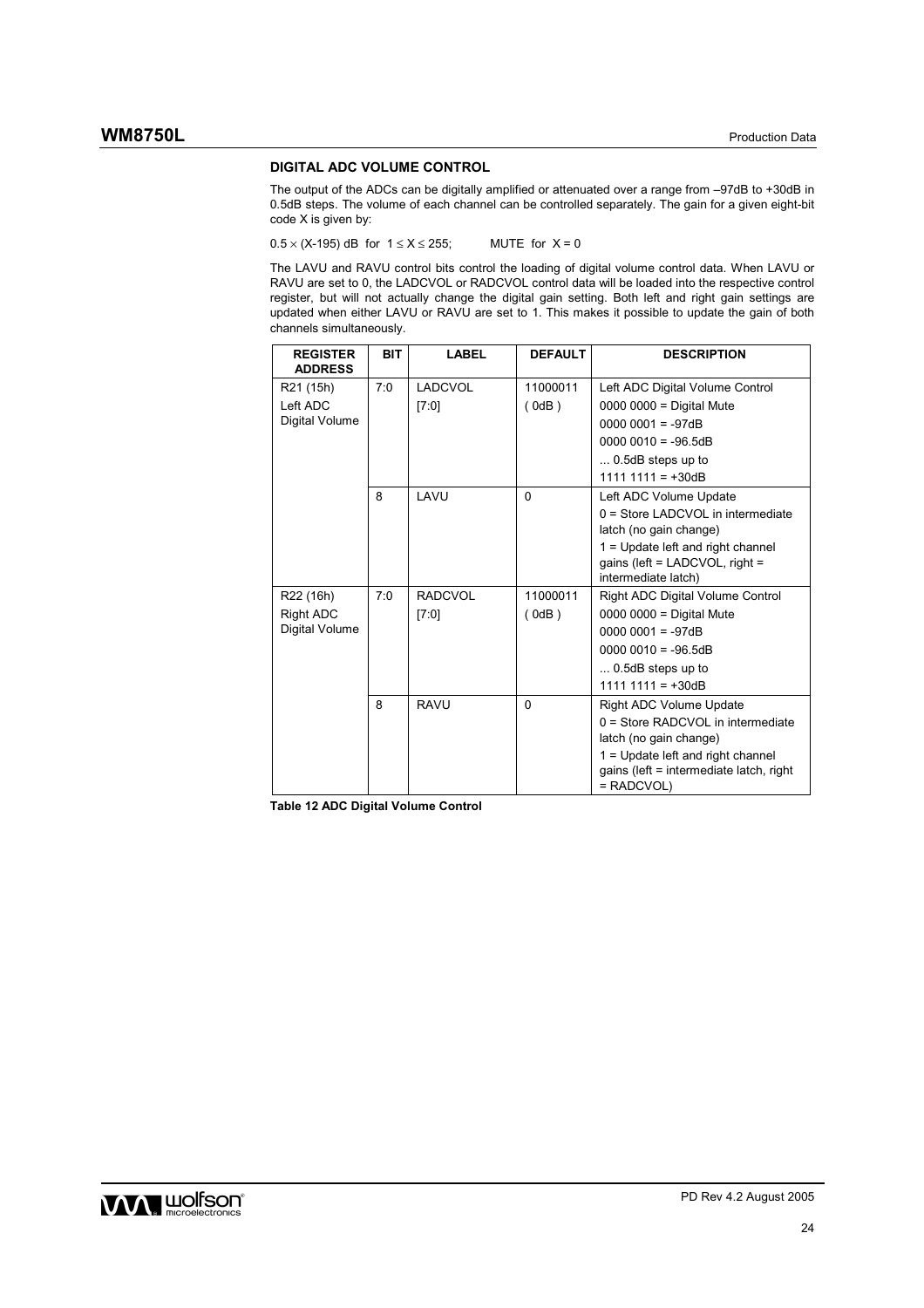## **AUTOMATIC LEVEL CONTROL (ALC)**

The WM8750L has an automatic level control that aims to keep a constant recording volume irrespective of the input signal level. This is achieved by continuously adjusting the PGA gain so that the signal level at the ADC input remains constant. A digital peak detector monitors the ADC output and changes the PGA gain if necessary. Note that when the ALC function is enabled, the settings of registers 0 and 1 (LINVOL, LIVU, LIZC, LINMUTE, RINVOL, RIVU, RIZC and RINMUTE) are ignored.



#### **Figure 10 ALC Operation**

The ALC function is enabled using the ALCSEL control bits. When enabled, the recording volume can be programmed between –6dB and –28.5dB (relative to ADC full scale) using the ALCL register bits. An upper limit for the PGA gain can be imposed by setting the MAXGAIN control bits.

HLD, DCY and ATK control the hold, decay and attack times, respectively:

**Hold** time is the time delay between the peak level detected being below target and the PGA gain beginning to ramp up. It can be programmed in power-of-two  $(2^n)$  steps, e.g. 2.67ms, 5.33ms, 10.67ms etc. up to 43.7s. Alternatively, the hold time can also be set to zero. The hold time only applies to gain ramp-up, there is no delay before ramping the gain down when the signal level is above target.

**Decay** (Gain Ramp-Up) Time is the time that it takes for the PGA gain to ramp up across 90% of its range (e.g. from  $-15B$  up to 27.75dB). The time it takes for the recording level to return to its target value therefore depends on both the decay time and on the gain adjustment required. If the gain adjustment is small, it will be shorter than the decay time. The decay time can be programmed in power-of-two  $(2^n)$  steps, from 24ms, 48ms, 96ms, etc. to 24.58s.

**Attack** (Gain Ramp-Down) Time is the time that it takes for the PGA gain to ramp down across 90% of its range (e.g. from 27.75dB down to -15B gain). The time it takes for the recording level to return to its target value therefore depends on both the attack time and on the gain adjustment required. If the gain adjustment is small, it will be shorter than the attack time. The attack time can be programmed in power-of-two (2<sup>n</sup>) steps, from 6ms, 12ms, 24ms, etc. to 6.14s.

When operating in stereo, the peak detector takes the maximum of left and right channel peak values, and any new gain setting is applied to both left and right PGAs, so that the stereo image is preserved. However, the ALC function can also be enabled on one channel only. In this case, only one PGA is controlled by the ALC mechanism, while the other channel runs independently with its PGA gain set through the control register.

When one ADC channel is unused or used for DC measurement, the peak detector disregards that channel. The ALC function can also operate when the two ADC outputs are mixed to mono in the digital domain, but not if they are mixed to mono in the analogue domain, before entering the ADCs.

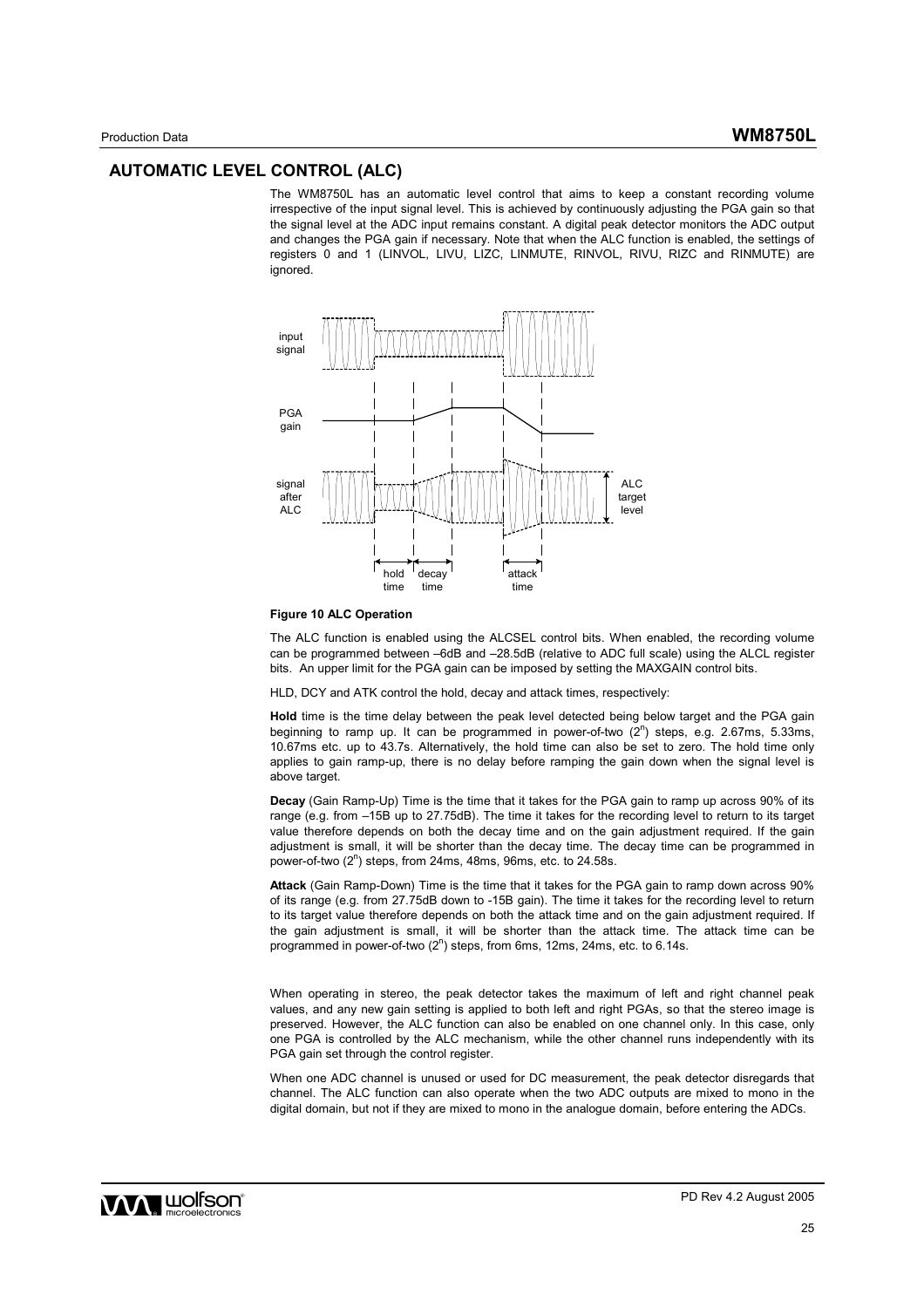# **WM8750L** Production Data

| <b>REGISTER</b><br><b>ADDRESS</b> | BIT            | <b>LABEL</b>  | <b>DEFAULT</b> | <b>DESCRIPTION</b>                                                                                                                              |
|-----------------------------------|----------------|---------------|----------------|-------------------------------------------------------------------------------------------------------------------------------------------------|
| R <sub>17</sub> (11h)             | 8:7            | <b>ALCSEL</b> | 00             | ALC function select                                                                                                                             |
| <b>ALC Control 1</b>              |                | $[1:0]$       | (OFF)          | 00 = ALC off (PGA gain set by register)                                                                                                         |
|                                   |                |               |                | $01$ = Right channel only                                                                                                                       |
|                                   |                |               |                | $10 =$ Left channel only                                                                                                                        |
|                                   |                |               |                | 11 = Stereo (PGA registers unused)<br>Note: ensure that LINVOL and<br>RINVOL settings (reg. 0 and 1) are<br>the same before entering this mode. |
|                                   | 6:4            | MAXGAIN       | 111            | Set Maximum Gain of PGA                                                                                                                         |
|                                   |                | [2:0]         | $(+30dB)$      | $111 : +30dB$                                                                                                                                   |
|                                   |                |               |                | $110: +24dB$                                                                                                                                    |
|                                   |                |               |                | $\ldots$ (-6dB steps)                                                                                                                           |
|                                   |                |               |                | $001: -6dB$                                                                                                                                     |
|                                   |                |               |                | $000: -12dB$                                                                                                                                    |
|                                   | 3:0            | <b>ALCL</b>   | 1011           | ALC target - sets signal level at ADC                                                                                                           |
|                                   |                | [3:0]         | (-12dB)        | input                                                                                                                                           |
|                                   |                |               |                | $0000 = -28.5dB$ FS                                                                                                                             |
|                                   |                |               |                | $0001 = -27.0dB$ FS                                                                                                                             |
|                                   |                |               |                | $\ldots$ (1.5dB steps)                                                                                                                          |
|                                   |                |               |                | $1110 = -7.5dB$ FS<br>$1111 = -6dB$ FS                                                                                                          |
| R <sub>18</sub> (12h)             | $\overline{7}$ | <b>ALCZC</b>  | 0 (zero        | ALC uses zero cross detection circuit.                                                                                                          |
| <b>ALC Control 2</b>              |                |               | cross<br>off)  |                                                                                                                                                 |
|                                   | 3:0            | <b>HLD</b>    | 0000           | ALC hold time before gain is increased.                                                                                                         |
|                                   |                | [3:0]         | (0ms)          | $0000 = 0$ ms                                                                                                                                   |
|                                   |                |               |                | $0001 = 2.67ms$                                                                                                                                 |
|                                   |                |               |                | $0010 = 5.33ms$                                                                                                                                 |
|                                   |                |               |                | (time doubles with every step)                                                                                                                  |
|                                   |                |               |                | $1111 = 43.691s$                                                                                                                                |
| R <sub>19</sub> (13h)             | 7:4            | <b>DCY</b>    | 0011           | ALC decay (gain ramp-up) time                                                                                                                   |
| ALC Control 3                     |                | $[3:0]$       | (192ms)        | $0000 = 24ms$                                                                                                                                   |
|                                   |                |               |                | $0001 = 48ms$                                                                                                                                   |
|                                   |                |               |                | $0010 = 96$ ms                                                                                                                                  |
|                                   |                |               |                | (time doubles with every step)                                                                                                                  |
|                                   |                |               |                | 1010 or higher = $24.58s$                                                                                                                       |
|                                   | 3:0            | <b>ATK</b>    | 0010           | ALC attack (gain ramp-down) time                                                                                                                |
|                                   |                | $[3:0]$       | (24ms)         | $0000 = 6ms$                                                                                                                                    |
|                                   |                |               |                | $0001 = 12ms$                                                                                                                                   |
|                                   |                |               |                | $0010 = 24ms$                                                                                                                                   |
|                                   |                |               |                | (time doubles with every step)                                                                                                                  |
|                                   |                |               |                | 1010 or higher = $6.14s$                                                                                                                        |

**Table 13 ALC Control** 

## **PEAK LIMITER**

To prevent clipping when a large signal occurs just after a period of quiet, the ALC circuit includes a limiter function. If the ADC input signal exceeds 87.5% of full scale (–1.16dB), the PGA gain is ramped down at the maximum attack rate (as when ATK = 0000), until the signal level falls below 87.5% of full scale. This function is automatically enabled whenever the ALC is enabled.

#### **Note:**

If ATK = 0000, then the limiter makes no difference to the operation of the ALC. It is designed to prevent clipping when long attack times are used.

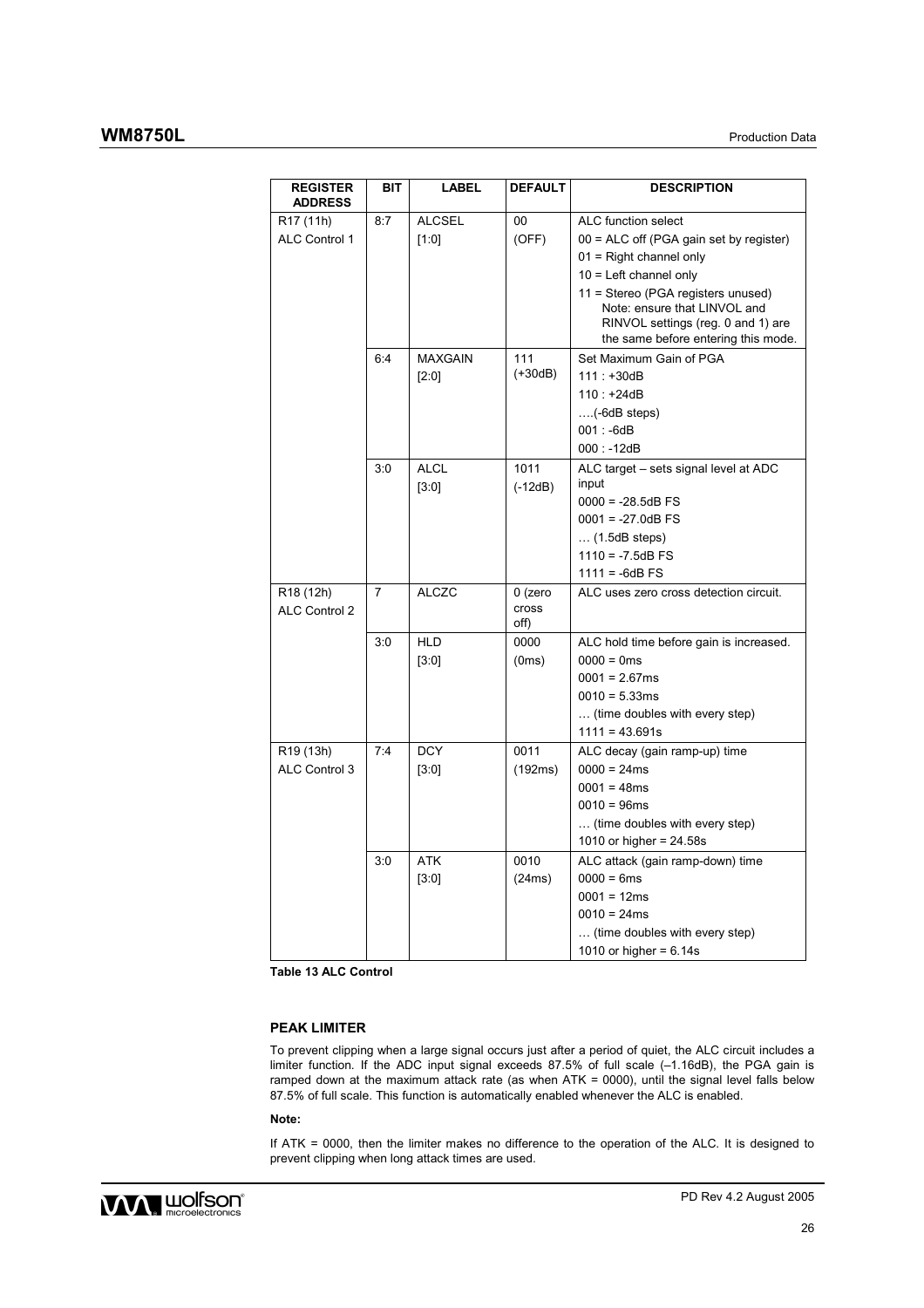#### **NOISE GATE**

When the signal is very quiet and consists mainly of noise, the ALC function may cause "noise pumping", i.e. loud hissing noise during silence periods. The WM8750L has a noise gate function that prevents noise pumping by comparing the signal level at the LINPUT1/2/3 and/or RINPUT1/2/3 pins against a noise gate threshold, NGTH. The noise gate cuts in when:

• Signal level at ADC [dB] < NGTH [dB] + PGA gain [dB] + Mic Boost gain [dB]

This is equivalent to:

• Signal level at input pin [dB] < NGTH [dB]

The ADC output can then either be muted or alternatively, the PGA gain can be held constant (preventing it from ramping up as it normally would when the signal is quiet).

The table below summarises the noise gate control register. The NGTH control bits set the noise gate threshold with respect to the ADC full-scale range. The threshold is adjusted in 1.5dB steps. Levels at the extremes of the range may cause inappropriate operation, so care should be taken with set–up of the function. Note that the noise gate only works in conjunction with the ALC function, and always operates on the same channel(s) as the ALC (left, right, both, or none).

| <b>REGISTER</b><br><b>ADDRESS</b> | <b>BIT</b> | <b>LABEL</b> | <b>DEFAULT</b> | <b>DESCRIPTION</b>                        |
|-----------------------------------|------------|--------------|----------------|-------------------------------------------|
| R <sub>20</sub> (14h)             | 7:3        | <b>NGTH</b>  | 00000          | Noise gate threshold                      |
| Noise Gate                        |            | [4:0]        |                | 00000<br>-76.5dBfs                        |
| Control                           |            |              |                | 00001<br>-75dBfs                          |
|                                   |            |              |                | $\dots$ 1.5 dB steps                      |
|                                   |            |              |                | 11110<br>$-31.5$ d $Bfs$                  |
|                                   |            |              |                | -30dBfs<br>11111                          |
|                                   | 2:1        | <b>NGG</b>   | $00\,$         | Noise gate type                           |
|                                   |            | [1:0]        |                | $X0 = PGA$ gain held constant             |
|                                   |            |              |                | $01$ = mute ADC output                    |
|                                   |            |              |                | $11$ = reserved (do not use this setting) |
|                                   | $\Omega$   | <b>NGAT</b>  | 0              | Noise gate function enable                |
|                                   |            |              |                | $1 =$ enable                              |
|                                   |            |              |                | $0 =$ disable                             |

**Table 14 Noise Gate Control** 

**Note:** 

The performance of the ADC may degrade at high input signal levels if the monitor bypass mux is selected with MIC boost and ALC enabled.

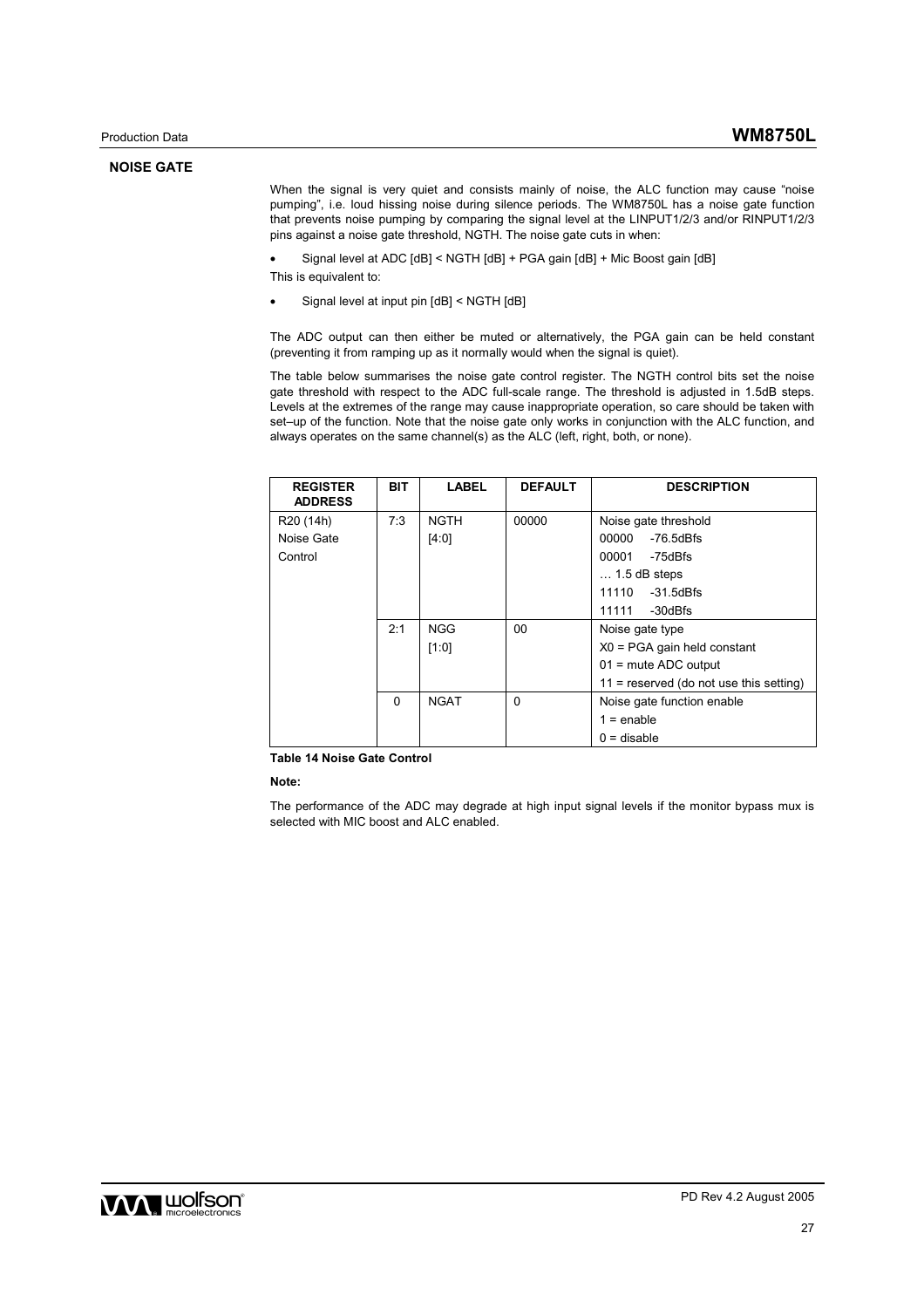#### **3D STEREO ENHANCEMENT**

The WM8750L has a digital 3D enhancement option to artificially increase the separation between the left and right channels. This effect can be used for recording or playback, but not for both simultaneously. Selection of 3D for record or playback is controlled by register bit MODE3D.

#### **Important:**

**Switching the 3D filter from record to playback or from playback to record may only be done when ADC and DAC are disabled. The WM8750L control interface will only allow MODE3D to be changed when ADC and DAC are disabled (i.e. bits ADCL, ADCR, DACL and DACR in reg. 26 / 1Ah are all zero).** 

The 3D enhancement function is activated by the 3DEN bit, and has two programmable parameters. The 3DDEPTH setting controls the degree of stereo expansion. Additionally, one of four filter characteristics can be selected for the 3D processing, using the 3DVC and 3DLC control bits.

| <b>REGISTER</b><br><b>ADDRESS</b> | <b>BIT</b> | LABEL   | <b>DEFAULT</b> | <b>DESCRIPTION</b>                       |
|-----------------------------------|------------|---------|----------------|------------------------------------------|
| R <sub>16</sub> (10h)             | 7          | MODE3D  | $\Omega$       | Playback/Record 3D select                |
| 3D enhance                        |            |         |                | $0 = 3D$ selected for Record             |
|                                   |            |         |                | $1 = 3D$ selected for Playback           |
|                                   | 6          | 3DUC    | 0              | Upper Cut-off frequency                  |
|                                   |            |         |                | $0 = High (2.2kHz at 48kHz$<br>sampling) |
|                                   |            |         |                | 1 = Low (1.5kHz at 48kHz sampling)       |
|                                   | 5          | 3DLC    | 0              | Lower Cut-off frequency                  |
|                                   |            |         |                | $0 = Low (200Hz at 48kHz sampling)$      |
|                                   |            |         |                | 1 = High (500Hz at 48kHz sampling)       |
|                                   | 4:1        | 3DDEPTH | 0000           | Stereo depth                             |
|                                   |            | [3:0]   |                | 0000: 0% (minimum 3D effect)             |
|                                   |            |         |                | 0001: 6.67%                              |
|                                   |            |         |                |                                          |
|                                   |            |         |                | 1110: 93.3%                              |
|                                   |            |         |                | 1111: 100% (maximum 3D effect)           |
|                                   | $\Omega$   | 3DEN    | $\Omega$       | 3D function enable                       |
|                                   |            |         |                | $1:$ enabled                             |
|                                   |            |         |                | 0: disabled                              |

#### **Table 15 3D Stereo Enhancement Function**

When 3D enhancement is enabled (and/or the graphic equaliser for playback) it may be necessary to attenuate the signal by 6dB to avoid limiting. This is a user selectable function, enabled by setting ADCDIV2 for the record path and DACDIV2 for the playback path.

| <b>REGISTER</b><br><b>ADDRESS</b> | BIT | LABEL               | <b>DEFAULT</b> | <b>DESCRIPTION</b>       |
|-----------------------------------|-----|---------------------|----------------|--------------------------|
| R5 (05h)                          | 8   | ADCDIV <sub>2</sub> | 0              | ADC 6dB attenuate enable |
| ADC and DAC                       |     |                     |                | $0 =$ disabled (0dB)     |
| control                           |     |                     |                | $1 = -6dB$ enabled       |
|                                   |     | DACDIV <sub>2</sub> | 0              | DAC 6dB attenuate enable |
|                                   |     |                     |                | $0 =$ disabled (0dB)     |
|                                   |     |                     |                | $1 = -6dB$ enabled       |

**Table 16 ADC and DAC 6dB Attenuation Select** 

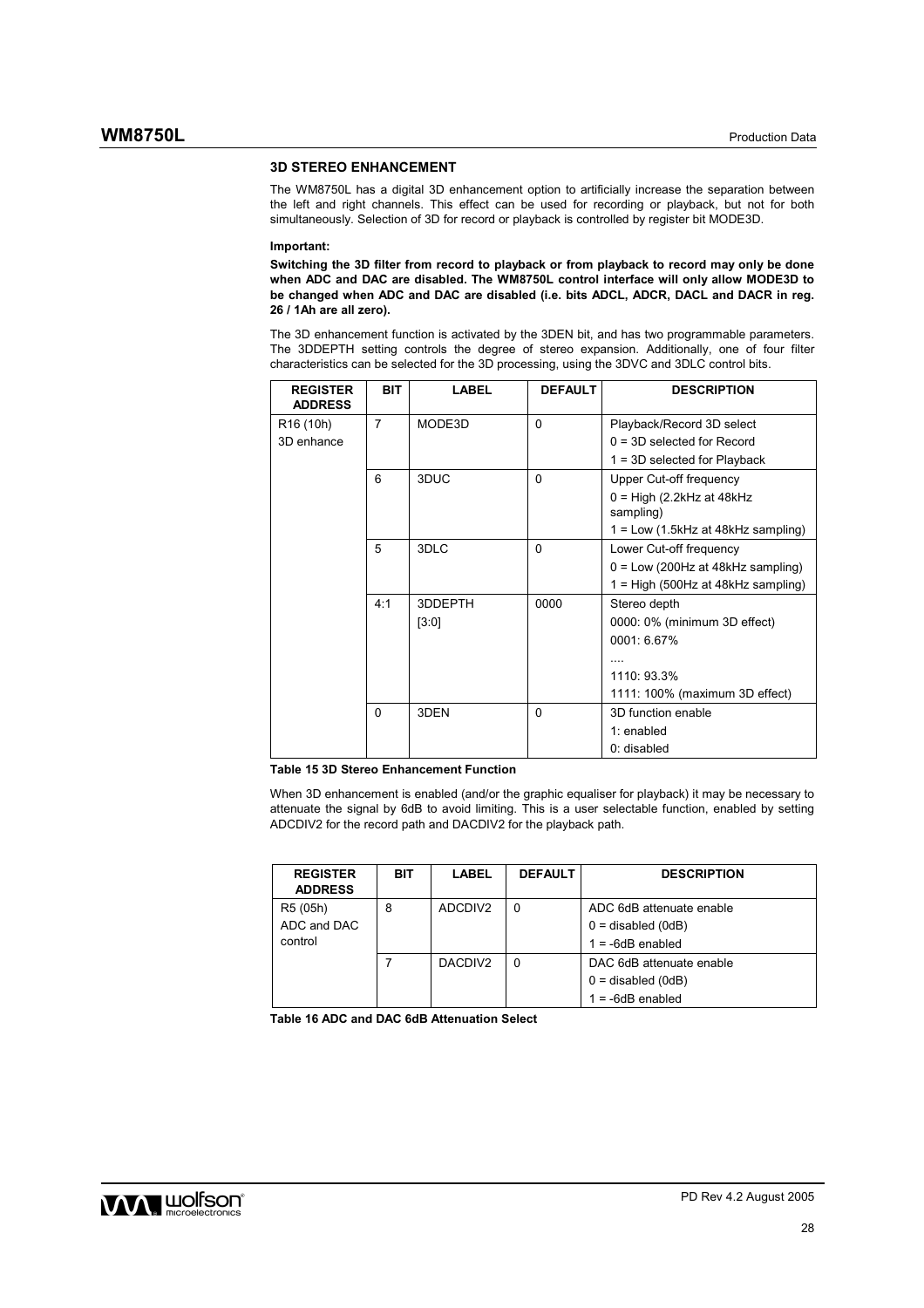Production Data **WM8750L**

The WM8750L output signal paths consist of digital filters, DACs, analogue mixers and output drivers. The digital filters and DACs are enabled when the WM8750L is in 'playback only' or 'record and playback' mode. The mixers and output drivers can be separately enabled by individual control bits (see Analogue Outputs). Thus it is possible to utilise the analogue mixing and amplification provided by the WM8750L, irrespective of whether the DACs are running or not.

The WM8750L receives digital input data on the DACDAT pin. The digital filter block processes the data to provide the following functions:

- Digital volume control
- Graphic equaliser and Dynamic Bass Boost
- Sigma-Delta Modulation

Two high performance sigma-delta audio DACs convert the digital data into two analogue signals (left and right). These can then be mixed with analogue signals from the LINPUT1/2/3 and RINPUT1/2/3 pins, and the mix is fed to the output drivers, LOUT1/ROUT1, LOUT2/ROUT2, OUT3 and MONOOUT.

- LOUT1/ROUT1/OUT3: can drive a 16Ω or 32Ω stereo headphone or stereo line output.
- LOUT2/ROUT2: can drive a 16Ω or 32Ω stereo headphone or stereo line output, or an 8Ω mono speaker.
- MONOOUT: can drive a mono line output or other load down to 10kΩ

#### **DIGITAL DAC VOLUME CONTROL**

The signal volume from each DAC can be controlled digitally, in the same way as the ADC volume (see Digital ADC Volume Control). The gain and attenuation range is –127dB to 0dB in 0.5dB steps. The level of attenuation for an eight-bit code X is given by:

 $0.5 \times (X-255)$  dB for  $1 \le X \le 255$ ; MUTE for  $X = 0$ 

The LDVU and RDVU control bits control the loading of digital volume control data. When LDVU or RDVU are set to 0, the LDACVOL or RDACVOL control data is loaded into an intermediate register, but the actual gain does not change. Both left and right gain settings are updated simultaneously when either LDVU or RDVU are set to 1.

| <b>REGISTER</b><br><b>ADDRESS</b>                               | <b>BIT</b> | LABEL                   | <b>DEFAULT</b>    | <b>DESCRIPTION</b>                                                                                                                                                                             |
|-----------------------------------------------------------------|------------|-------------------------|-------------------|------------------------------------------------------------------------------------------------------------------------------------------------------------------------------------------------|
| R <sub>10</sub> (0Ah)<br>Left Channel                           | 8          | LDVU                    | $\mathbf{0}$      | Left DAC Volume Update<br>0 = Store LDACVOL in intermediate                                                                                                                                    |
| Digital Volume                                                  |            |                         |                   | latch (no gain change)<br>$1 =$ Update left and right channel<br>gains (left = $LDACVOL$ , right =<br>intermediate latch)                                                                      |
|                                                                 | 7:0        | <b>LDACVOL</b><br>[7:0] | 11111111<br>(0dB) | Left DAC Digital Volume Control<br>$0000 0000 =$ Digital Mute<br>$00000001 = -127dB$<br>$00000010 = -126.5dB$<br>$\dots$ 0.5dB steps up to<br>$1111 1111 = 0dB$                                |
| R <sub>11</sub> (0Bh)<br><b>Right Channel</b><br>Digital Volume | 8          | <b>RDVU</b>             | $\Omega$          | <b>Right DAC Volume Update</b><br>0 = Store RDACVOL in intermediate<br>latch (no gain change)<br>$1 =$ Update left and right channel<br>gains (left = intermediate latch, right<br>$= RDACVOL$ |
|                                                                 | 7:0        | <b>RDACVOL</b><br>[7:0] | 11111111<br>(0dB) | Right DAC Digital Volume Control<br>similar to LDACVOL                                                                                                                                         |

**Table 17 Digital Volume Control** 

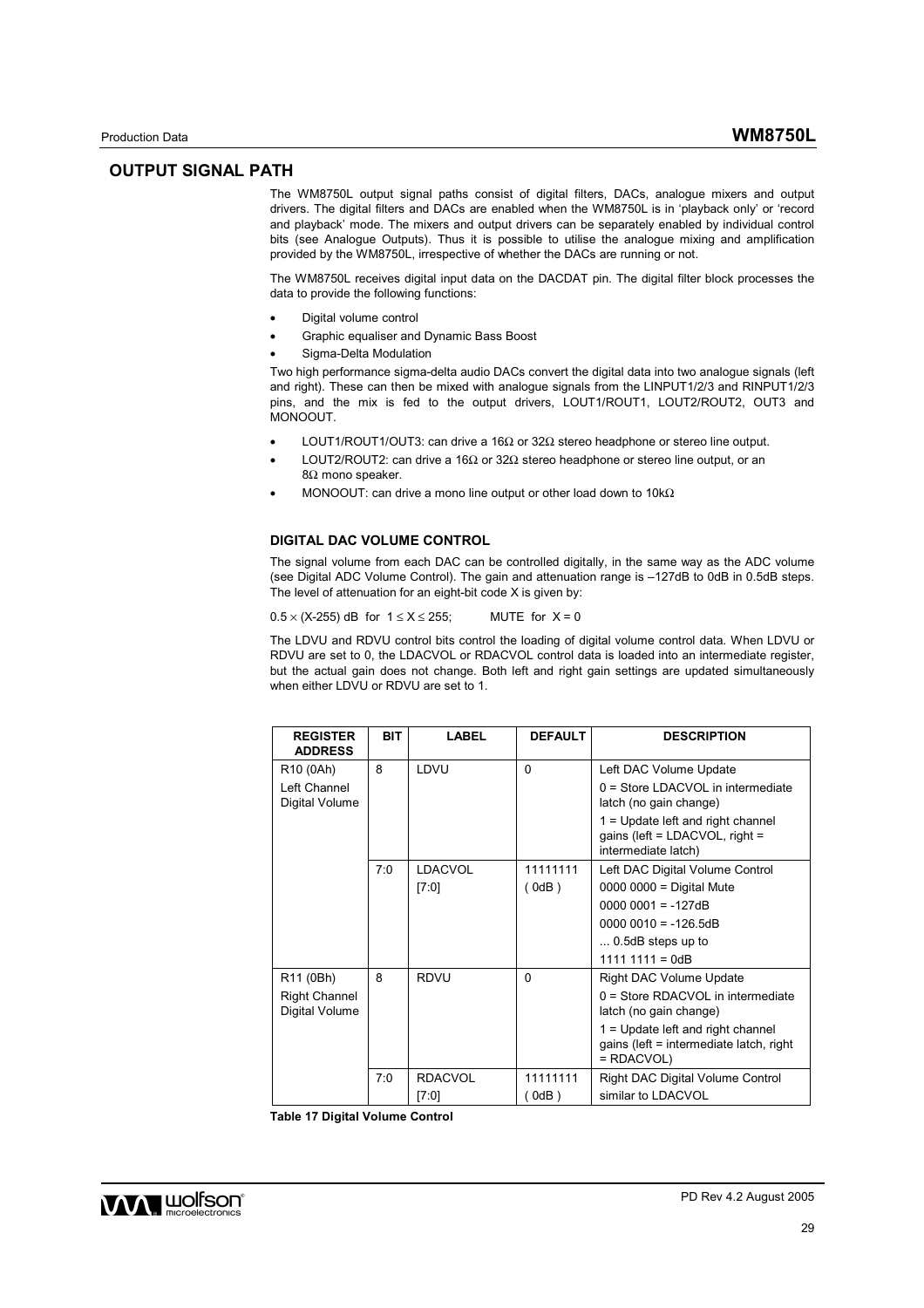### **GRAPHIC EQUALISER**

The WM8750L has a digital graphic equaliser and adaptive bass boost function. This function operates on digital audio data before it is passed to the audio DACs. Bass enhancement can take two different forms:

- Linear bass control: bass signals are amplified or attenuated by a user programmable gain. This is independent of signal volume, and very high bass gains on loud signals may lead to signal clipping.
- Adaptive bass boost: The bass volume is amplified by a variable gain. When the bass volume is low, it is boosted more than when the bass volume is high. This method is recommended because it prevents clipping, and usually sounds more pleasant to the human ear.

Treble control applies a user programmable gain, without any adaptive boost function. Bass and treble control are completely independent with separately programmable gains and filter characteristics.

| <b>REGISTER</b><br><b>ADDRESS</b> | BIT                        | <b>LABEL</b> | <b>DEFAULT</b>        |                                   | <b>DESCRIPTION</b>                        |                |
|-----------------------------------|----------------------------|--------------|-----------------------|-----------------------------------|-------------------------------------------|----------------|
| R12 (0Ch)                         | $\overline{7}$             | ВB           | $\Omega$              | <b>Bass Boost</b>                 |                                           |                |
| <b>Bass Control</b>               |                            |              |                       | $0 =$ Linear bass control         |                                           |                |
|                                   |                            |              |                       | $1 =$ Adaptive bass boost         |                                           |                |
|                                   | 6                          | <b>BC</b>    | $\Omega$              | <b>Bass Filter Characteristic</b> |                                           |                |
|                                   |                            |              |                       |                                   | 0 = Low Cutoff (130Hz at 48kHz sampling)  |                |
|                                   |                            |              |                       |                                   | 1 = High Cutoff (200Hz at 48kHz sampling) |                |
|                                   | 1111<br>3:0<br><b>BASS</b> |              | <b>Bass Intensity</b> |                                   |                                           |                |
|                                   |                            | [3:0]        | (Disabled)            | Code                              | $BB=0$                                    | $BB=1$         |
|                                   |                            |              |                       | 0000                              | +9dB                                      | $15$ (max)     |
|                                   |                            |              |                       | 0001                              | $+9dB$                                    | 14             |
|                                   |                            |              |                       | 0010                              | $+7.5dB$                                  | 13             |
|                                   |                            |              |                       | 0011                              | $+6dB$                                    | 12             |
|                                   |                            |              |                       | 0100                              | $+4.5dB$                                  | 11             |
|                                   |                            |              |                       | 0101                              | +3dB                                      | 10             |
|                                   |                            |              |                       | 0110                              | $+1.5dB$                                  | 9              |
|                                   |                            |              |                       | 0111                              | 0dB                                       | 8              |
|                                   |                            |              |                       | 1000                              | $-1.5dB$                                  | $\overline{7}$ |
|                                   |                            |              |                       | 1001                              | $-3dB$                                    | 6              |
|                                   |                            |              |                       | 1010                              | $-4.5dB$                                  | 5              |
|                                   |                            |              |                       | 1011                              | -6dB                                      | 4              |
|                                   |                            |              |                       | 1100                              | $-6dB$                                    | 3              |
|                                   |                            |              |                       | 1101                              | $-6dB$                                    | $\overline{2}$ |
|                                   |                            |              |                       | 1110                              | -6dB                                      | 1              |
|                                   |                            |              |                       | 1111                              | Bypass (OFF)                              |                |
| R13 (0Dh)                         | 6                          | <b>TC</b>    | 0                     | Treble Filter Characteristic      |                                           |                |
| <b>Treble Control</b>             |                            |              |                       |                                   | 0 = High Cutoff (8kHz at 48kHz sampling)  |                |
|                                   |                            |              |                       |                                   | 1 = Low Cutoff (4kHz at 48kHz sampling)   |                |
|                                   | 3:0                        | <b>TRBL</b>  | 1111                  | <b>Treble Intensity</b>           |                                           |                |
|                                   |                            | [3:0]        | (Disabled)            | 0000 or 0001 = $+9dB$             |                                           |                |
|                                   |                            |              |                       | $0010 = +7.5dB$                   |                                           |                |
|                                   |                            |              |                       | $\dots$ (1.5dB steps)             |                                           |                |
|                                   |                            |              |                       | 1011 to $1110 = -6dB$             |                                           |                |
|                                   |                            |              |                       | $1111 = Disable$                  |                                           |                |

**Table 18 Graphic Equaliser**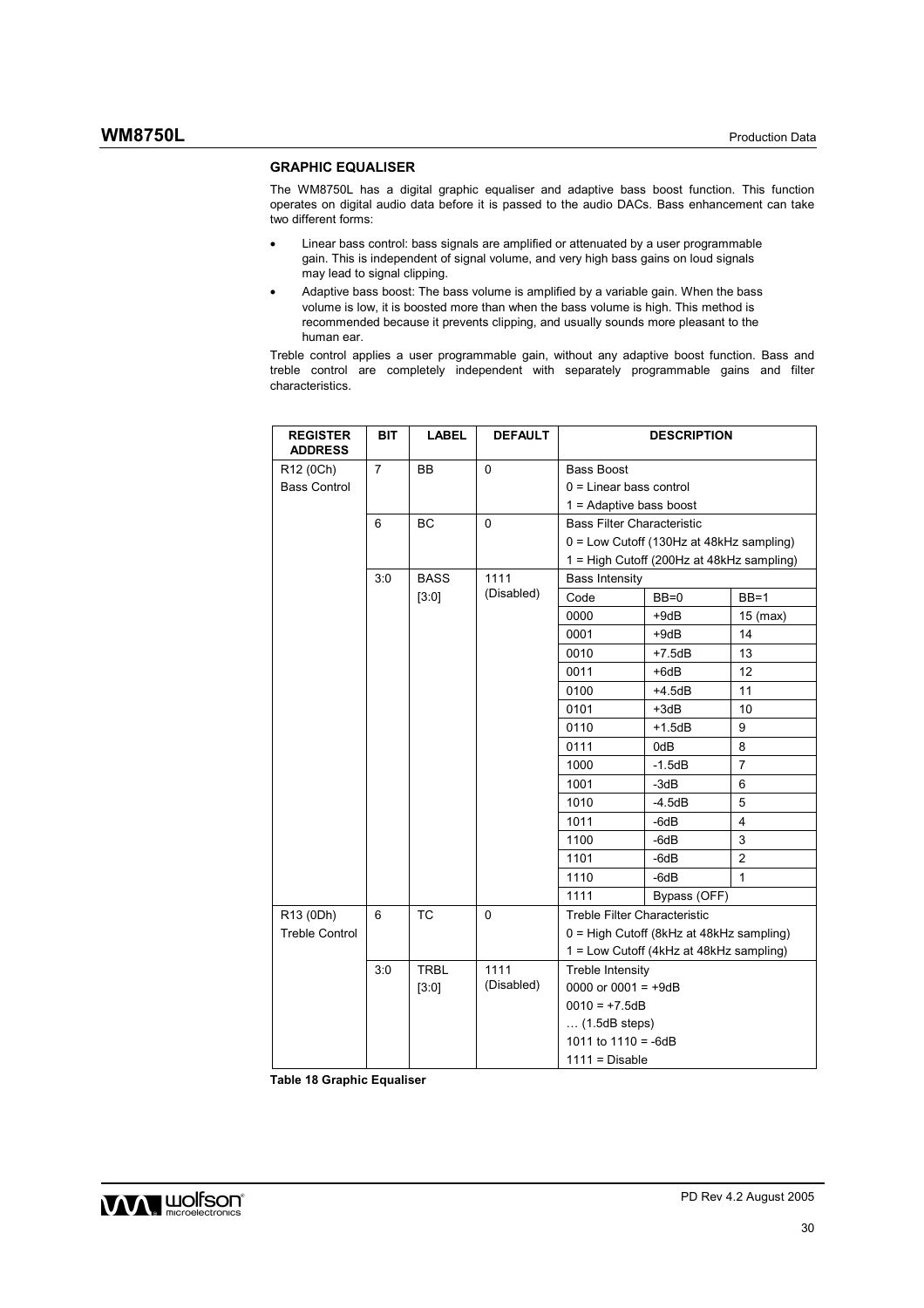#### **DIGITAL TO ANALOGUE CONVERTER (DAC)**

After passing through the graphic equaliser filters, digital 'de-emphasis' can be applied to the audio data if necessary (e.g. when the data comes from a CD with pre-emphasis used in the recording). De-emphasis filtering is available for sample rates of 48kHz, 44.1kHz and 32kHz.

The WM8750L also has a Soft Mute function, which gradually attenuates the volume of the digital signal to zero. When removed, the gain will return to the original setting. This function is enabled by default. To play back an audio signal, it must first be disabled by setting the DACMU bit to zero.

| <b>REGISTER</b><br><b>ADDRESS</b> | <b>BIT</b> | <b>LABEL</b> | <b>DEFAULT</b> | <b>DESCRIPTION</b>            |
|-----------------------------------|------------|--------------|----------------|-------------------------------|
| R5 (05h)                          | 2:1        | <b>DEEMP</b> | 00             | De-emphasis Control           |
| ADC and DAC                       |            | [1:0]        |                | $11 = 48kHz$ sample rate      |
| Control                           |            |              |                | $10 = 44.1$ kHz sample rate   |
|                                   |            |              |                | $01 = 32$ kHz sample rate     |
|                                   |            |              |                | $00 = No$ De-emphasis         |
|                                   | 3          | <b>DACMU</b> |                | Digital Soft Mute             |
|                                   |            |              |                | $1 = \text{mute}$             |
|                                   |            |              |                | $0 =$ no mute (signal active) |

**Table 19 DAC Control** 

The digital audio data is converted to oversampled bit streams in the on-chip, true 24-bit digital interpolation filters. The bitstream data enters two multi-bit, sigma-delta DACs, which convert them to high quality analogue audio signals. The multi-bit DAC architecture reduces high frequency noise and sensitivity to clock jitter. It also uses a Dynamic Element Matching technique for high linearity and low distortion.

In normal operation, the left and right channel digital audio data is converted to analogue in two separate DACs. However, it is also possible to disable one channel, so that the same signal (left or right) appears on both analogue output channels. Additionally, there is a mono-mix mode where the two audio channels are mixed together digitally and then converted to analogue using only one DAC, while the other DAC is switched off. The mono-mix signal can be selected to appear on both analogue output channels.

The DAC output defaults to non-inverted. Setting DACINV will invert the DAC output phase on both left and right channels.

| <b>REGISTER</b><br><b>ADDRESS</b> | <b>BIT</b> | <b>LABEL</b>    | <b>DEFAULT</b> | <b>DESCRIPTION</b>                                      |
|-----------------------------------|------------|-----------------|----------------|---------------------------------------------------------|
| R <sub>23</sub> (17h)             | 5:4        | <b>DMONOMIX</b> | 00             | DAC mono mix                                            |
| Additional                        |            | [1:0]           |                | $00:$ stereo                                            |
| Control (1)                       |            |                 |                | 01: mono $((L+R)/2)$ into DACL, '0' into<br><b>DACR</b> |
|                                   |            |                 |                | 10: mono $((L+R)/2)$ into DACR, '0' into<br><b>DACL</b> |
|                                   |            |                 |                | 11: mono $((L+R)/2)$ into DACL and<br><b>DACR</b>       |
|                                   | 1          | <b>DACINV</b>   | $\Omega$       | DAC phase invert                                        |
|                                   |            |                 |                | $0:$ non-inverted                                       |
|                                   |            |                 |                | $1:$ inverted                                           |

**Table 20 DAC Mono Mix and Phase Invert Select** 

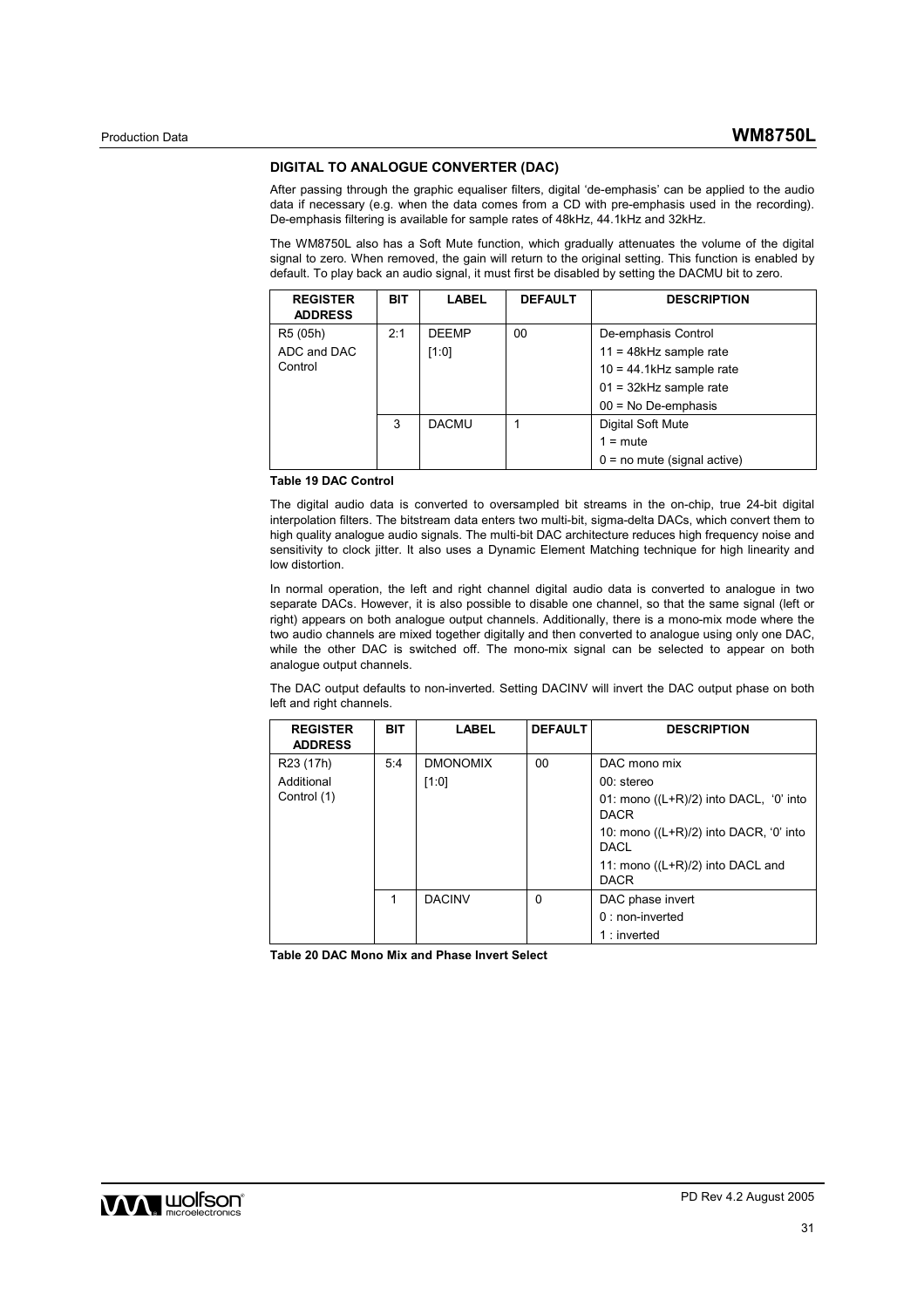### **OUTPUT MIXERS**

The WM8750L provides the option to mix the DAC output signal with analogue line-in signals from the LINPUT1/2/3, RINPUT1/2/3 pins or a mono differential input (LINPUT1 – RINPUT1) or (LINPUT2 – RINPUT2), selected by DS (see Table 5) . The level of the mixed-in signals can be controlled with PGAs (Programmable Gain Amplifiers).

The mono mixer is designed to allow a number of signal combinations to be mixed, including the possibility of mixing both the right and left channels together to produce a mono output. To prevent overloading of the mixer when full-scale DAC left and right signals are input, the mixer inputs from the DAC outputs each have a fixed gain of -6dB. The bypass path inputs to the mono mixer have variable gain as determined by R38/R39 bits [6:4].

| <b>REGISTER</b><br><b>ADDRESS</b> | <b>BIT</b> | LABEL   | <b>DEFAULT</b> | <b>DESCRIPTION</b>                               |
|-----------------------------------|------------|---------|----------------|--------------------------------------------------|
| R34 (22h)                         | 2:0        | LMIXSEL | 000            | Left Input Selection for Output Mix              |
| Left Mixer (1)                    |            |         |                | $000 = LINPUT1$                                  |
|                                   |            |         |                | $001 = LINPUT2$                                  |
|                                   |            |         |                | $010 = LINPUT3$                                  |
|                                   |            |         |                | $011$ = Left ADC Input (after PGA /<br>MICBOOST) |
|                                   |            |         |                | $100$ = Differential input                       |
| R36 (24h)                         | 2:0        | RMIXSEL | 000            | <b>Right Input Selection for Output Mix</b>      |
| <b>Right Mixer</b>                |            |         |                | $000 = RINPUT1$                                  |
| (1)                               |            |         |                | $001 = RINPUT2$                                  |
|                                   |            |         |                | $010 =$ RINPUT3                                  |
|                                   |            |         |                | 011 = Right ADC Input (after PGA /<br>MICBOOST)  |
|                                   |            |         |                | $100$ = Differential input                       |

**Table 21 Output Mixer Signal Selection** 

| <b>REGISTER</b><br><b>ADDRESS</b> | <b>BIT</b>     | <b>LABEL</b>       | <b>DEFAULT</b> | <b>DESCRIPTION</b>                         |
|-----------------------------------|----------------|--------------------|----------------|--------------------------------------------|
| R34 (22h)                         | 8              | LD <sub>2</sub> LO | $\Omega$       | Left DAC to Left Mixer                     |
| I eft Mixer                       |                |                    |                | $0 = Disable (Mute)$                       |
| Control (1)                       |                |                    |                | $1 =$ Enable Path                          |
|                                   | $\overline{7}$ | LI <sub>2</sub> LO | $\Omega$       | <b>LMIXSEL Signal to Left Mixer</b>        |
|                                   |                |                    |                | $0 = Disable (Mute)$                       |
|                                   |                |                    |                | $1 =$ Enable Path                          |
|                                   | 6:4            | LI2LOVOL           | 101            | <b>LMIXSEL Signal to Left Mixer Volume</b> |
|                                   |                | [2:0]              | $(-9dB)$       | $000 = +6dB$                               |
|                                   |                |                    |                | $\ldots$ (3dB steps)                       |
|                                   |                |                    |                | $111 = -15dB$                              |
| R35 (23h)                         | 8              | RD <sub>2LO</sub>  | $\Omega$       | Right DAC to Left Mixer                    |
| I eft Mixer                       |                |                    |                | $0 = Disable (Mute)$                       |
| Control (2)                       |                |                    |                | $1 =$ Enable Path                          |
|                                   | $\overline{7}$ | RI <sub>2</sub> LO | $\Omega$       | RMIXSEL Signal to Left Mixer               |
|                                   |                |                    |                | $0 = Disable (Mute)$                       |
|                                   |                |                    |                | $1 =$ Enable Path                          |
|                                   | 6:4            | RI2LOVOL           | 101            | <b>RMIXSEL Signal to Left Mixer Volume</b> |
|                                   |                | $[2:0]$            | $(-9dB)$       | $000 = +6dB$                               |
|                                   |                |                    |                | $\ldots$ (3dB steps)                       |
|                                   |                |                    |                | $111 = -15dB$                              |

**Table 22 Left Output Mixer Control**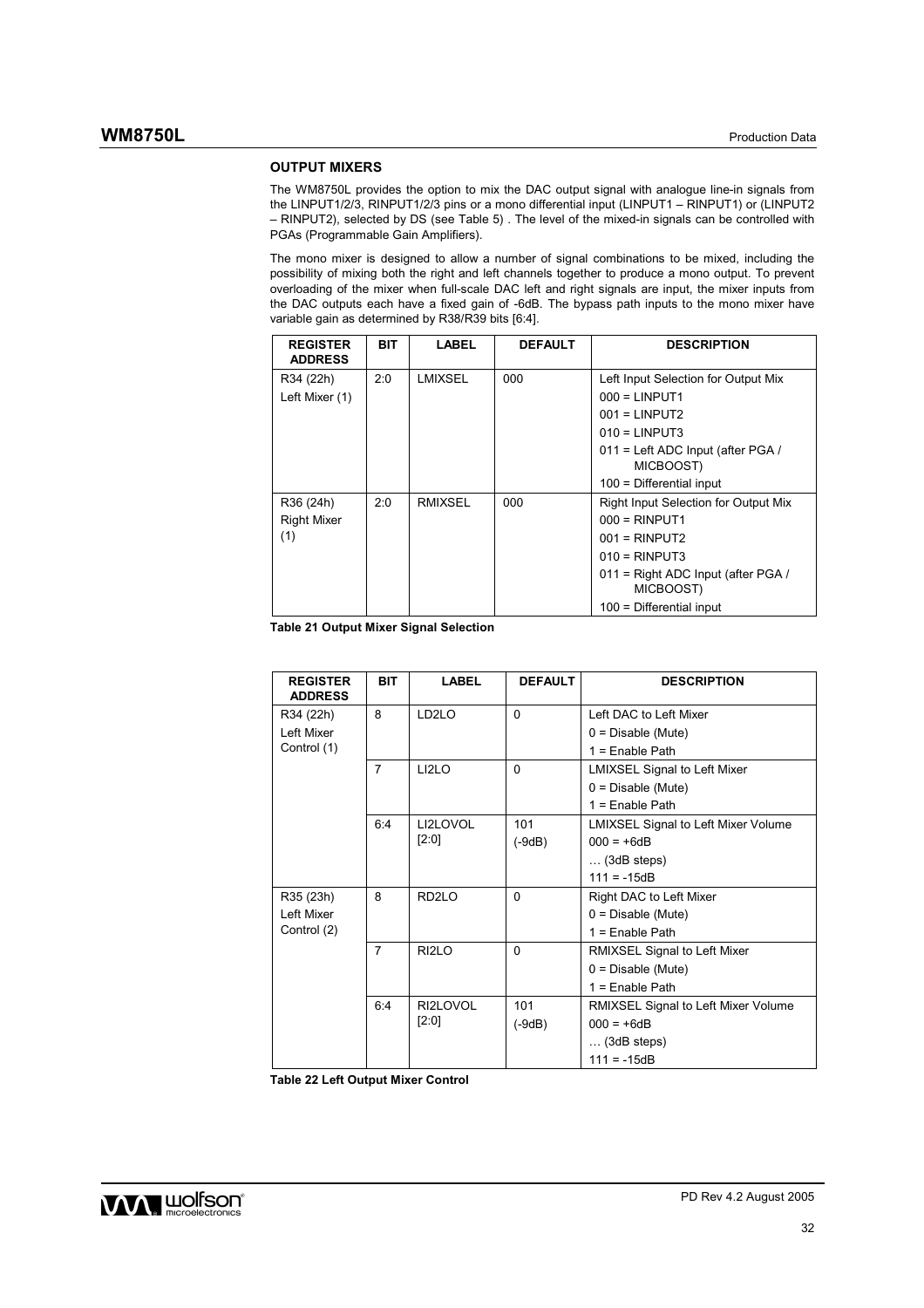| <b>REGISTER</b><br><b>ADDRESS</b> | <b>BIT</b>     | <b>LABEL</b>       | <b>DEFAULT</b> | <b>DESCRIPTION</b>                          |
|-----------------------------------|----------------|--------------------|----------------|---------------------------------------------|
| R36 (24h)                         | 8              | LD <sub>2</sub> RO | $\mathbf{0}$   | Left DAC to Right Mixer                     |
| <b>Right Mixer</b>                |                |                    |                | $0 = Disable (Mute)$                        |
| Control (1)                       |                |                    |                | $1 =$ Enable Path                           |
|                                   | $\overline{7}$ | LI2RO              | $\mathbf{0}$   | <b>LMIXSEL Signal to Right Mixer</b>        |
|                                   |                |                    |                | $0 = Disable (Mute)$                        |
|                                   |                |                    |                | $1 =$ Enable Path                           |
|                                   | 6:4            | LI2ROVOL           | 101            | <b>LMIXSEL Signal to Right Mixer Volume</b> |
|                                   |                | [2:0]              | $(-9dB)$       | $000 = +6dB$                                |
|                                   |                |                    |                | $\ldots$ (3dB steps)                        |
|                                   |                |                    |                | $111 = -15dB$                               |
| R37 (25h)                         | 8              | RD <sub>2</sub> RO | $\Omega$       | Right DAC to Right Mixer                    |
| <b>Right Mixer</b>                |                |                    |                | $0 = Disable (Mute)$                        |
| Control (2)                       |                |                    |                | $1 =$ Enable Path                           |
|                                   | $\overline{7}$ | RI <sub>2</sub> RO | $\Omega$       | <b>RMIXSEL Signal to Right Mixer</b>        |
|                                   |                |                    |                | $0 = Disable (Mute)$                        |
|                                   |                |                    |                | $1 =$ Enable Path                           |
|                                   | 6:4            | RI2ROVOL           | 101            | <b>RMIXSEL Signal to Right Mixer Volume</b> |
|                                   |                | [2:0]              | $(-9dB)$       | $000 = +6dB$                                |
|                                   |                |                    |                | $\ldots$ (3dB steps)                        |
|                                   |                |                    |                | $111 = -15dB$                               |

**Table 23 Right Output Mixer Control** 

| <b>REGISTER</b><br><b>ADDRESS</b> | <b>BIT</b>     | LABEL              | <b>DEFAULT</b> | <b>DESCRIPTION</b>                  |
|-----------------------------------|----------------|--------------------|----------------|-------------------------------------|
| R38 (26h)                         | 8              | LD2MO              | $\Omega$       | Left DAC to Mono Mixer              |
| Mono Mixer                        |                |                    |                | $0 = Disable (Mute)$                |
| Control (1)                       |                |                    |                | $1 =$ Enable Path                   |
|                                   | $\overline{7}$ | LI2MO              | $\Omega$       | <b>LMIXSEL Signal to Mono Mixer</b> |
|                                   |                |                    |                | $0 = Disable (Mute)$                |
|                                   |                |                    |                | $1 =$ Enable Path                   |
|                                   | 6:4            | LI2MOVOL           | 101            | <b>LMIXSEL Signal to Mono Mixer</b> |
|                                   |                | [2:0]              | $(-9dB)$       | Volume                              |
|                                   |                |                    |                | $000 = +6dB$                        |
|                                   |                |                    |                | $\ldots$ (3dB steps)                |
|                                   |                |                    |                | $111 = -15dB$                       |
| R39 (27h)                         | 8              | RD <sub>2</sub> MO | $\mathbf{0}$   | Right DAC to Mono Mixer             |
| Mono Mixer                        |                |                    |                | $0 = Disable (Mute)$                |
| Control (2)                       |                |                    |                | $1 =$ Enable Path                   |
|                                   | $\overline{7}$ | RI2MO              | $\mathbf{0}$   | RMIXSEL Signal to Mono Mixer        |
|                                   |                |                    |                | $0 = Disable (Mute)$                |
|                                   |                |                    |                | $1 =$ Enable Path                   |
|                                   | 6:4            | RI2MOVOL           | 101            | RMIXSEL Signal to Mono Mixer        |
|                                   |                | [2:0]              | $(-9dB)$       | Volume                              |
|                                   |                |                    |                | $000 = +6dB$                        |
|                                   |                |                    |                | $\ldots$ (3dB steps)                |
|                                   |                |                    |                | $111 = -15dB$                       |

**Table 24 Mono Output Mixer Control** 

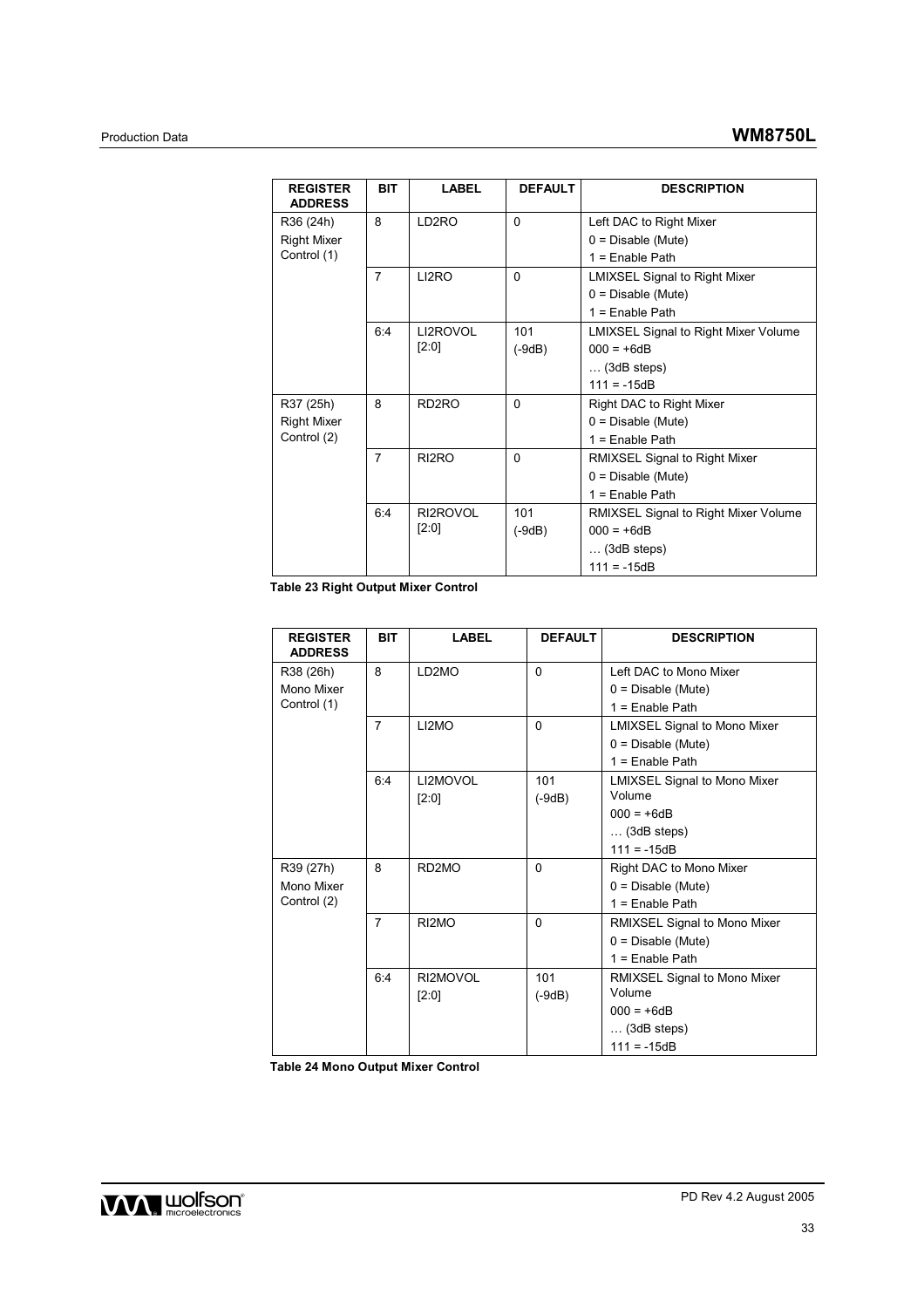## **ANALOGUE OUTPUTS**

# **LOUT1/ROUT1 OUTPUTS**

The LOUT1 and ROUT1 pins can drive a 16Ω or 32Ω headphone or a line output (see Headphone Output and Line Output sections, respectively). The signal volume on LOUT1 and ROUT1 can be independently adjusted under software control by writing to LOUT1VOL and ROUT1VOL, respectively. Note that gains over 0dB may cause clipping if the signal is large. Any gain setting below 0101111 (minimum) mutes the output driver. The corresponding output pin remains at the same DC level (the reference voltage on the VREF pin), so that no click noise is produced when muting or un-muting.

A zero cross detect on the analogue output may also be enabled when changing the gain setting to minimize audible clicks and zipper noise as the gain updates. If zero cross is enabled a timeout is also available to update the gain if a zero cross does not occur. This function may be enabled by setting TOEN in register R23 (17h).

| <b>REGISTER</b><br><b>ADDRESS</b> | <b>BIT</b>     | <b>LABEL</b>       | <b>DEFAULT</b> | <b>DESCRIPTION</b>                                                                            |
|-----------------------------------|----------------|--------------------|----------------|-----------------------------------------------------------------------------------------------|
| R <sub>2</sub> (02h)              | 8              | LO1VU              | $\mathbf{0}$   | Left Volume Update                                                                            |
| LOUT <sub>1</sub><br>Volume       |                |                    |                | 0 = Store LOUT1VOL in intermediate<br>latch (no gain change)                                  |
|                                   |                |                    |                | $1 =$ Update left and right channel gains<br>(left = LOUT1VOL, right =<br>intermediate latch) |
|                                   | $\overline{7}$ | LO17C              | $\mathbf{0}$   | Left zero cross enable                                                                        |
|                                   |                |                    |                | $1 =$ Change gain on zero cross only                                                          |
|                                   |                |                    |                | $0 =$ Change gain immediately                                                                 |
|                                   | 6:0            | LOUT1VOL           | 1111001        | I OUT1 Volume                                                                                 |
|                                   |                | [6:0]              | (0dB)          | $1111111 = +6dB$                                                                              |
|                                   |                |                    |                | $\ldots$ (80 steps)                                                                           |
|                                   |                |                    |                | $0110000 = -67dB$                                                                             |
|                                   |                |                    |                | $0101111$ to $0000000 =$ Analogue<br><b>MUTE</b>                                              |
| R3 (03h)                          | 8              | RO <sub>1</sub> VU | $\Omega$       | <b>Right Volume Update</b>                                                                    |
| ROUT <sub>1</sub><br>Volume       |                |                    |                | 0 = Store ROUT1VOL in intermediate<br>latch (no gain change)                                  |
|                                   |                |                    |                | $1 =$ Update left and right channel gains<br>(left = intermediate latch, right =<br>ROUT1VOL) |
|                                   | $\overline{7}$ | RO <sub>1</sub> ZC | $\mathbf{0}$   | Right zero cross enable                                                                       |
|                                   |                |                    |                | 1 = Change gain on zero cross only                                                            |
|                                   |                |                    |                | $0 =$ Change gain immediately                                                                 |
|                                   | 6:0            | ROUT1VOL           | 1111001        | ROUT1 Volume                                                                                  |
|                                   |                | [6:0]              |                | Similar to LOUT1VOL                                                                           |

**Table 25 LOUT1/ROUT1 Volume Control** 

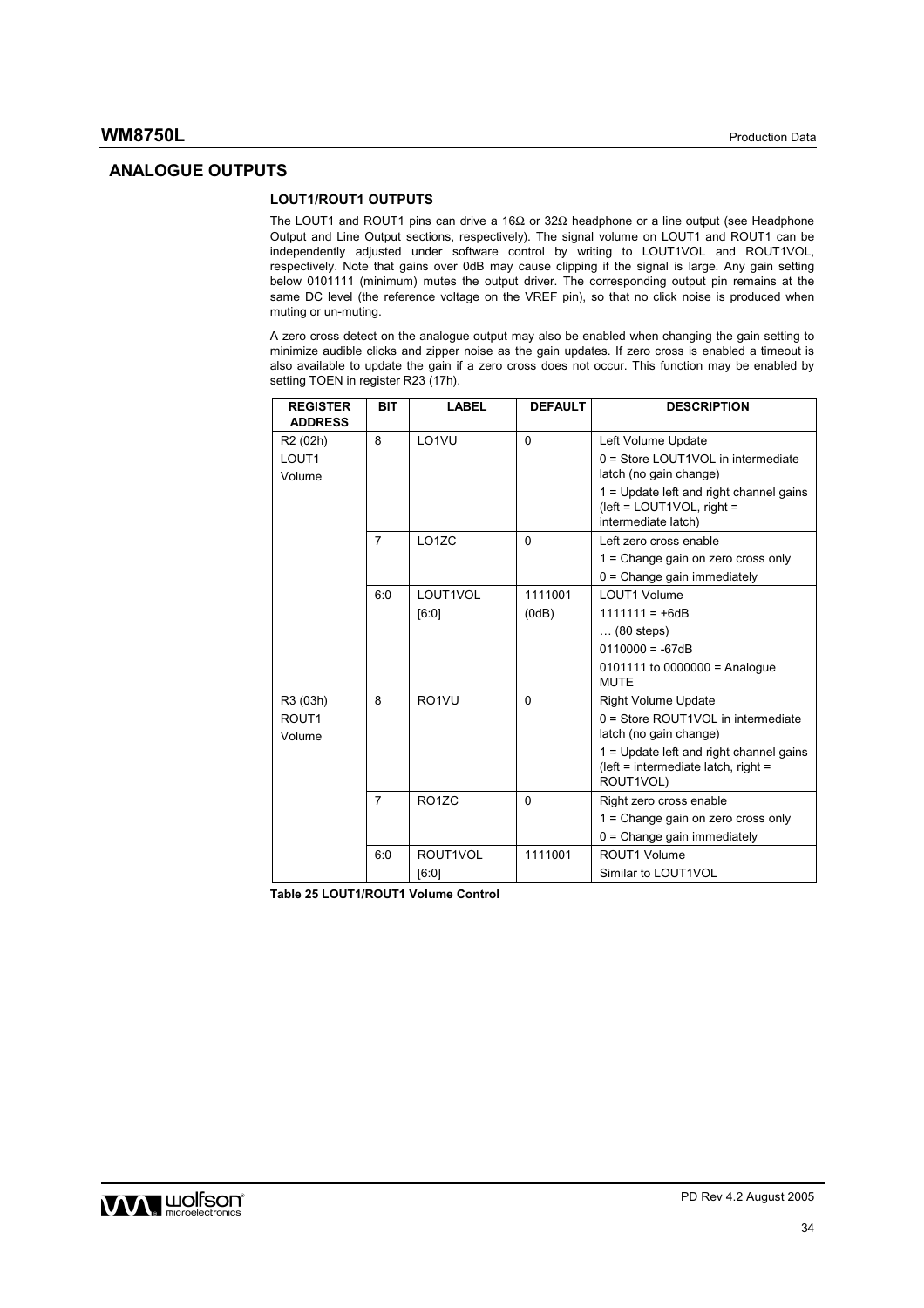#### **LOUT2/ROUT2 OUTPUTS**

The LOUT2 and ROUT2 output pins are essentially similar to LOUT1 and ROUT1, but they are independently controlled and can also drive an 8Ω mono speaker (see Speaker Output section). For speaker drive, the ROUT2 signal must be inverted (ROUT2INV = 1), so that the left and right channel are mixed to mono in the speaker  $[L-(-R) = L+R]$ .

| <b>REGISTER</b><br><b>ADDRESS</b> | <b>BIT</b> | LABEL              | <b>DEFAULT</b> | <b>DESCRIPTION</b>                            |
|-----------------------------------|------------|--------------------|----------------|-----------------------------------------------|
| R40 (28h)                         | 6:0        | LOUT2VOL           | 1111001        | Similar to LOUT1VOL                           |
| LOUT <sub>2</sub>                 |            | [6:0]              | (0dB)          |                                               |
| Volume                            | 7          | LO <sub>2</sub> ZC | $\Omega$       | Left zero cross enable                        |
|                                   |            |                    |                | $1 =$ Change gain on zero cross only          |
|                                   |            |                    |                | $0 =$ Change gain immediately                 |
|                                   | 8          | LO <sub>2</sub> VU | 0              | Same as LO1VU                                 |
| R41 (29h)                         | 6:0        | ROUT2VOL           | 1111001        | Similar ROUT1VOL                              |
| ROUT <sub>2</sub>                 |            | [6:0]              | (0dB)          |                                               |
| Volume                            | 7          | RO <sub>2</sub> ZC | $\Omega$       | Right zero cross enable                       |
|                                   |            |                    |                | $1 =$ Change gain on zero cross only          |
|                                   |            |                    |                | $0 =$ Change gain immediately                 |
|                                   | 8          | RO <sub>2</sub> VU | 0              | Same as RO1VU                                 |
| R24 (18h)                         | 4          | ROUT2INV           | $\Omega$       | ROUT2 Invert                                  |
| Additional                        |            |                    |                | $0 = No$ Inversion (0° phase shift)           |
| Control (2)                       |            |                    |                | 1 = Signal inverted $(180^\circ$ phase shift) |

**Table 26 LOUT2/ROUT2 Volume Control** 

## **MONO OUTPUT**

The MONOOUT pin can drive a mono line output. The signal volume on MONOOUT can be adjusted under software control by writing to MONOOUTVOL.

| <b>REGISTER</b><br><b>ADDRESS</b> | <b>BIT</b> | <b>LABEL</b>   | <b>DEFAULT</b> | <b>DESCRIPTION</b>                 |
|-----------------------------------|------------|----------------|----------------|------------------------------------|
| R42 (2Ah)                         | 6:0        | <b>MONOOUT</b> | 1111001        | MONOOUT Volume                     |
| <b>MONOOUT</b>                    |            | VOL [6:0]      | (0dB)          | $1111111 = +6dB$                   |
| Volume                            |            |                |                | $\ldots$ (80 steps)                |
|                                   |            |                |                | $0110000 = -67dB$                  |
|                                   |            |                |                | 0101111 to 0000000 = Analogue MUTE |
|                                   | 7          | MOZC           | 0              | MONOOUT zero cross enable          |
|                                   |            |                |                | 1 = Change gain on zero cross only |
|                                   |            |                |                | $0 =$ Change gain immediately      |

**Table 27 MONOOUT Volume Control** 

### **OUT3 OUTPUT**

The OUT3 pin can drive a 16Ω or 32Ω headphone or a line output or be used as a DC reference for a headphone output (see Headphone Output section). It can be selected to either drive out an inverted ROUT1 or inverted MONOOUT for e.g. an earpiece drive between OUT3 and LOUT1 or differential output between OUT3 and MONOOUT. OUT3 can also drive an un-inverted ROUT1 signal, which originates at the right mixer output before the output PGA.

OUT3SW selects the mode of operation required.

| <b>REGISTER</b><br><b>ADDRESS</b> | BIT | <b>LABEL</b> | <b>DEFAULT</b> | <b>DESCRIPTION</b>                                              |
|-----------------------------------|-----|--------------|----------------|-----------------------------------------------------------------|
| R24 (18h)                         | 8:7 | OUT3SW       | 00             | OUT3 select                                                     |
| Additional                        |     | 1:01         |                | 00:VREF                                                         |
| Control (2)                       |     |              |                | 01 : ROUT1 signal (volume controlled by<br>ROUT1VOL)            |
|                                   |     |              |                | 10: MONOOUT                                                     |
|                                   |     |              |                | 11 : right mixer output (no volume<br>control through ROUT1VOL) |

**Table 28 OUT3 Select** 

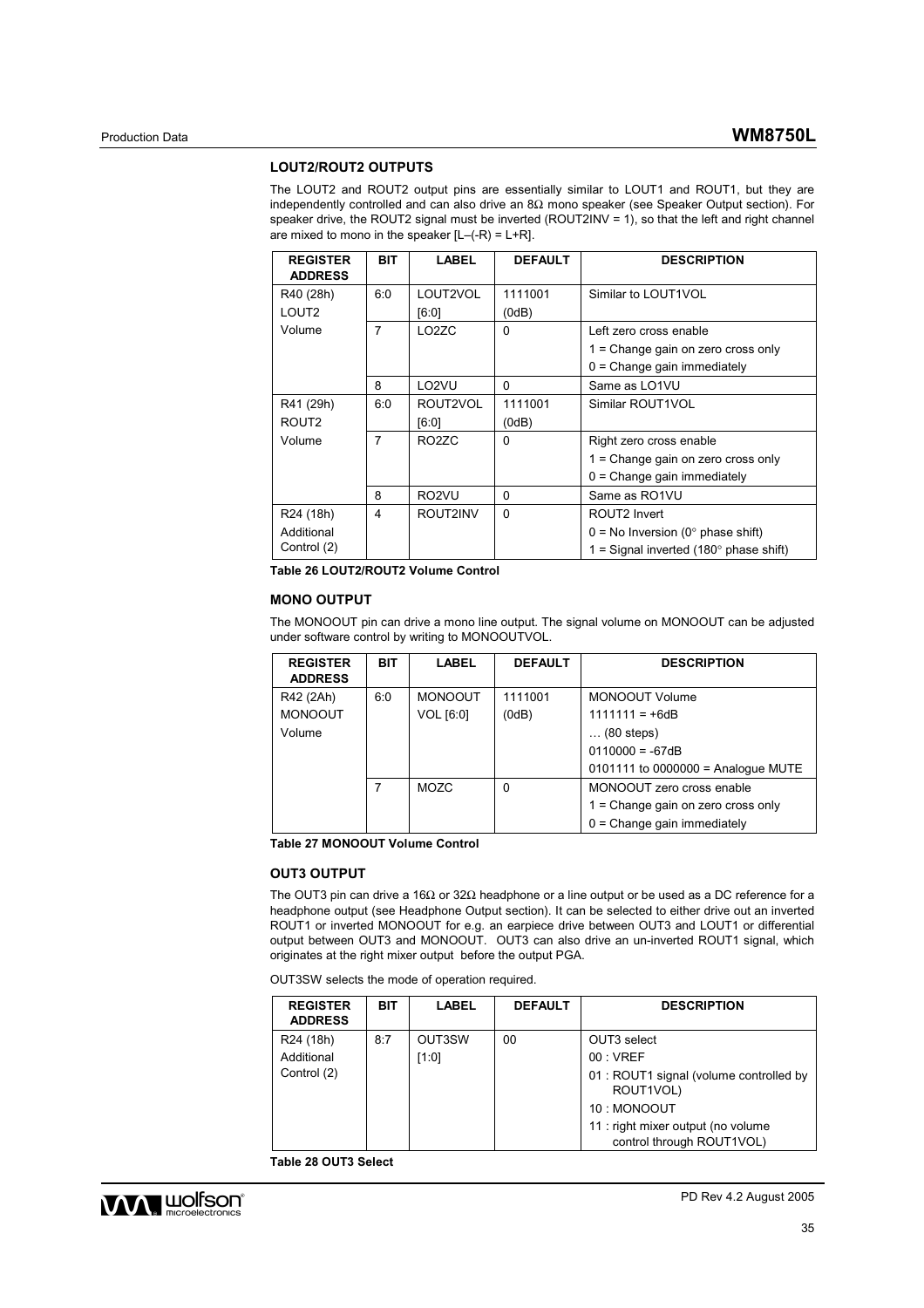### **ENABLING THE OUTPUTS**

Each analogue output of the WM8750L can be separately enabled or disabled. The analogue mixer associated with each output is powered on or off along with the output pin. All outputs are disabled by default. To save power, unused outputs should remain disabled.

Outputs can be enabled at any time, except when VREF is disabled (VR=0), as this may cause pop noise (see "Power Management" and "Applications Information" sections)

| <b>REGISTER</b><br><b>ADDRESS</b>                | <b>BIT</b> | <b>LABEL</b>      | <b>DEFAULT</b> | <b>DESCRIPTION</b>    |  |
|--------------------------------------------------|------------|-------------------|----------------|-----------------------|--|
| R <sub>26</sub> (1Ah)                            | 6          | LOUT <sub>1</sub> | 0              | LOUT1 Enable          |  |
| Power                                            | 5          | ROUT <sub>1</sub> | 0              | ROUT1 Enable          |  |
| Management                                       | 4          | LOUT <sub>2</sub> | 0              | LOUT2 Enable          |  |
| (2)                                              | 3          | ROUT <sub>2</sub> | 0              | ROUT2 Enable          |  |
|                                                  | 2          | <b>MONO</b>       | 0              | <b>MONOOUT Enable</b> |  |
|                                                  |            | OUT <sub>3</sub>  | 0              | OUT3 Enable           |  |
| Note: All "Enable" bits are $1 = ON$ , $0 = OFF$ |            |                   |                |                       |  |

#### **Table 29 Analogue Output Control**

Whenever an analogue output is disabled, it remains connected to VREF (pin 20) through a resistor. This helps to prevent pop noise when the output is re-enabled. The resistance between VREF and each output can be controlled using the VROI bit in register 27. The default is low (1.5kΩ), so that any capacitors on the outputs can charge up quickly at start-up. If a high impedance is desired for disabled outputs, VROI can then be set to 1, increasing the resistance to about 40kΩ.

| <b>REGISTER</b><br><b>ADDRESS</b> | BIT | <b>LABEL</b> | <b>DEFAULT</b> | <b>DESCRIPTION</b>                                                         |
|-----------------------------------|-----|--------------|----------------|----------------------------------------------------------------------------|
| R27 (1Bh)<br>Additional (1)       | 6   | VROI         | 0              | VREF to analogue output resistance<br>0: 1.5 k $\Omega$<br>1:40 k $\Omega$ |

**Table 30 Disabled Outputs to VREF Resistance** 

## **HEADPHONE SWITCH**

The RINPUT3/HPDETECT pin can be used as a headphone switch control input to automatically disable the speaker output and enable the headphone output e.g. when a headphone is plugged into a jack socket. In this mode, enabled by setting HPSWEN, HPDETECT switches between headphone and speaker outputs (e.g. when the pin is connected to a mechanical switch in the headphone socket to detect plug-in). The HPSWPOL bit reverses the pin's polarity. Note that the LOUT1, ROUT1, LOUT2 and ROUT2 bits in register 26 must also be set for headphone and speaker output (see Table 31 and Table 32).

#### **Note:**

When RINPUT3/HPDETECT is used as the HPDETECT input, the thresholds become CMOS levels (0.3 AVDD / 0.7 AVDD).

| <b>HPSWEN</b> |          | <b>HPSWPOL HPDETECT</b> | L/ROUT1      | L/ROUT2      | Headphone | <b>Speaker</b> |
|---------------|----------|-------------------------|--------------|--------------|-----------|----------------|
|               |          | (PIN23)                 | (reg. 26)    | (reg. 26)    | enabled   | enabled        |
| $\mathbf 0$   | X        | X                       | 0            | 0            | no        | no             |
| $\Omega$      | X        | X                       | $\mathbf 0$  | 1            | no        | yes            |
| $\Omega$      | X        | X                       | 1            | 0            | yes       | no             |
| $\Omega$      | X        | X                       |              | 4            | yes       | yes            |
|               | $\Omega$ | $\Omega$                | X            | $\mathbf{0}$ | no        | no             |
|               | 0        | 0                       | X            | 1            | no        | ves            |
|               | 0        |                         | $\Omega$     | X            | no        | no             |
|               | 0        |                         | 1            | X            | yes       | no             |
|               | 1        | $\Omega$                | $\mathbf{0}$ | X            | no        | no             |
|               | 1        | $\Omega$                | 1            | X            | ves       | no             |
|               | 1        |                         | X            | $\mathbf{0}$ | no        | no             |
|               | 1        |                         | X            | 1            | no        | ves            |

**Table 31 Headphone Switch Operation** 

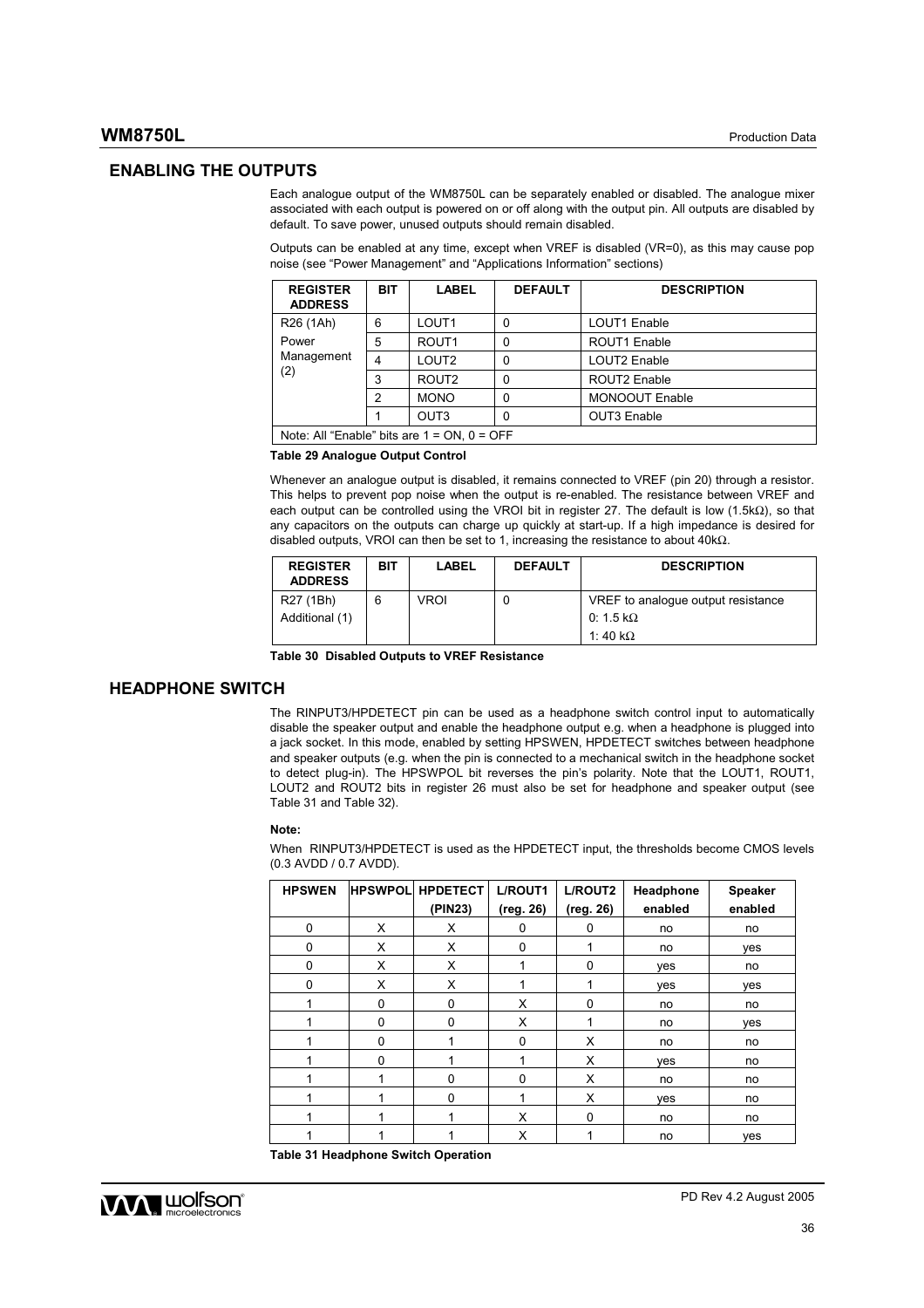# Production Data **WM8750L**

| <b>REGISTER</b><br><b>ADDRESS</b> | <b>BIT</b> | <b>LABEL</b>   | <b>DEFAULT</b> | <b>DESCRIPTION</b>               |
|-----------------------------------|------------|----------------|----------------|----------------------------------|
| R24 (18h)                         | 6          | <b>HPSWEN</b>  | 0              | <b>Headphone Switch Enable</b>   |
| Additional                        |            |                |                | 0 : Headphone switch disabled    |
| Control (2)                       |            |                |                | 1 : Headphone switch enabled     |
|                                   | 5          | <b>HPSWPOL</b> | 0              | <b>Headphone Switch Polarity</b> |
|                                   |            |                |                | $0:$ HPDETECT high = headphone   |
|                                   |            |                |                | $1:$ HPDETECT high = speaker     |

**Table 32 Headphone Switch** 



**Figure 11 Example Headset Detection Circuit Using Normally-Open Switch** 



**Figure 12 Example Headset Detection Circuit Using Normally-Closed Switch** 

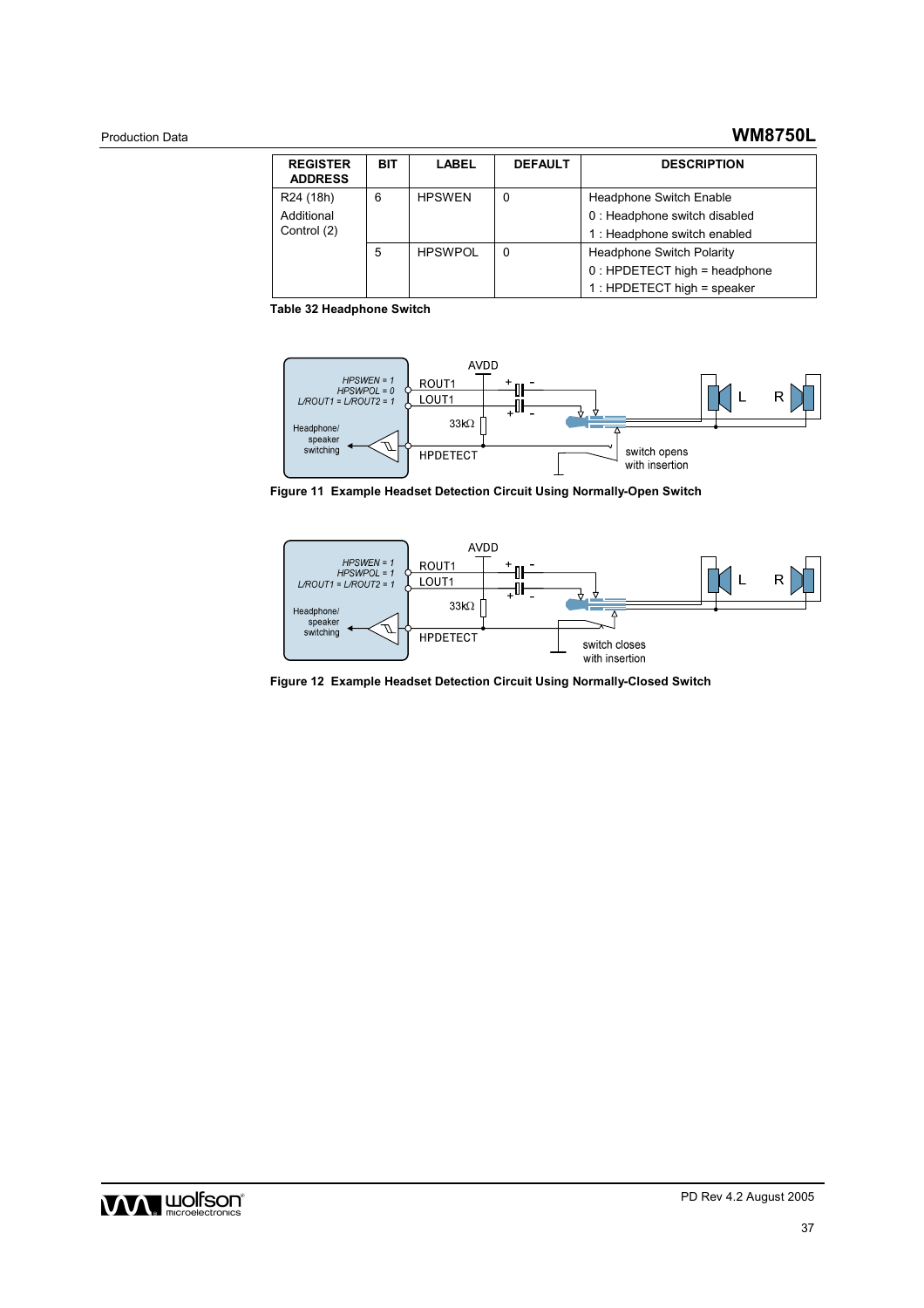## **WM8750L** Production Data

### **THERMAL SHUTDOWN**

The speaker and headphone outputs can drive very large currents. To protect the WM8750L from overheating a thermal shutdown circuit is included. If the device temperature reaches approximately 150<sup>°</sup>C and the thermal shutdown circuit is enabled (TSDEN = 1) then the speaker and headphone amplifiers (outputs OUT1L/R, OUT2L/R and OUT3) will be disabled.

| <b>REGISTER</b><br><b>ADDRESS</b> | BIT | LABEL | <b>DEFAULT</b> | <b>DESCRIPTION</b>            |
|-----------------------------------|-----|-------|----------------|-------------------------------|
| R23 (17h)                         | 8   | TSDEN |                | Thermal Shutdown Enable       |
| Additional                        |     |       |                | 0 : thermal shutdown disabled |
| Control (1)                       |     |       |                | 1: thermal shutdown enabled   |

**Table 33 Thermal Shutdown** 

## **HEADPHONE OUTPUT**

Analogue outputs LOUT1/ROUT1, LOUT2/ROUT2, and OUT3, can drive a 16Ω or 32Ω headphone load, either through DC blocking capacitors, or DC coupled without any capacitor.



#### **Figure 13 Recommended Headphone Output Configurations**

When DC blocking capacitors are used, then their capacitance and the load resistance together determine the lower cut-off frequency, f<sub>c</sub>. Increasing the capacitance lowers f<sub>c</sub>, improving the bass response. Smaller capacitance values will diminish the bass response. Assuming a 16 Ohm load and  $C1, C2 = 220 \mu F$ :

 $f_c = 1 / 2π R<sub>L</sub>C<sub>1</sub> = 1 / (2π x 16Ω x 220μF) = 45 Hz$ 

In the DC coupled configuration, the headphone "ground" is connected to the OUT3 pin, which must be enabled by setting OUT3 = 1 and OUT3SW = 00. As the OUT3 pin produces a DC voltage of AVDD/2 (=VREF), there is no DC offset between LOUT1/ROUT1 and OUT3, and therefore no DC blocking capacitors are required. This saves space and material cost in portable applications.

It is recommended to connect the DC coupled headphone outputs only to headphones, and not to the line input of another device. Although the built-in short circuit protection will prevent any damage to the headphone outputs, such a connection may be noisy, and may not function properly if the other device is grounded.

#### **SPEAKER OUTPUT**

LOUT2 and ROUT2 can differentially drive a mono  $8Ω$  speaker as shown below.



#### **Figure 14 Speaker Output Connection**

The right channel is inverted by setting the ROUT2INV bit, so that the signal across the loudspeaker is the sum of left and right channels.

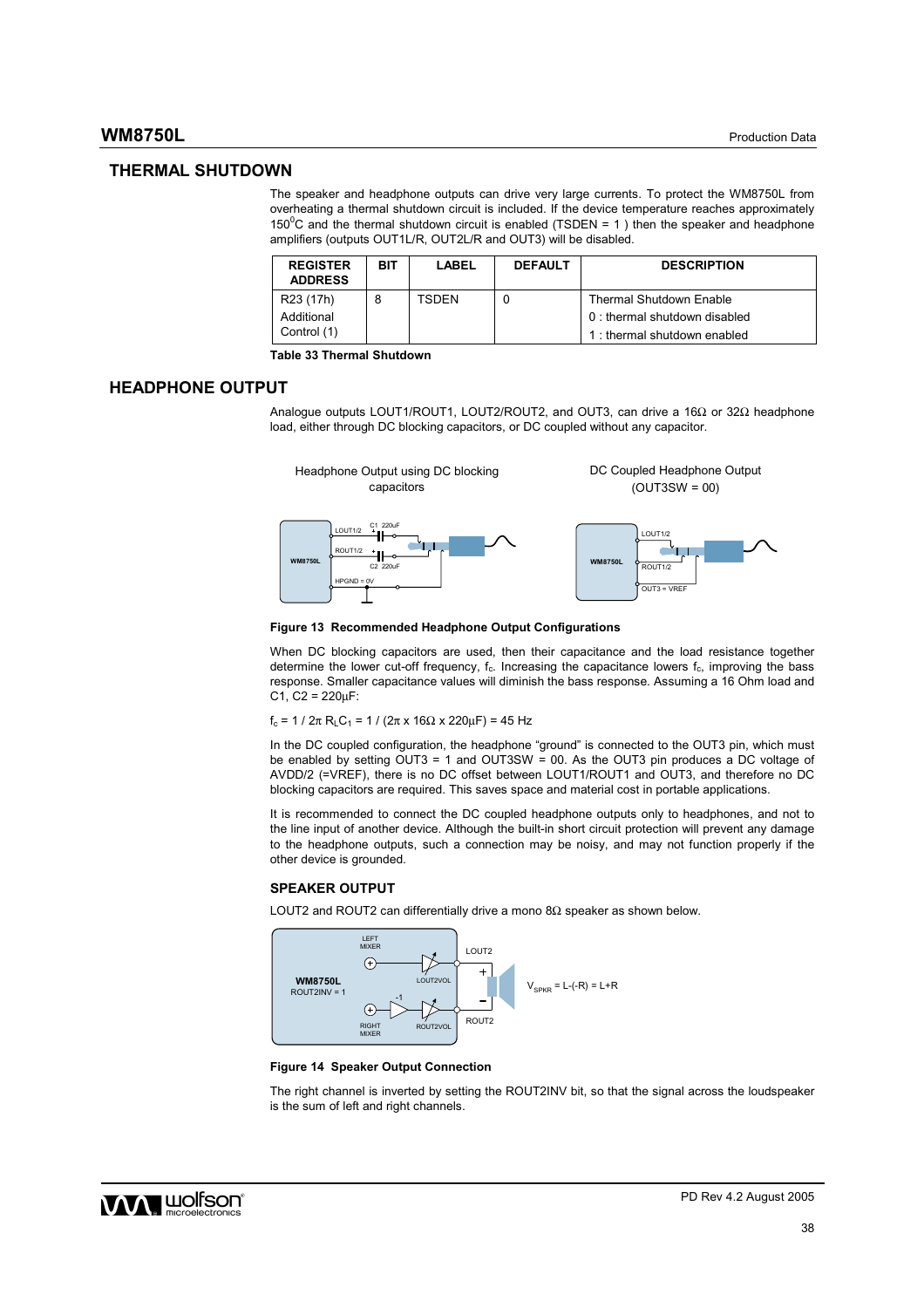#### **LINE OUTPUT**

The analogue outputs, LOUT1/ROUT1 and LOUT2/ROUT2, can be used as line outputs. Additionally, OUT3 and MONOOUT can be used as a stereo line-out by setting OUT3SW=11 (reg. 24) and ensuring the contents of registers 38 and 39 (mono-out mix) are the same as reg. 34 and 35 (left out mix). Recommended external components are shown below.



#### **Figure 15 Recommended Circuit for Line Output**

The DC blocking capacitors and the load resistance together determine the lower cut-off frequency,  $f_c$ . Assuming a 10 kOhm load and C1, C2 = 1 $\mu$ F:

 $f_c = 1 / 2π (R_1 + R_1) C_1 = 1 / (2π x 10.1kΩ x 1μF) = 16 Hz$ 

Increasing the capacitance lowers  $f_c$ , improving the bass response. Smaller values of C1 and C2 will diminish the bass response. The function of R1 and R2 is to protect the line outputs from damage when used improperly.

## **DIGITAL AUDIO INTERFACE**

The digital audio interface is used for inputting DAC data into the WM8750L and outputting ADC data from it. It uses five pins:

- ADCDAT: ADC data output
- ADCLRC: ADC data alignment clock
- DACDAT: DAC data input
- DACLRC: DAC data alignment clock
- BCLK: Bit clock, for synchronisation

The clock signals BCLK, ADCLRC and DACLRC can be outputs when the WM8750L operates as a master, or inputs when it is a slave (see Master and Slave Mode Operation, below).

Four different audio data formats are supported:

- Left justified
- Right justified
- $\cdot$   $I^2S$
- DSP mode

All four of these modes are MSB first. They are described in Audio Data Formats, below. Refer to the Electrical Characteristic section for timing information.

#### **MASTER AND SLAVE MODE OPERATION**

The WM8750L can be configured as either a master or slave mode device. As a master device the WM8750L generates BCLK, ADCLRC and DACLRC and thus controls sequencing of the data transfer on ADCDAT and DACDAT. In slave mode, the WM8750L responds with data to clocks it receives over the digital audio interface. The mode can be selected by writing to the MS bit (see Table 23). Master and slave modes are illustrated below.



Figure 16 Master Mode **Figure 17 Slave Mode** 

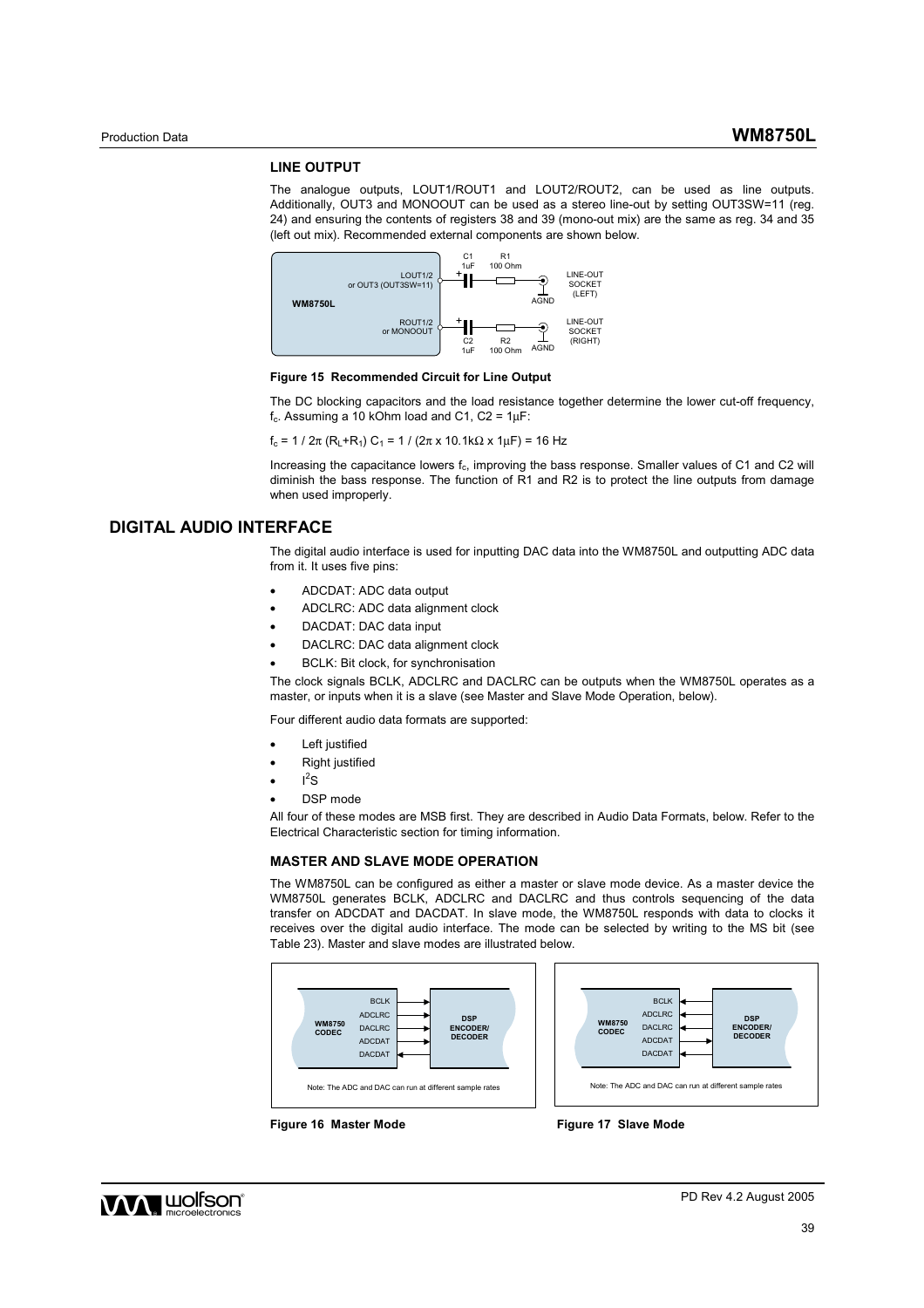#### **AUDIO DATA FORMATS**

In Left Justified mode, the MSB is available on the first rising edge of BCLK following a LRCLK transition. The other bits up to the LSB are then transmitted in order. Depending on word length, BCLK frequency and sample rate, there may be unused BCLK cycles before each LRCLK transition.



**Figure 18 Left Justified Audio Interface (assuming n-bit word length)** 

In Right Justified mode, the LSB is available on the last rising edge of BCLK before a LRCLK transition. All other bits are transmitted before (MSB first). Depending on word length, BCLK frequency and sample rate, there may be unused BCLK cycles after each LRCLK transition.



### **Figure 19 Right Justified Audio Interface (assuming n-bit word length)**

In  $I^2$ S mode, the MSB is available on the second rising edge of BCLK following a LRCLK transition. The other bits up to the LSB are then transmitted in order. Depending on word length, BCLK frequency and sample rate, there may be unused BCLK cycles between the LSB of one sample and the MSB of the next.



**Figure 20 I<sup>2</sup> S Justified Audio Interface (assuming n-bit word length)** 

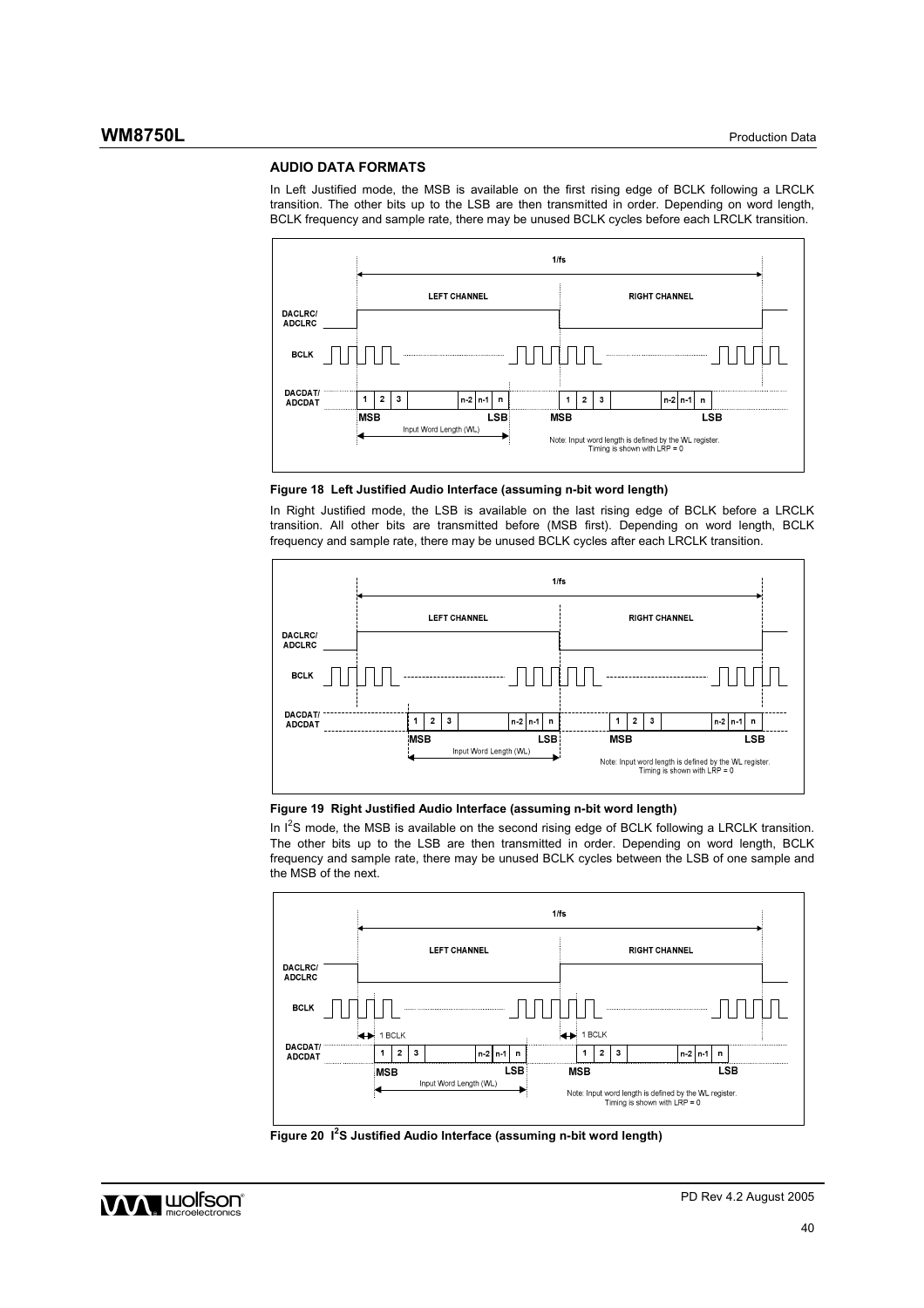In DSP/PCM mode, the left channel MSB is available on either the  $1<sup>st</sup>$  (mode B) or  $2<sup>nd</sup>$  (mode A) rising edge of BCLK (selectable by LRP) following a rising edge of LRC. Right channel data immediately follows left channel data. Depending on word length, BCLK frequency and sample rate, there may be unused BCLK cycles between the LSB of the right channel data and the next sample.

In device master mode, the LRC output will resemble the frame pulse shown in Figure 21 and Figure 22. In device slave mode, Figure 23 and Figure 24, it is possible to use any length of frame pulse less than 1/fs, providing the falling edge of the frame pulse occurs greater than one BCLK period before the rising edge of the next frame pulse.



**Figure 21 DSP/PCM Mode Audio Interface (mode A, LRP=0, Master)** 









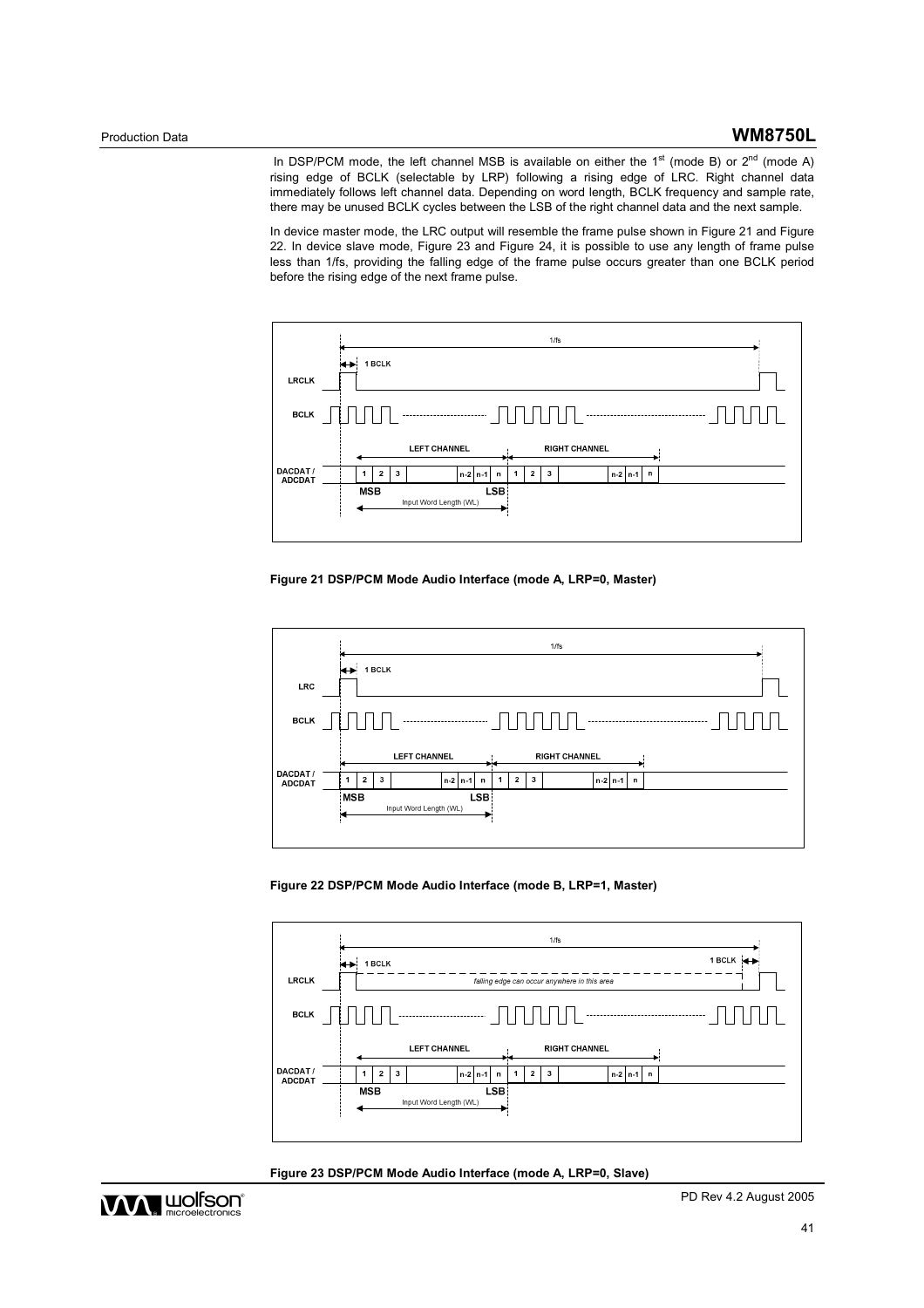

**Figure 24 DSP/PCM Mode Audio Interface (mode B, LRP=0, Slave)** 

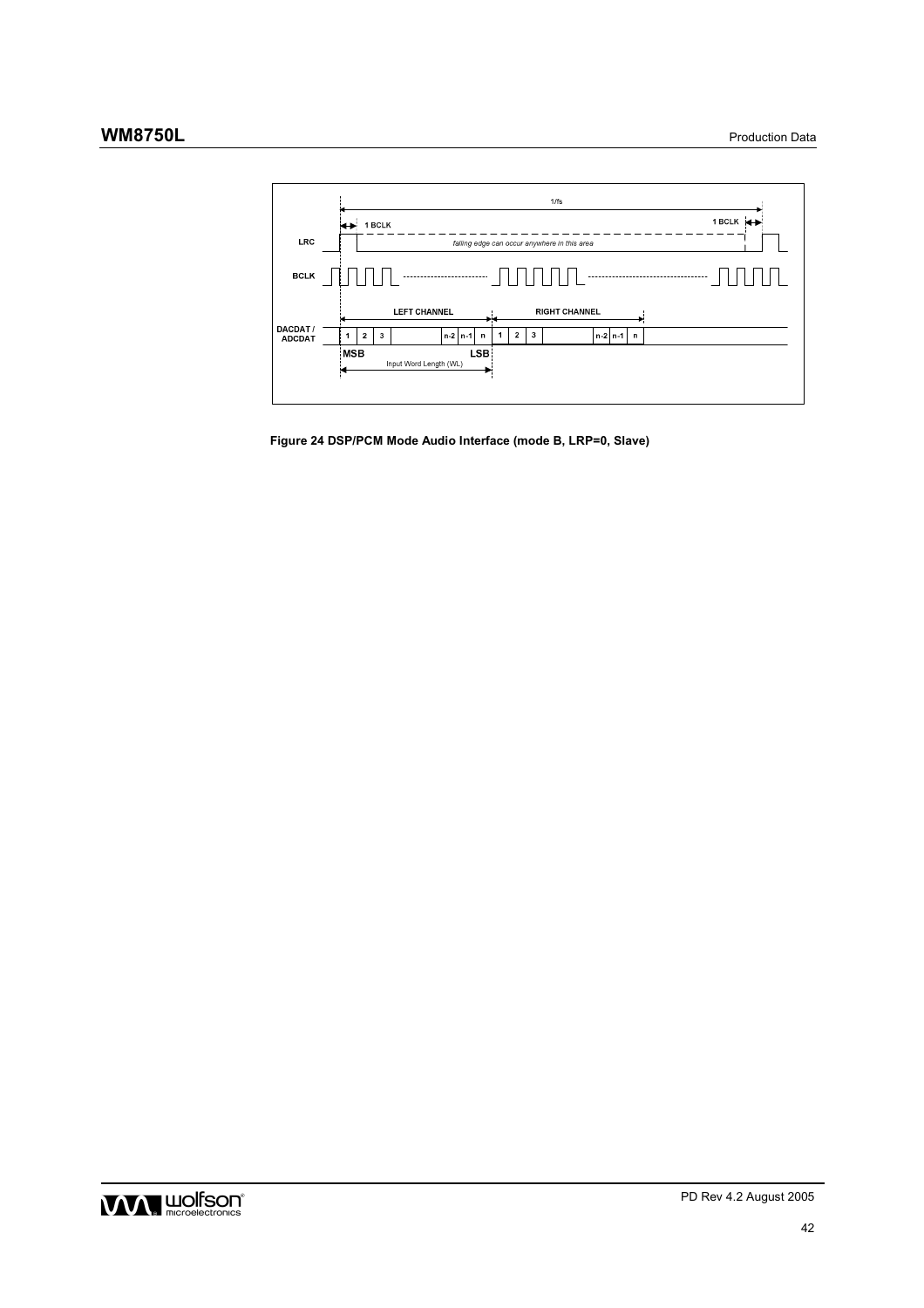# **AUDIO INTERFACE CONTROL**

The register bits controlling audio format, word length and master / slave mode are summarised in Table 34. MS selects audio interface operation in master or slave mode. In Master mode BCLK, ADCLRC and DACLRC are outputs. The frequency of ADCLRC and DACLRC is set by the sample rate control bits SR[4:0] and USB. In Slave mode BCLK, ADCLRC and DACLRC are inputs.

| <b>REGISTER</b><br><b>ADDRESS</b> | <b>BIT</b>              | <b>LABEL</b>   | <b>DEFAULT</b> | <b>DESCRIPTION</b>                                                             |
|-----------------------------------|-------------------------|----------------|----------------|--------------------------------------------------------------------------------|
| R7 (07h)<br>Digital Audio         | $\overline{7}$          | <b>BCLKINV</b> | $\mathbf{0}$   | BCLK invert bit (for master and slave<br>modes)                                |
| Interface                         |                         |                |                | $0 = BCLK$ not inverted                                                        |
| Format                            |                         |                |                | 1 = BCLK inverted                                                              |
|                                   | 6                       | <b>MS</b>      | $\Omega$       | Master / Slave Mode Control                                                    |
|                                   |                         |                |                | 1 = Enable Master Mode                                                         |
|                                   |                         |                |                | $0 =$ Enable Slave Mode                                                        |
|                                   | 5                       | <b>LRSWAP</b>  | $\Omega$       | Left/Right channel swap                                                        |
|                                   |                         |                |                | 1 = swap left and right DAC data in<br>audio interface                         |
|                                   |                         |                |                | $0 =$ output left and right data as normal                                     |
|                                   | $\overline{\mathbf{4}}$ | LRP            | $\mathbf{0}$   | right, left and i2s modes - LRCLK<br>polarity                                  |
|                                   |                         |                |                | $1 =$ invert LRCLK polarity                                                    |
|                                   |                         |                |                | 0 = normal LRCLK polarity                                                      |
|                                   |                         |                |                | DSP Mode - mode A/B select                                                     |
|                                   |                         |                |                | 1 = MSB is available on 1st BCLK rising<br>edge after LRC rising edge (mode B) |
|                                   |                         |                |                | $0 = MSB$ is available on 2nd BCLK rising                                      |
|                                   |                         |                |                | edge after LRC rising edge (mode A)                                            |
|                                   | 3:2                     | WL[1:0]        | 10             | Audio Data Word Length                                                         |
|                                   |                         |                |                | $11 = 32$ bits (see Note)                                                      |
|                                   |                         |                |                | $10 = 24$ bits                                                                 |
|                                   |                         |                |                | $01 = 20$ bits                                                                 |
|                                   |                         |                |                | $00 = 16$ bits                                                                 |
|                                   | 1:0                     | FORMAT[1:0]    | 10             | Audio Data Format Select                                                       |
|                                   |                         |                |                | $11 = DSP Mode$                                                                |
|                                   |                         |                |                | 10 = $I^2S$ Format                                                             |
|                                   |                         |                |                | $01$ = Left justified                                                          |
|                                   |                         |                |                | $00 =$ Right justified                                                         |

**Table 34 Audio Data Format Control** 

**Note:** Right Justified mode does not support 32-bit data.

#### **AUDIO INTERFACE OUTPUT TRISTATE**

Register bit TRI, register 24(18h) bit[3] can be used to tristate the ADCDAT pin and switch ADCLRC, DACLRC and BCLK to inputs. In Slave mode (MASTER=0) ADCLRC, DACLRC and BCLK are by default configured as inputs and only ADCDAT will be tri-stated, (see Table 35).

| <b>REGISTER</b><br><b>ADDRESS</b> | <b>BIT</b> | LABEL | <b>DEFAULT</b> | <b>DESCRIPTION</b>                                                                                        |
|-----------------------------------|------------|-------|----------------|-----------------------------------------------------------------------------------------------------------|
| R24(18h)<br>Additional            | 3          | TRI   | 0              | Tristates ADCDAT and switches ADCLRC,<br>DACLRC and BCLK to inputs.                                       |
| Control (2)                       |            |       |                | $0 = ADCDAT$ is an output, ADCLRC, DACLRC<br>and BCLK are inputs (slave mode) or outputs<br>(master mode) |
|                                   |            |       |                | 1 = ADCDAT is tristated, ADCLRC, DACLRC<br>and BCLK are inputs                                            |

**Table 35 Tri-stating the Audio Interface** 

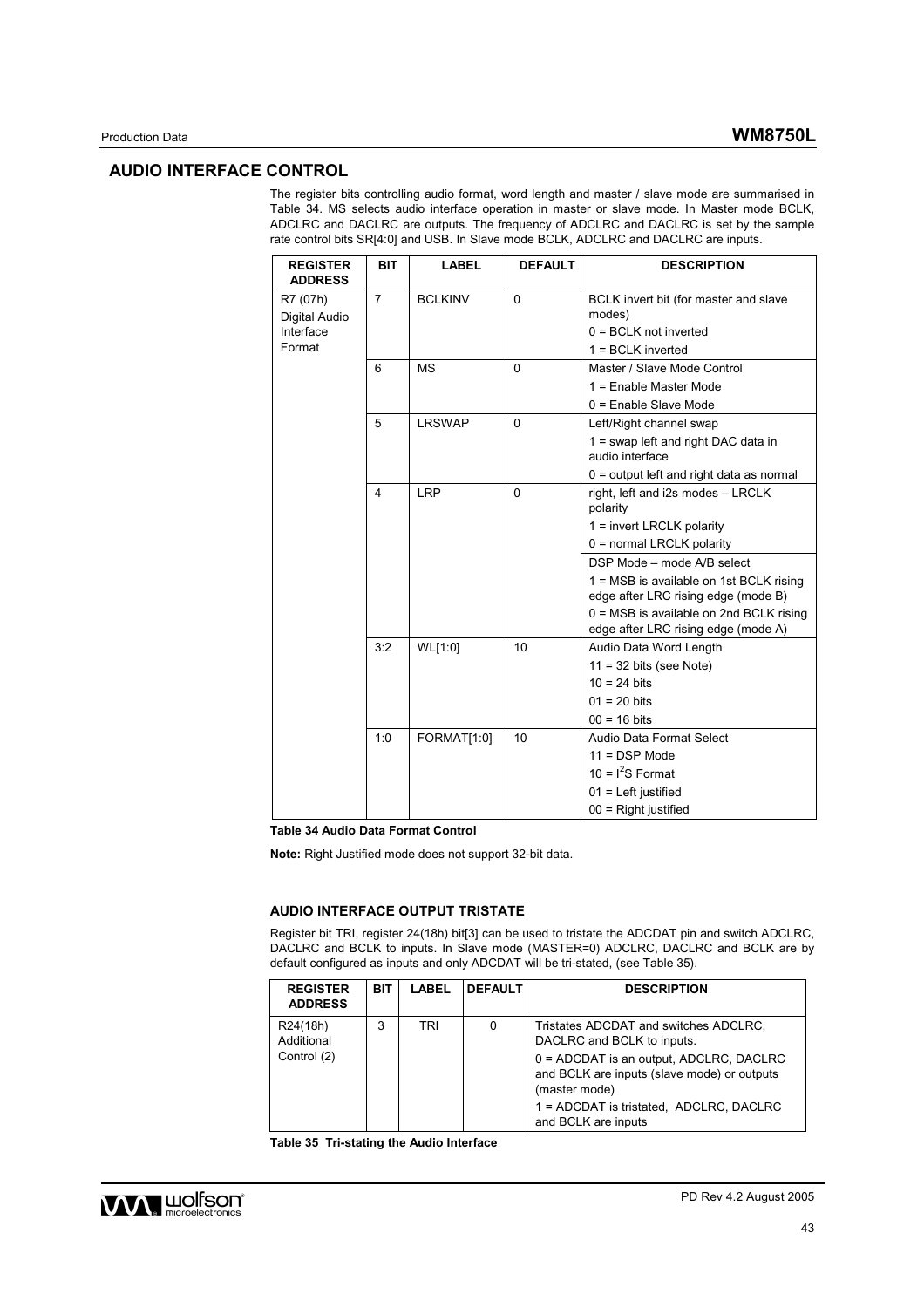#### **MASTER MODE ADCLRC AND DACLRC ENABLE**

In Master mode, by default ADCLRC is disabled when the ADC is disabled and DACLRC is disabled when the DAC is disabled. Register bit LRCM, register 24(18h) bit[2] changes the control so that the ADCLRC and DACLRC are disabled only when ADC and DAC are disabled. This enables the user to use e.g. ADCLRC for both ADC and DAC LRCLK and disable the ADC when DAC only operation is required, (see Table 36).

| <b>REGISTER</b><br><b>ADDRESS</b> | <b>BIT</b> | <b>LABEL</b> | <b>DEFAULT</b> | <b>DESCRIPTION</b>                                                                                                  |
|-----------------------------------|------------|--------------|----------------|---------------------------------------------------------------------------------------------------------------------|
| R24(18h)<br>Additional            | 2          | LRCM         | 0              | Selects disable mode for ADCLRC and<br><b>DACLRC</b>                                                                |
| Control (2)                       |            |              |                | $0 = ADCIRC$ disabled when ADC (Left and<br>Right) disabled, DACLRC disabled when<br>DAC (Left and Right) disabled. |
|                                   |            |              |                | 1 = ADCLRC and DACLRC disabled only when<br>ADC (Left and Right) and DAC (Left and<br>Right) are disabled.          |

**Table 36 ADCLRC/DACLRC Enable** 

#### **BIT CLOCK MODE**

The default master mode bit clock generator produces a bit clock frequency based on the sample rate and input MCLK frequency as shown in Table 40. When enabled by setting the appropriate BCM[1:0] bits, the bit clock mode (BCM) function overrides the default master mode bit clock generator to produce the bit clock frequency shown in the table below:

| <b>REGISTER</b><br><b>ADDRESS</b>                  | <b>BIT</b> | <b>LABEL</b>    | <b>DEFAULT</b> | <b>DESCRIPTION</b>                                                                                        |
|----------------------------------------------------|------------|-----------------|----------------|-----------------------------------------------------------------------------------------------------------|
| R8 (08h)<br>Clocking and<br>Sample Rate<br>Control | 8:7        | <b>BCM[1:0]</b> | 00             | <b>BCLK Frequency</b><br>$00 = BCM$ function disabled<br>$01 = MCLK/4$<br>$10 = MCLK/8$<br>$11 = MCLK/16$ |

**Table 37 Master Mode BCLK Frequency Control** 

The BCM mode bit clock generator produces 16 or 24 bit clock cycles per sample. The number of bit clock cycles per sample in this mode is determined by the word length bits (WL[1:0]) in the Digital Audio Interface Format register (R7). When these bits are set to 00, there will be 16 bit clock cycles per sample. When these bits are set to 01, 10 or 11, there will be 24 bit clock cycles per sample. Please refer to Figure 25.

The BCM generator uses the ADCLRC signal, hence the ADCLRC signal must be enabled when using bit clock mode. To enable the ADCLRC signal, either the ADC must be powered up or, if the ADC is not in use, the LRCM bit must be set to enable both the ADCLRC and DACLRC signals when either the ADC or the DAC is enabled.

When the BCM function is enabled, the following restrictions apply:

- 1. The bit clock invert (BCLKINV) function is not available.
- 2. The DAC and ADC must be operated at the same sample rate.

3. DSP late digital audio interface mode is not available and must not be enabled.

| LRC I |                                                                                                                                                                                                                                |  |
|-------|--------------------------------------------------------------------------------------------------------------------------------------------------------------------------------------------------------------------------------|--|
|       | MCLK THE TELEVISION OF THE RESIDENCE OF THE RESIDENCE OF THE RESIDENCE OF THE RESIDENCE OF THE RESIDENCE OF THE RESIDENCE OF THE RESIDENCE OF THE RESIDENCE OF THE RESIDENCE OF THE RESIDENCE OF THE RESIDENCE OF THE RESIDENC |  |
|       |                                                                                                                                                                                                                                |  |
|       |                                                                                                                                                                                                                                |  |
|       |                                                                                                                                                                                                                                |  |
|       |                                                                                                                                                                                                                                |  |

#### **Figure 25 Bit Clock Mode**

**Note:** The shaded bit clock cycles are present only when 24-bit mode is selected. Please refer to the "Bit Clock Mode" description for details.

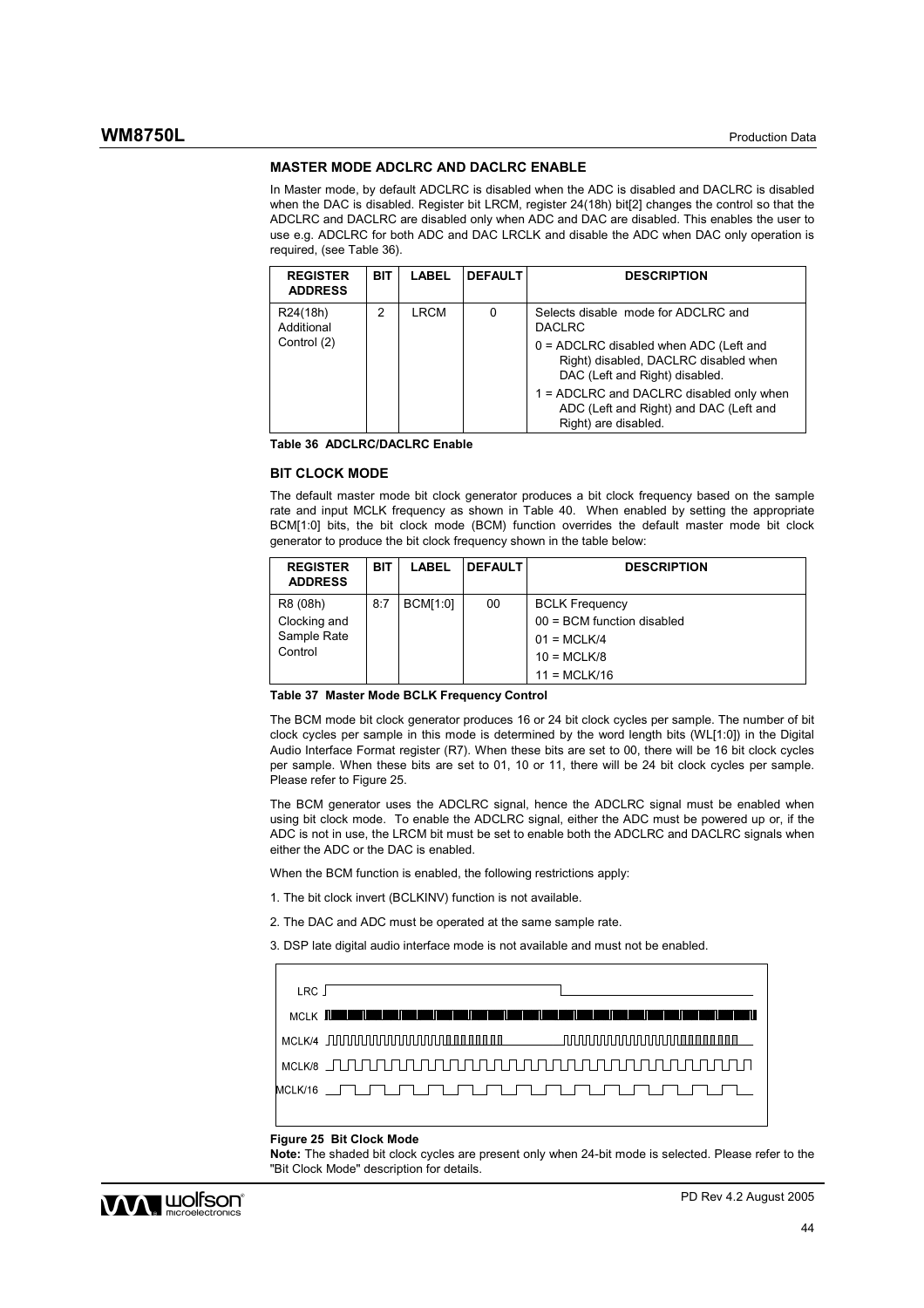#### **CLOCK OUTPUT**

By default ADCLRC (pin 9) is the ADC word clock input/output. Under the control of ADCLRM[1:0], register 27(1Bh) bits [8:7] the ADCLRC pin may be configured as a clock output. If ADCLRM is 01, 10 or 11 then ADCLRC pin is always an output even in slave mode or when TRI = '1', (see Table 38). The ADC then uses the DACLRC pin as its LRCLK in both master and slave modes.

| <b>REGISTER</b><br><b>ADDRESS</b> | BIT   | LABEL         | <b>DEFAULT</b> | <b>DESCRIPTION</b>                         |
|-----------------------------------|-------|---------------|----------------|--------------------------------------------|
| R27(1Bh)                          | 18:71 | <b>ADCLRM</b> | 00             | Configures ADCLRC pin                      |
| Additional                        |       | [1:0]         |                | 00 = ADCLRC is ADC word clock input (slave |
| Control (3)                       |       |               |                | mode) or ADCLRC output (master mode)       |
|                                   |       |               |                | $01 = ADCLRC$ pin is MCLK output           |
|                                   |       |               |                | 10 = ADCLRC pin is MCLK $/$ 5.5 output     |
|                                   |       |               |                | 11 = ADCLRC pin is MCLK / 6 output         |

**Table 38 ADCLRC Clock Output** 

# **CLOCKING AND SAMPLE RATES**

The WM8750L supports a wide range of master clock frequencies on the MCLK pin, and can generate many commonly used audio sample rates directly from the master clock. The ADC and DAC do not need to run at the same sample rate; several different combinations are possible.

There are two clocking modes:

- 'Normal' mode supports master clocks of  $128f_s$ ,  $192f_s$ ,  $256f_s$ ,  $384f_s$ , and their multiples (Note: fs refers to the ADC or DAC sample rate, whichever is faster)
- USB mode supports 12MHz or 24MHz master clocks. This mode is intended for use in systems with a USB interface, and eliminates the need for an external PLL to generate another clock frequency for the audio codec.

| <b>REGISTER</b><br><b>ADDRESS</b> | BIT | <b>LABEL</b> | <b>DEFAULT</b> | <b>DESCRIPTION</b>          |
|-----------------------------------|-----|--------------|----------------|-----------------------------|
| R8 (08h)                          | 6   | CLKDIV2      | 0              | Master Clock Divide by 2    |
| Clocking and                      |     |              |                | $1 = MCLK$ is divided by 2  |
| Sample Rate                       |     |              |                | $0 = MCLK$ is not divided   |
| Control                           | 5:1 | SR [4:0]     | 00000          | Sample Rate Control         |
|                                   | 0   | <b>USB</b>   | 0              | <b>Clocking Mode Select</b> |
|                                   |     |              |                | $1 =$ USB Mode              |
|                                   |     |              |                | $0 = 'Normal' Mode$         |

#### **Table 39 Clocking and Sample Rate Control**

The clocking of the WM8750L is controlled using the CLKDIV2, USB, and SR control bits. Setting the CLKDIV2 bit divides MCLK by two internally. The USB bit selects between 'Normal' and USB mode. Each value of SR[4:0] selects one combination of MCLK division ratios and hence one combination of sample rates (see next page). Since all sample rates are generated by dividing MCLK, their accuracy depends on the accuracy of MCLK. If MCLK changes, the sample rates change proportionately.

Note that some sample rates (e.g. 44.1kHz in USB mode) are approximated, i.e. they differ from their target value by a very small amount. This is not audible, as the maximum deviation is only 0.27% (8.0214kHz instead of 8kHz in USB mode). By comparison, a half-tone step corresponds to a 5.9% change in pitch.

The SR[4:0] bits must be set to configure the appropriate ADC and DAC sample rates in both master and slave mode.

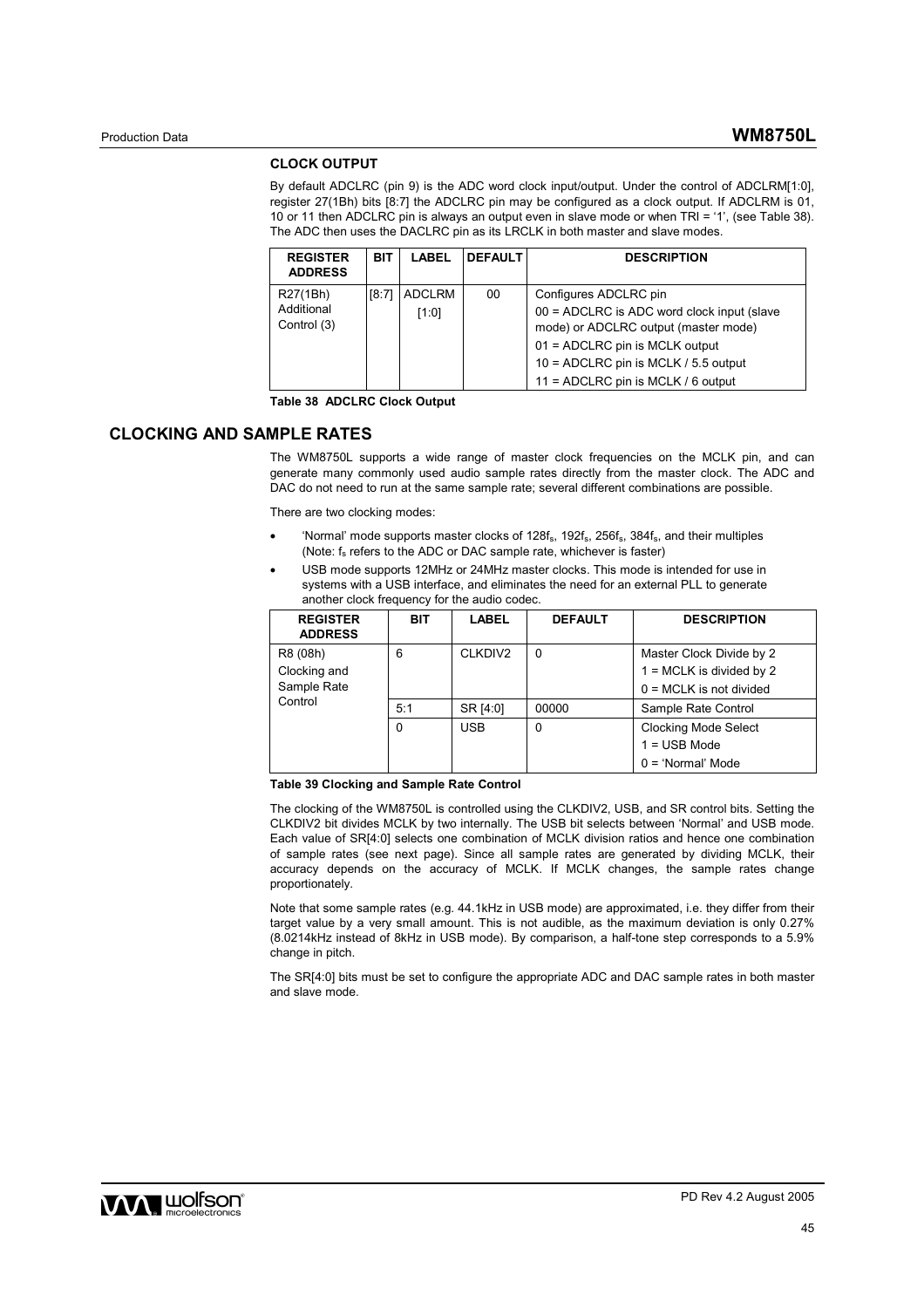| <b>MCLK</b> | <b>MCLK</b>           | <b>ADC SAMPLE RATE</b>                                                 | DAC SAMPLE RATE        | <b>USB</b>   | SR [4:0]  | <b>FILTER</b>  | <b>BCLK</b> |
|-------------|-----------------------|------------------------------------------------------------------------|------------------------|--------------|-----------|----------------|-------------|
| CLKDIV2=0   | CLKDIV2=1             | (ADCLRC)                                                               | (DACLRC)               |              |           | <b>TYPE</b>    | $(MS=1)$    |
|             |                       | 'Normal' Clock Mode ("*' indicates backward compatibility with WM8731) |                        |              |           |                |             |
| 12.288 MHz  | 24.576 MHz            | 8 kHz (MCLK/1536)                                                      | 8 kHz (MCLK/1536)      | 0            | $00110 *$ | 1              | MCLK/4      |
|             |                       | 8 kHz (MCLK/1536)                                                      | 48 kHz (MCLK/256)      | 0            | 00100 *   | 1              | MCLK/4      |
|             |                       | 12 kHz (MCLK/1024)                                                     | 12 kHz (MCLK/1024)     | 0            | 01000     | $\mathbf{1}$   | MCLK/4      |
|             |                       | 16 kHz (MCLK/768)                                                      | 16 kHz (MCLK/768)      | 0            | 01010     | $\mathbf{1}$   | MCLK/4      |
|             |                       | 24 kHz (MCLK/512)                                                      | 24 kHz (MCLK/512)      | 0            | 11100     | 1              | MCLK/4      |
|             |                       | 32 kHz (MCLK/384)                                                      | 32 kHz (MCLK/384)      | $\mathbf 0$  | 01100 *   | $\mathbf{1}$   | MCLK/4      |
|             |                       | 48 kHz (MCLK/256)                                                      | 8 kHz (MCLK/1536)      | $\mathbf 0$  | 00010 *   | 1              | MCLK/4      |
|             |                       | 48 kHz (MCLK/256)                                                      | 48 kHz (MCLK/256)      | 0            | 00000 *   | 1              | MCLK/4      |
|             |                       | 96 kHz (MCLK/128)                                                      | 96 kHz (MCLK/128)      | 0            | $01110*$  | 3              | MCLK/2      |
|             | 11.2896MHz 22.5792MHz | 8.0182 kHz (MCLK/1408)                                                 | 8.0182 kHz (MCLK/1408) | 0            | $10110*$  | $\mathbf{1}$   | MCLK/4      |
|             |                       | 8.0182 kHz (MCLK/1408)                                                 | 44.1 kHz (MCLK/256)    | 0            | 10100 *   | 1              | MCLK/4      |
|             |                       | 11.025 kHz (MCLK/1024)                                                 | 11.025 kHz (MCLK/1024) | 0            | 11000     | $\mathbf{1}$   | MCLK/4      |
|             |                       | 22.05 kHz (MCLK/512)                                                   | 22.05 kHz (MCLK/512)   | $\mathbf 0$  | 11010     | $\mathbf{1}$   | MCLK/4      |
|             |                       | 44.1 kHz (MCLK/256)                                                    | 8.0182 kHz (MCLK/1408) | 0            | 10010 *   | 1              | MCLK/4      |
|             |                       | 44.1 kHz (MCLK/256)                                                    | 44.1 kHz (MCLK/256)    | 0            | 10000 *   | 1              | MCLK/4      |
|             |                       | 88.2 kHz (MCLK/128)                                                    | 88.2 kHz (MCLK/128)    | 0            | $11110*$  | 3              | MCLK/2      |
| 18.432MHz   | 36.864MHz             | 8 kHz (MCLK/2304)                                                      | 8 kHz (MCLK/2304)      | 0            | 00111 *   | 1              | MCLK/6      |
|             |                       | 8 kHz (MCLK/2304)                                                      | 48 kHz (MCLK/384)      | 0            | 00101 *   | 1              | MCLK/6      |
|             |                       | 12 kHz (MCLK/1536)                                                     | 12 kHz (MCLK/1536)     | 0            | 01001     | $\mathbf{1}$   | MCLK/6      |
|             |                       | 16kHz (MCLK/1152)                                                      | 16 kHz (MCLK/1152)     | 0            | 01011     | $\mathbf{1}$   | MCLK/6      |
|             |                       | 24kHz (MCLK/768)                                                       | 24 kHz (MCLK/768)      | 0            | 11101     | 1              | MCLK/6      |
|             |                       | 32 kHz (MCLK/576)                                                      | 32 kHz (MCLK/576)      | 0            | 01101 *   | $\mathbf{1}$   | MCLK/6      |
|             |                       | 48 kHz (MCLK/384)                                                      | 48 kHz (MCLK/384)      | $\mathbf 0$  | 00001 *   | $\mathbf{1}$   | MCLK/6      |
|             |                       | 48 kHz (MCLK/384)                                                      | 8 kHz (MCLK/2304)      | 0            | 00011 *   | 1              | MCLK/6      |
|             |                       | 96 kHz (MCLK/192)                                                      | 96 kHz (MCLK/192)      | 0            | $01111*$  | 3              | MCLK/3      |
|             | 16.9344MHz 33.8688MHz | 8.0182 kHz (MCLK/2112)                                                 | 8.0182 kHz (MCLK/2112) | 0            | $10111*$  | $\mathbf{1}$   | MCLK/6      |
|             |                       | 8.0182 kHz (MCLK/2112)                                                 | 44.1 kHz (MCLK/384)    | 0            | $10101*$  | 1              | MCLK/6      |
|             |                       | 11.025 kHz (MCLK/1536)                                                 | 11.025 kHz (MCLK/1536) | 0            | 11001     | 1              | MCLK/6      |
|             |                       | 22.05 kHz (MCLK/768)                                                   | 22.05 kHz (MCLK/768)   | 0            | 11011     | $\mathbf{1}$   | MCLK/6      |
|             |                       | 44.1 kHz (MCLK/384)                                                    | 8.0182 kHz (MCLK/2112) | 0            | 10011 *   | 1              | MCLK/6      |
|             |                       | 44.1 kHz (MCLK/384)                                                    | 44.1 kHz (MCLK/384)    | 0            | 10001 *   | 1              | MCLK/6      |
|             |                       | 88.2 kHz (MCLK/192)                                                    | 88.2 kHz (MCLK/192)    | 0            | $11111*$  | 3              | MCLK/3      |
|             |                       | <b>USB Mode</b> (** indicates backward compatibility with WM8731)      |                        |              |           |                |             |
| 12.000MHz   | 24.000MHz             | 8 kHz (MCLK/1500)                                                      | 8 kHz (MCLK/1500)      | 1            | 00110 *   | 0              | <b>MCLK</b> |
|             |                       | 8 kHz (MCLK/1500)                                                      | 48 kHz (MCLK/250)      | 1            | 00100 *   | 0              | <b>MCLK</b> |
|             |                       | 8.0214 kHz (MCLK/1496)                                                 | 8.0214kHz (MCLK/1496)  | 1            | $10111*$  | $\mathbf{1}$   | <b>MCLK</b> |
|             |                       | 8.0214 kHz (MCLK/1496)                                                 | 44.118 kHz (MCLK/272)  | 1            | 10101 *   | $\mathbf{1}$   | <b>MCLK</b> |
|             |                       | 11.0259 kHz (MCLK/1088)                                                | 11.0259kHz (MCLK/1088) | 1            | 11001     | 1              | <b>MCLK</b> |
|             |                       | 12 kHz (MCLK/1000)                                                     | 12 kHz (MCLK/1000)     | 1            | 01000     | $\mathbf 0$    | <b>MCLK</b> |
|             |                       | 16kHz (MCLK/750)                                                       | 16kHz (MCLK/750)       | $\mathbf{1}$ | 01010     | $\mathbf 0$    | <b>MCLK</b> |
|             |                       | 22.0588kHz (MCLK/544)                                                  | 22.0588kHz (MCLK/544)  | 1            | 11011     | 1              | <b>MCLK</b> |
|             |                       | 24kHz (MCLK/500)                                                       | 24kHz (MCLK/500)       | 1            | 11100     | 0              | <b>MCLK</b> |
|             |                       | 32 kHz (MCLK/375)                                                      | 32 kHz (MCLK/375)      | 1            | 01100 *   | 0              | <b>MCLK</b> |
|             |                       | 44.118 kHz (MCLK/272)                                                  | 8.0214kHz (MCLK/1496)  | 1            | 10011 *   | 1              | <b>MCLK</b> |
|             |                       | 44.118 kHz (MCLK/272)                                                  | 44.118 kHz (MCLK/272)  | 1            | 10001 *   | 1              | <b>MCLK</b> |
|             |                       | 48 kHz (MCLK/250)                                                      | 8 kHz (MCLK/1500)      | 1            | 00010 *   | 0              | <b>MCLK</b> |
|             |                       | 48 kHz (MCLK/250)                                                      | 48 kHz (MCLK/250)      | $\mathbf{1}$ | 00000*    | $\mathbf 0$    | <b>MCLK</b> |
|             |                       | 88.235kHz (MCLK/136)                                                   | 88.235kHz (MCLK/136)   | 1            | $11111*$  | 3              | <b>MCLK</b> |
|             |                       | 96 kHz (MCLK/125)                                                      | 96 kHz (MCLK/125)      | 1            | 01110 *   | $\overline{2}$ | <b>MCLK</b> |

**Table 40 Master Clock and Sample Rates** 

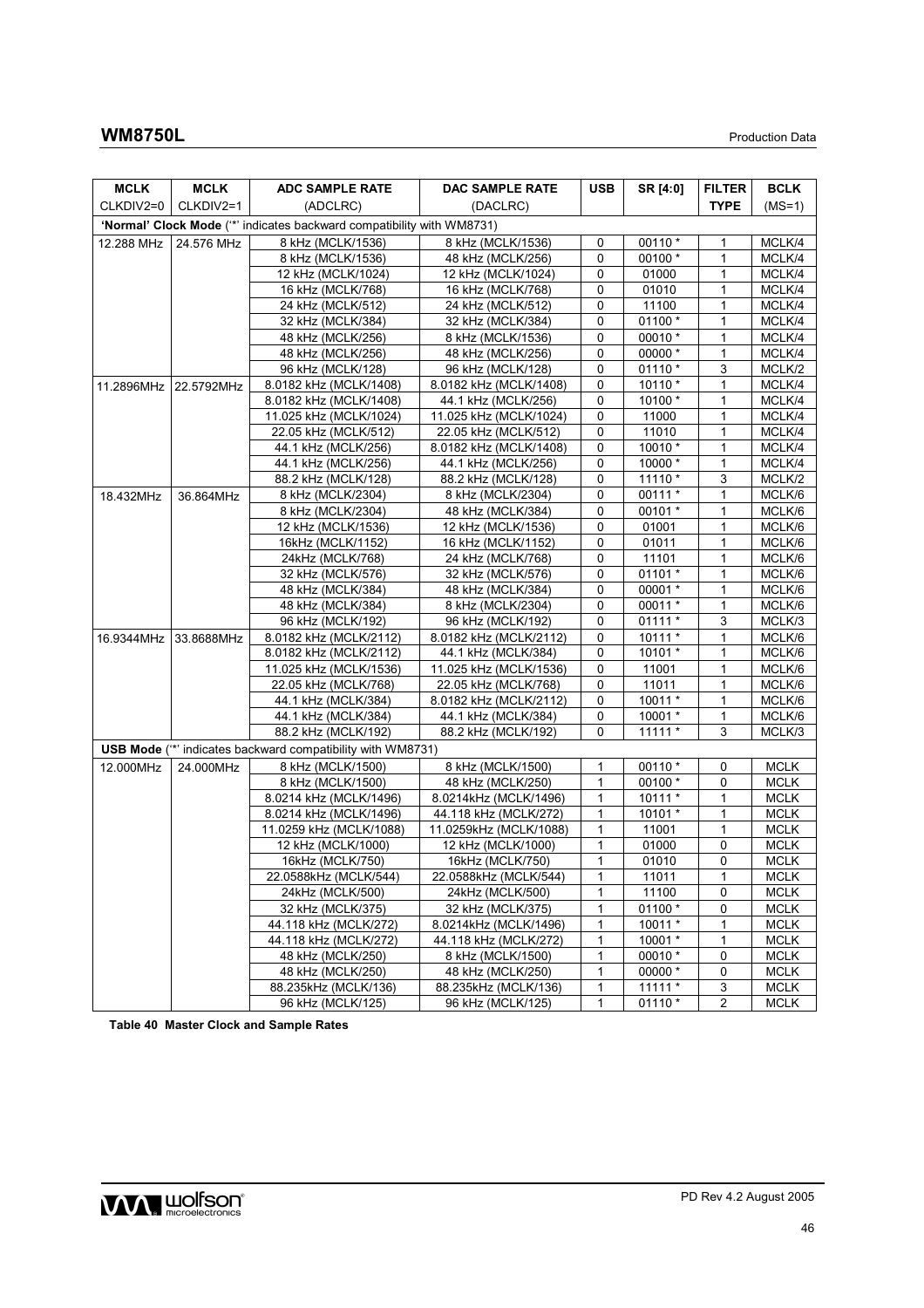## **CONTROL INTERFACE**

#### **SELECTION OF CONTROL MODE**

The WM8750L is controlled by writing to registers through a serial control interface. A control word consists of 16 bits. The first 7 bits (B15 to B9) are address bits that select which control register is accessed. The remaining 9 bits (B8 to B0) are data bits, corresponding to the 9 bits in each control register. The control interface can operate as either a 3-wire or 2-wire MPU interface. The MODE pin selects the interface format.

| <b>MODE</b> | <b>INTERFACE FORMAT</b> |
|-------------|-------------------------|
| l ow        | 2 wire                  |
| High        | 3 wire                  |

**Table 41 Control Interface Mode Selection** 

#### **3-WIRE SERIAL CONTROL MODE**

In 3-wire mode, every rising edge of SCLK clocks in one data bit from the SDIN pin. A rising edge on CSB latches in a complete control word consisting of the last 16 bits.



**Figure 26 3-Wire Serial Control Interface** 

#### **2-WIRE SERIAL CONTROL MODE**

The WM8750L supports software control via a 2-wire serial bus. Many devices can be controlled by the same bus, and each device has a unique 7-bit address (this is not the same as the 7-bit address of each register in the WM8750L).

The WM8750L operates as a slave device only. The controller indicates the start of data transfer with a high to low transition on SDIN while SCLK remains high. This indicates that a device address and data will follow. All devices on the 2-wire bus respond to the start condition and shift in the next eight bits on SDIN (7-bit address + Read/Write bit, MSB first). If the device address received matches the address of the WM8750L and the R/W bit is '0', indicating a write, then the WM8750L responds by pulling SDIN low on the next clock pulse (ACK). If the address is not recognised or the R/W bit is '1', the WM8750L returns to the idle condition and wait for a new start condition and valid address.

Once the WM8750L has acknowledged a correct address, the controller sends the first byte of control data (B15 to B8, i.e. the WM8750L register address plus the first bit of register data). The WM8750L then acknowledges the first data byte by pulling SDIN low for one clock pulse. The controller then sends the second byte of control data (B7 to B0, i.e. the remaining 8 bits of register data), and the WM8750L acknowledges again by pulling SDIN low.

The transfer of data is complete when there is a low to high transition on SDIN while SCLK is high. After receiving a complete address and data sequence the WM8750L returns to the idle state and waits for another start condition. If a start or stop condition is detected out of sequence at any point during data transfer (i.e. SDIN changes while SCLK is high), the device jumps to the idle condition.



**Figure 27 2-Wire Serial Control Interface** 

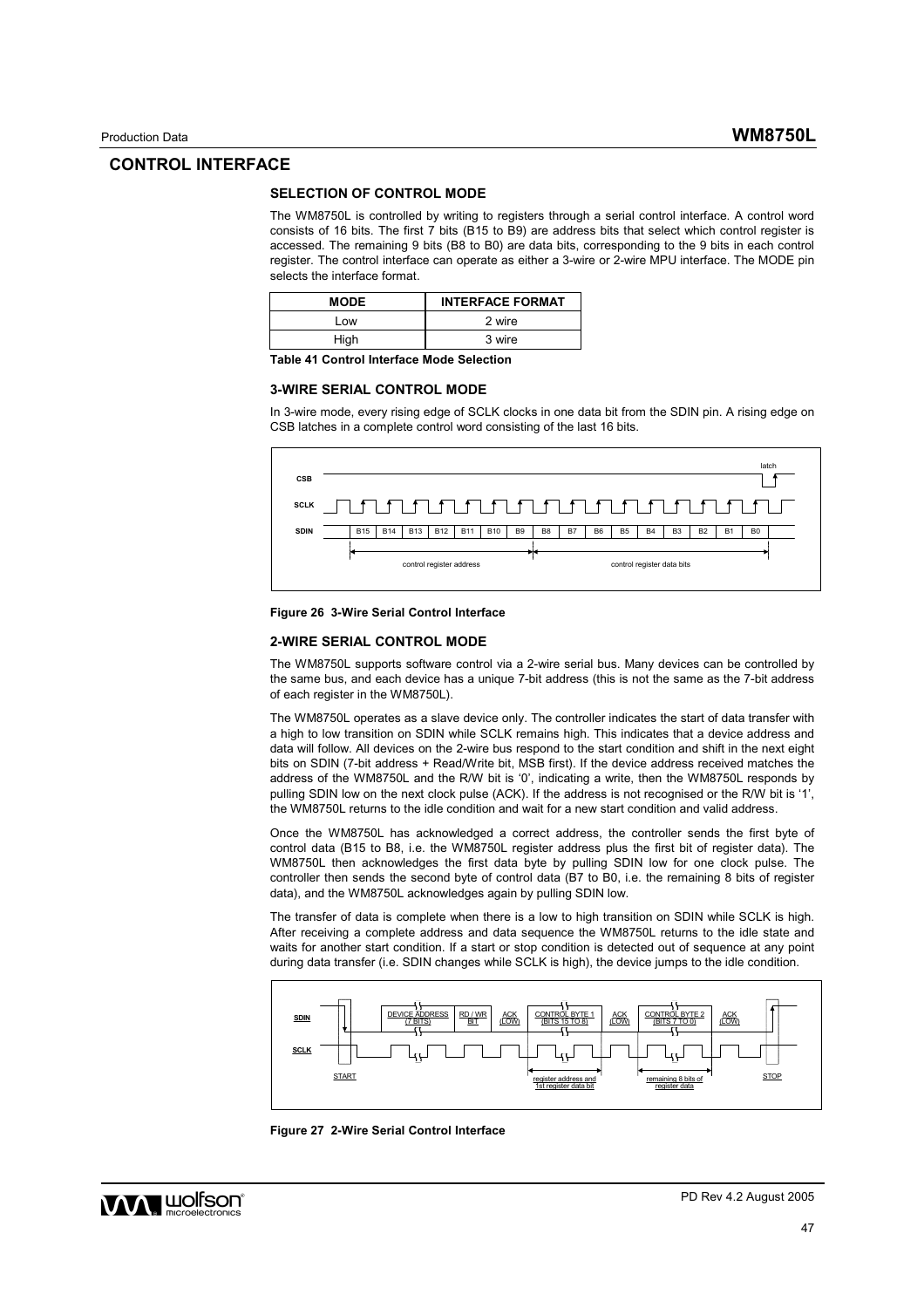| <b>CSB STATE</b> | <b>DEVICE ADDRESS</b> |
|------------------|-----------------------|
| Low              | 0011010 (0 x 34h)     |
| High             | 0011011 (0 x 36h)     |

The WM8750L has two possible device addresses, which can be selected using the CSB pin.

**Table 42 2-Wire MPU Interface Address Selection** 

## **POWER SUPPLIES**

The WM8750L can use up to four separate power supplies:

- AVDD / AGND: Analogue supply, powers all analogue functions except the headphone drivers. AVDD can range from 1.8V to 3.6V and has the most significant impact on overall power consumption (except for power consumed in the headphone). A large AVDD slightly improves audio quality.
- HPVDD / HPGND: Headphone supply, powers the headphone drivers. HPVDD is normally tied to AVDD, but it requires separate layout and decoupling capacitors to curb harmonic distortion. If HPVDD is lower than AVDD, the output signal may be clipped.
- DCVDD: Digital core supply, powers all digital functions except the audio and control interfaces. DCVDD can range from 1.42V to 3.6V, and has no effect on audio quality. The return path for DCVDD is DGND, which is shared with DBVDD.
- DBVDD: Digital buffer supply, powers the audio and control interface buffers. This makes it possible to run the digital core at very low voltages, saving power, while interfacing to other digital devices using a higher voltage. DBVDD draws much less power than DCVDD, and has no effect on audio quality. DBVDD can range from 1.8V to 3.6V. The return path for DBVDD is DGND, which is shared with DCVDD.

It is possible to use the same supply voltage on all four. However, digital and analogue supplies should be routed and decoupled separately to keep digital switching noise out of the analogue signal paths.

## **POWER MANAGEMENT**

The WM8750L has two control registers that allow users to select which functions are active. For minimum power consumption, unused functions should be disabled. To avoid any pop or click noise, it is important to enable or disable functions in the correct order (see Applications Information). VMIDSEL is the enable for the Vmid reference, which defaults to disabled and can be enabled as a 50kΩ potential divider or, for low power maintenance of Vref when all other blocks are disabled, as a 500kΩ potential divider.

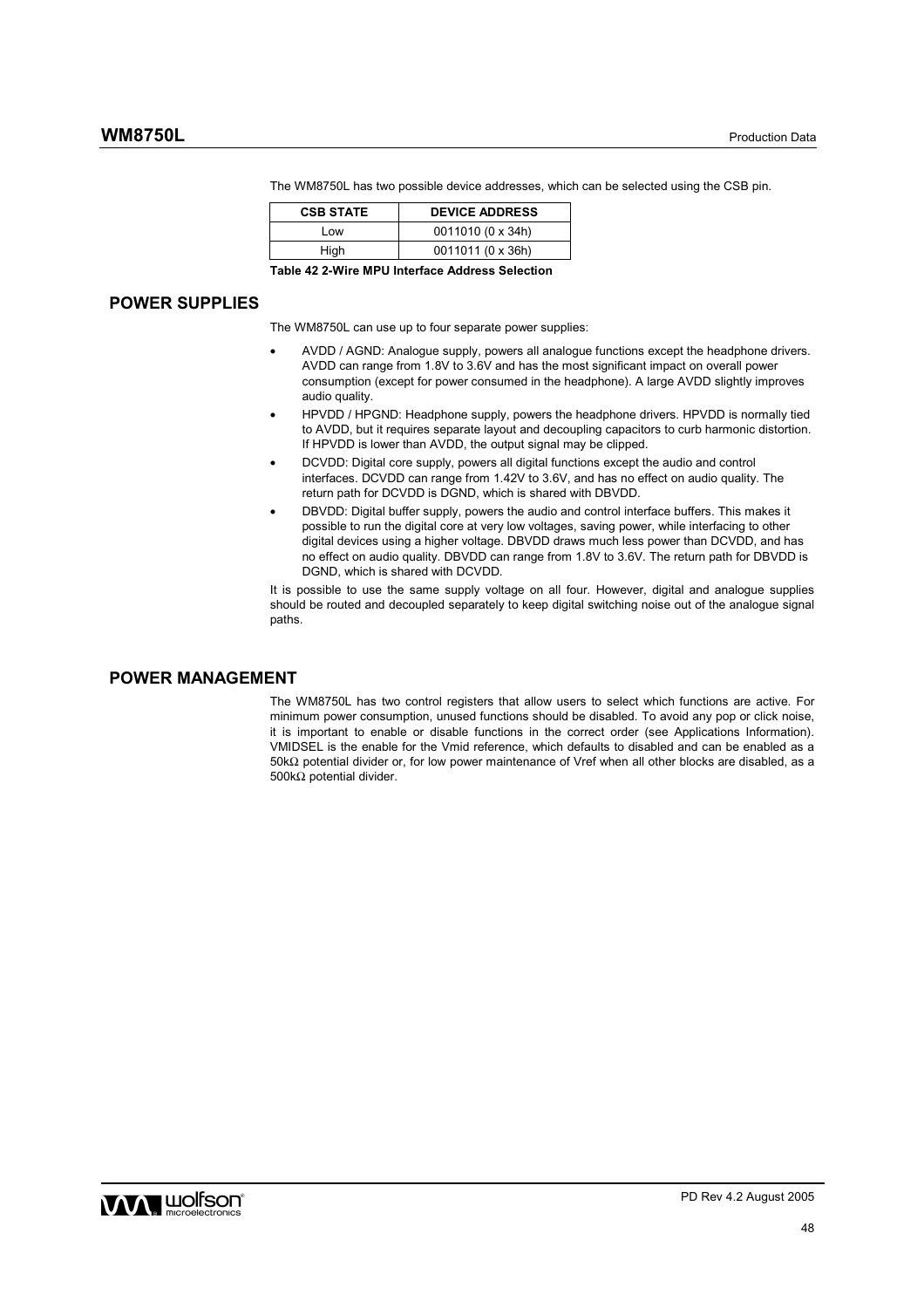| <b>REGISTER</b><br><b>ADDRESS</b> | BIT            | <b>LABEL</b>      | <b>DEFAULT</b> | <b>DESCRIPTION</b>                                                                     |
|-----------------------------------|----------------|-------------------|----------------|----------------------------------------------------------------------------------------|
| R <sub>25</sub> (19h)             | 8:7            | <b>VMIDSEL</b>    | 00             | Vmid divider enable and select                                                         |
| Power                             |                |                   |                | 00 - Vmid disabled (for OFF mode)                                                      |
| Management<br>(1)                 |                |                   |                | 01 - 50k $\Omega$ divider enabled (for                                                 |
|                                   |                |                   |                | playback/record)                                                                       |
|                                   |                |                   |                | $10 - 500k\Omega$ divider enabled (for low-power<br>standby)                           |
|                                   |                |                   |                | $11 - 5k\Omega$ divider enabled (for fast start-up)                                    |
|                                   | 6              | VREF              | 0              | VREF (necessary for all other functions)                                               |
|                                   |                |                   |                | $0 = Power down$                                                                       |
|                                   |                |                   |                | $1 = Power up$                                                                         |
|                                   | 5              | AINL              | 0              | Analogue in PGA Left                                                                   |
|                                   |                |                   |                | $0 = Power down$                                                                       |
|                                   |                |                   |                | $1 = Power up$                                                                         |
|                                   | 4              | <b>AINR</b>       | 0              | Analogue in PGA Right                                                                  |
|                                   |                |                   |                | $0 = Power down$                                                                       |
|                                   |                |                   |                | $1 = Power up$                                                                         |
|                                   | 3              | ADCL              | 0              | <b>ADC Left</b>                                                                        |
|                                   |                |                   |                | $0 = Power down$                                                                       |
|                                   |                |                   |                | $1 = Power up$                                                                         |
|                                   | 2              | <b>ADCR</b>       | 0              | <b>ADC Right</b>                                                                       |
|                                   |                |                   |                | $0 = Power down$                                                                       |
|                                   |                |                   |                | $1 = Power up$                                                                         |
|                                   | 1              | <b>MICB</b>       | 0              | <b>MICBIAS</b>                                                                         |
|                                   |                |                   |                | $0 = Power down$                                                                       |
|                                   |                |                   |                | $1 = Power up$                                                                         |
| R26 (1Ah)                         | 8              | <b>DACL</b>       | $\mathbf{0}$   | DAC Left                                                                               |
| Power                             |                |                   |                | $0 = Power down$                                                                       |
| Management                        |                |                   |                | $1 = Power up$                                                                         |
| (2)                               | $\overline{7}$ | <b>DACR</b>       | 0              | DAC Right                                                                              |
|                                   |                |                   |                | $0 = Power down$                                                                       |
|                                   |                |                   |                | $1 = Power up$                                                                         |
|                                   | 6              | LOUT <sub>1</sub> | 0              | LOUT1 Output Buffer*                                                                   |
|                                   |                |                   |                | $0 = Power down$                                                                       |
|                                   |                |                   |                | $1 = Power up$                                                                         |
|                                   | 5              | ROUT <sub>1</sub> | 0              | ROUT1 Output Buffer*                                                                   |
|                                   |                |                   |                | $0 = Power down$                                                                       |
|                                   |                |                   |                | $1 = Power up$                                                                         |
|                                   | 4              | LOUT <sub>2</sub> | 0              | LOUT2 Output Buffer*                                                                   |
|                                   |                |                   |                | $0 = Power down$                                                                       |
|                                   |                |                   |                | $1 = Power up$                                                                         |
|                                   | 3              | ROUT <sub>2</sub> | 0              | ROUT2 Output Buffer*                                                                   |
|                                   |                |                   |                | $0 = Power down$                                                                       |
|                                   |                |                   |                | $1 = Power up$                                                                         |
|                                   | 2              | <b>MONO</b>       | 0              | MONOOUT Output Buffer and Mono Mixer                                                   |
|                                   |                |                   |                | $0 = Power down$                                                                       |
|                                   |                |                   |                | $1 = Power up$                                                                         |
|                                   | $\mathbf{1}$   | OUT3              | $\mathbf 0$    | OUT3 Output Buffer                                                                     |
|                                   |                |                   |                | $0 = Power down$                                                                       |
|                                   |                |                   |                | $1 = Power up$                                                                         |
|                                   |                |                   |                | * The left mixer is enabled when I OUT1=1 or I OUT2=1. The right mixer is enabled when |

\* The left mixer is enabled when LOUT1=1 or LOUT2=1. The right mixer is enabled when ROUT1=1 or ROUT2=1.

**Table 43 Power Management** 

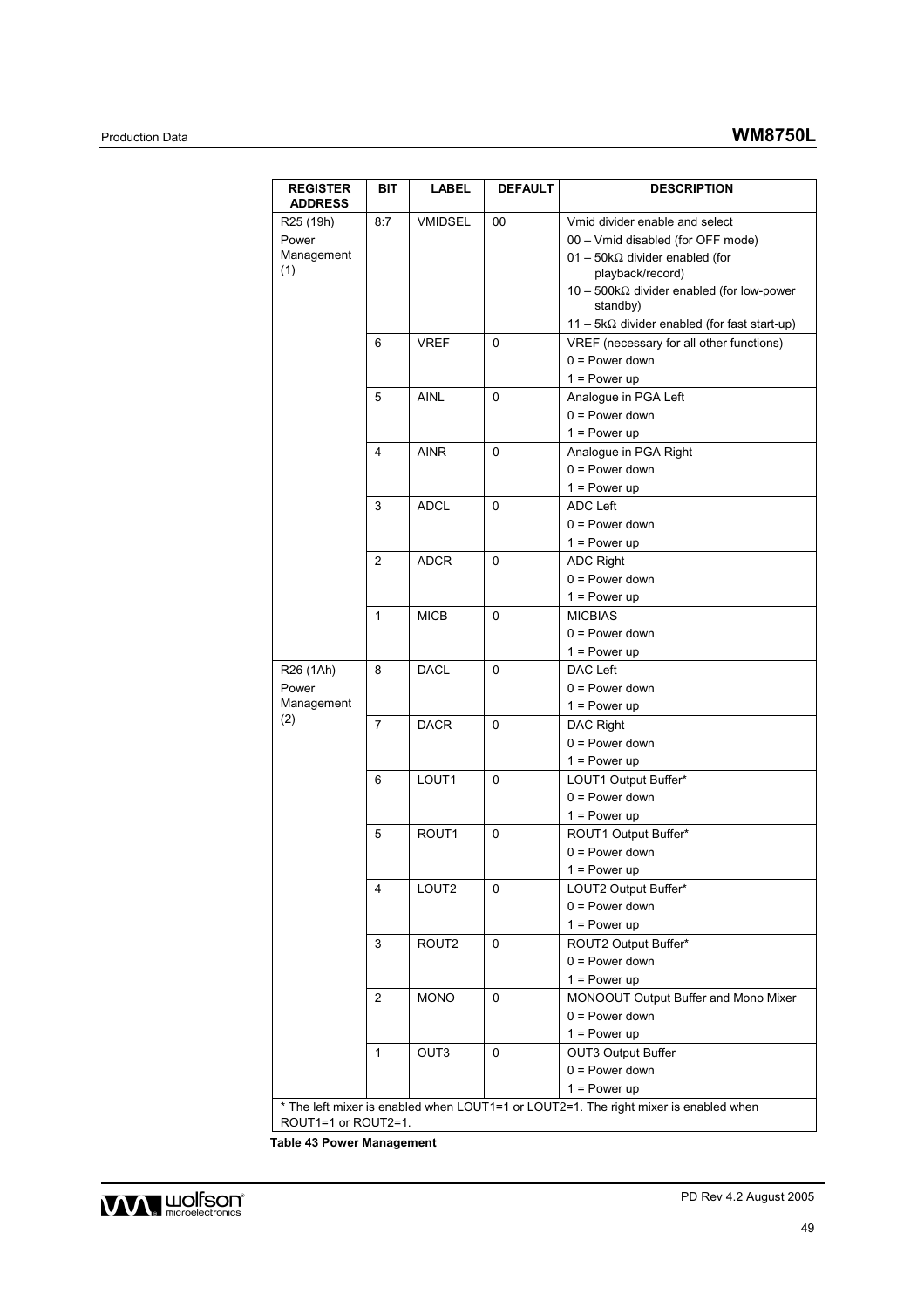#### **STOPPING THE MASTER CLOCK**

In order to minimise power consumed in the digital core of the WM8750L, the master clock may be stopped in Standby and OFF modes. If this cannot be done externally at the clock source, the DIGENB bit (R25, bit 0) can be set to stop the MCLK signal from propagating into the device core. In Standby mode, setting DIGENB will typically provide an additional power saving on DCVDD of 20uA. However, since setting DIGENB has no effect on the power consumption of other system components external to the WM8750L, it is preferable to disable the master clock at its source wherever possible.

| <b>REGISTER</b><br><b>ADDRESS</b> | BIT | LABEL         | <b>DEFAULT</b> | <b>DESCRIPTION</b>       |
|-----------------------------------|-----|---------------|----------------|--------------------------|
| R <sub>25</sub> (19h)             |     | <b>DIGENB</b> |                | Master clock disable     |
| <b>Additional Control</b>         |     |               |                | 0: master clock enabled  |
|                                   |     |               |                | 1: master clock disabled |

**Table 44 ADC and DAC Oversampling Rate Selection** 

**NOTE: Before DIGENB can be set, the control bits ADCL, ADCR, DACL and DACR must be set to zero and a waiting time of 1ms must be observed. Any failure to follow this procedure may prevent DACs and ADCs from re-starting correctly.** 

## **SAVING POWER BY REDUCING OVERSAMPLING RATE**

The default mode of operation of the ADC and DAC digital filters is in 128x oversampling mode. Under the control of ADCOSR and DACOSR the oversampling rate may be halved. This will result in a slight decrease in noise performance but will also reduce the power consumption of the device. In USB mode ADCOSR must be set to 0, i.e. 128x oversampling.

| <b>REGISTER</b><br><b>ADDRESS</b> | BIT | <b>LABEL</b>  | <b>DEFAULT</b> | <b>DESCRIPTION</b>         |
|-----------------------------------|-----|---------------|----------------|----------------------------|
| R <sub>24</sub> (18h)             |     | <b>ADCOSR</b> | 0              | ADC oversample rate select |
| <b>Additional Control</b>         |     |               |                | $1 = 64x$ (lowest power)   |
| (2)                               |     |               |                | $0 = 128x$ (best SNR)      |
|                                   |     | <b>DACOSR</b> | 0              | DAC oversample rate select |
|                                   |     |               |                | $1 = 64x$ (lowest power)   |
|                                   |     |               |                | $0 = 128x$ (best SNR)      |

**Table 45 ADC and DAC Oversampling Rate Selection** 

ADCOSR set to '1', 64x oversample mode, is not supported in USB mode (USB=1).

#### **SAVING POWER AT HIGHER SUPPLY VOLTAGES**

The analogue supplies to the WM8750L can run from 1.8V to 3.6V. By default, all analogue circuitry on the device is optimized to run at 3.3V. This set-up is also good for all other supply voltages down to 1.8V. At lower voltages, performance can be improved by increasing the bias current. If low power operation is preferred the bias current can be left at the default setting. This is controlled as shown below.

| <b>REGISTER</b><br><b>ADDRESS</b>                 | BIT | <b>LABEL</b>         | <b>DEFAULT</b> | <b>DESCRIPTION</b>                                                                                                               |
|---------------------------------------------------|-----|----------------------|----------------|----------------------------------------------------------------------------------------------------------------------------------|
| R <sub>23</sub> (17h)<br>Additional<br>Control(1) | 7:6 | <b>VSEL</b><br>[1:0] | 11             | Analogue Bias optimization<br>00: Highest bias current, optimized for<br>$AVDD=1.8V$<br>01: Bias current optimized for AVDD=2.5V |
|                                                   |     |                      |                | 1X: Lowest bias current, optimized for AVDD=3.3V                                                                                 |

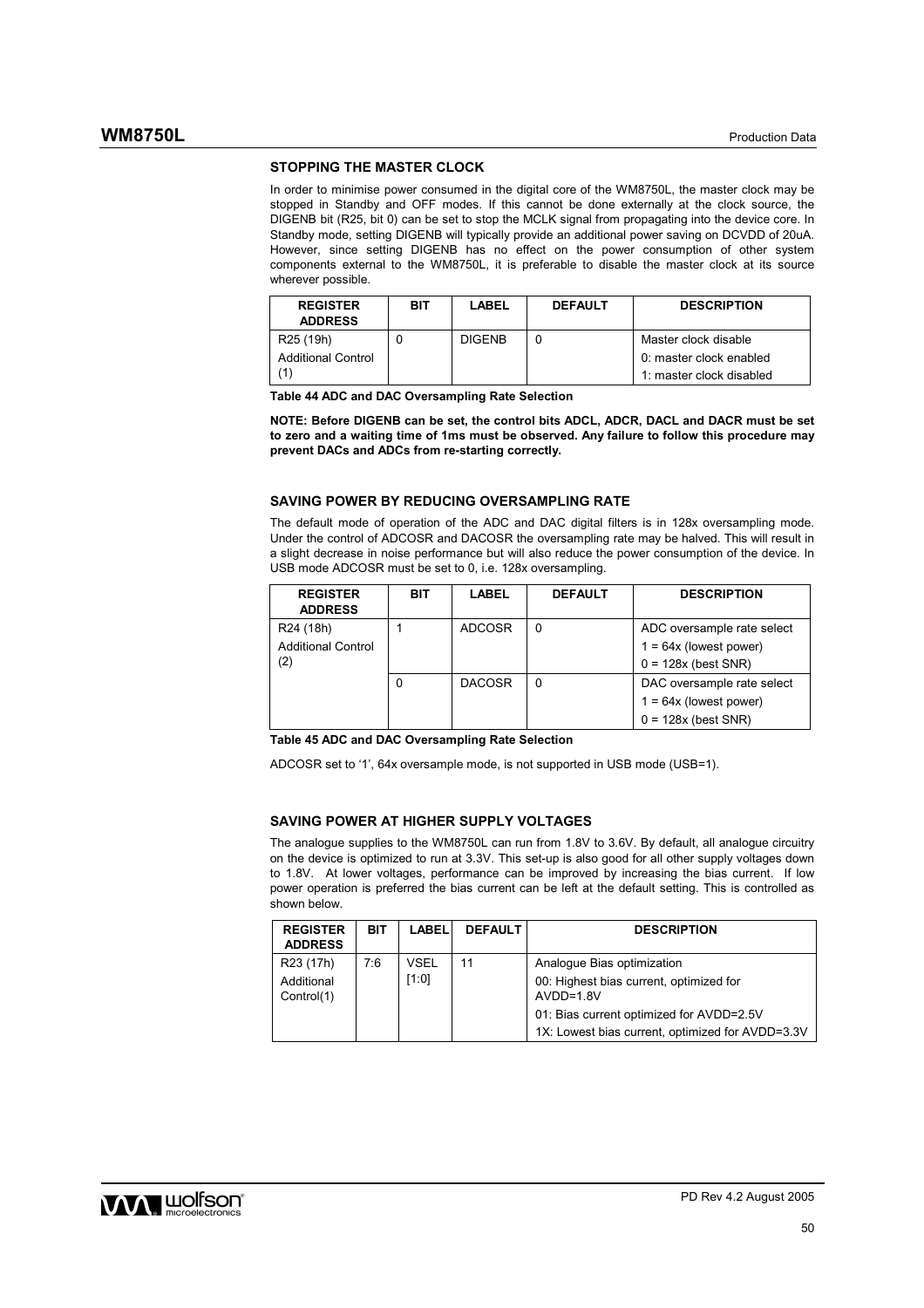# **REGISTER MAP**

| <b>REGISTER</b>       | <b>ADDRESS</b><br>(Bit 15 - 9) | remarks                | <b>Bit[8]</b>      | <b>Bit[7]</b>      | Bit[6]       | <b>Bit[5]</b>                  | <b>Bit[4]</b>     | <b>Bit[3]</b>     | <b>Bit[2]</b>                                                        | <b>Bit[1]</b> | Bit[0]        | default   | page ref    |
|-----------------------|--------------------------------|------------------------|--------------------|--------------------|--------------|--------------------------------|-------------------|-------------------|----------------------------------------------------------------------|---------------|---------------|-----------|-------------|
| R0 (00h)              | 0000000                        | Left Input volume      | LIVU               | LINMUTE            | LIZC         |                                |                   |                   | LINVOL                                                               |               |               | 010010111 | 21          |
| R1 (01h)              | 0000001                        | Right Input volume     | <b>RIVU</b>        | RINMUTE            | <b>RIZC</b>  |                                |                   |                   | <b>RINVOL</b>                                                        |               |               | 010010111 | 21          |
| R <sub>2</sub> (02h)  | 0000010                        | LOUT1 volume           | LO1VU              | LO1ZC              |              |                                |                   | LOUT1VOL[6:0]     |                                                                      |               |               | 001111001 | 34          |
| R3 (03h)              | 0000011                        | ROUT1 volume           | RO1VU              | RO <sub>1</sub> ZC |              |                                |                   | ROUT1VOL[6:0]     |                                                                      |               |               | 001111001 | 34          |
| R4 (04h)              | 0000100                        | Reserved               | 0                  | 0                  | 0            | 0                              | $\pmb{0}$         | 0                 | $\mathbf 0$                                                          | 0             | 0             | 000000000 |             |
| R5 (05h)              | 0000101                        | ADC & DAC Control      |                    | ADCDIV2 DACDIV2    |              | ADCPOL[1:0]                    | <b>HPOR</b>       | <b>DACMU</b>      |                                                                      | DEEMPH[1:0]   | <b>ADCHPD</b> | 000001000 | 21,28,31    |
| R6 (06h)              | 0000110                        | Reserved               | 0                  | 0                  | 0            | 0                              | 0                 | 0                 | 0<br>0                                                               |               | 0             | 000000000 |             |
| R7 (07h)              | 0000111                        | Audio Interface        | 0                  | <b>BCLKINV</b>     | <b>MS</b>    | LRSWAP                         | LRP               |                   | WL[1:0]                                                              |               | FORMAT[1:0]   | 000001010 | 43          |
| R8 (08h)              | 0001000                        | Sample rate            |                    | <b>BCM[1:0]</b>    | CLKDIV2      |                                |                   | SR[4:0]           |                                                                      | <b>USB</b>    |               | 000000000 | 45          |
| R9 (09h)              | 0001001                        | Reserved               | 0                  | 0                  | 0            | 0                              | $\mathbf 0$       | 0                 | 0                                                                    | 0             | $\pmb{0}$     | 000000000 |             |
| R10 (0Ah)             | 0001010                        | Left DAC volume        | LDVU               |                    |              |                                |                   | LDACVOL[7:0]      |                                                                      |               |               | 011111111 | 29          |
| R11 (0Bh)             | 0001011                        | Right DAC volume       | RDVU               |                    |              |                                |                   | RDACVOL[7:0]      |                                                                      |               |               | 011111111 | 29          |
| R12 (0Ch)             | 0001100                        | Bass control           | 0                  | BB                 | BС           | 0                              | 0                 |                   |                                                                      | BASS[3:0]     |               | 000001111 | 30          |
| R13 (0Dh)             | 0001101                        | Treble control         | 0                  | 0                  | ТC           | 0                              | 0                 |                   |                                                                      | TRBL[3:0]     |               | 000001111 | 30          |
| R15 (0Fh)             | 0001111                        | Reset                  |                    |                    |              |                                |                   |                   | writing to this register resets all registers to their default state |               |               | not reset | ٠           |
| R <sub>16</sub> (10h) | 0010000                        | 3D control             | 0                  | MODE3D             | 3DUC         | 3DLC                           |                   | 3DDEPTH[3:0]      |                                                                      |               | 3DEN          |           | 28          |
| R <sub>17</sub> (11h) | 0010001                        | ALC1                   |                    | ALCSEL[1:0]        |              | MAXGAIN[2:0]                   |                   |                   | ALCL[3:0]                                                            |               |               | 001111011 | 26          |
| R <sub>18</sub> (12h) | 0010010                        | ALC <sub>2</sub>       | 0                  | <b>ALCZC</b>       | 0            | 0                              | $\pmb{0}$         |                   | HLD[3:0]                                                             |               |               |           | 26          |
| R <sub>19</sub> (13h) | 0010011                        | ALC3                   | 0                  |                    | DCY[3:0]     |                                |                   |                   | ATK[3:0]                                                             |               |               | 000110010 | 26          |
| R20 (14h)             | 0010100                        | Noise Gate             | 0                  |                    |              | <b>NGTH[4:0]</b>               |                   |                   | NGG[1:0]<br><b>NGAT</b>                                              |               |               | 000000000 | 27          |
| R21 (15h)             | 0010101                        | Left ADC volume        | LAVU               |                    |              |                                |                   | LADCVOL[7:0]      |                                                                      |               | 011000011     | 24        |             |
| R22 (16h)             | 0010110                        | Right ADC volume       | <b>RAVU</b>        |                    |              |                                |                   | RADCVOL[7:0]      |                                                                      |               |               | 011000011 | 24          |
| R23 (17h)             | 0010111                        | Additional control(1)  | <b>TSDEN</b>       |                    | VSEL[1:0]    |                                | DMONOMIX[1:0]     |                   | DATSEL[1:0]                                                          | <b>DACINV</b> | <b>TOEN</b>   | 011000000 | 20,21,31,38 |
| R24 (18h)             | 0011000                        | Additional control(2)  |                    | OUT3SW[1:0]        |              | <b>HPSWEN HPSWPOL ROUT2INV</b> |                   | TRI               | <b>LRCM</b>                                                          | ADCOSR        | <b>DACOSR</b> | 000000000 | 35, 37, 50  |
| R25 (19h)             | 0011001                        | Pwr Mgmt (1)           |                    | VMIDSEL[1:0]       | VREF         | <b>AINL</b>                    | <b>AINR</b>       | <b>ADCL</b>       | <b>ADCR</b>                                                          | <b>MICB</b>   | <b>DIGENB</b> | 000000000 | 49          |
| R26 (1Ah)             | 0011010                        | Pwr Mgmt (2)           | <b>DACL</b>        | <b>DACR</b>        | LOUT1        | ROUT1                          | LOUT <sub>2</sub> | ROUT <sub>2</sub> | <b>MONO</b>                                                          | OUT3          | 0             | 000000000 | 49          |
| R27 (1Bh)             | 0011011                        | Additional Control (3) |                    | ADCLRM[1:0]        | <b>VROI</b>  | <b>HPFLREN</b>                 | $\pmb{0}$         | 0                 | 0                                                                    | 0             | 0             | 000000000 | 35          |
| R31 (1Fh)             | 0011111                        | ADC input mode         | DS                 |                    | MONOMIX[1:0] | <b>RDCM</b>                    | <b>LDCM</b>       | 0                 | 0                                                                    | 0             | 0             | 000000000 | 19          |
| R32 (20h)             | 0100000                        | ADCL signal path       | $\pmb{0}$          |                    | LINSEL[1:0]  |                                | LMICBOOST[1:0]    | 0                 | 0                                                                    | 0             | 0             | 000000000 | 19          |
| R33 (21h)             | 0100001                        | ADCR signal path       | 0                  |                    | RINSEL[1:0]  | RMICBOOST[1:0]                 |                   | 0                 | $\mathbf 0$                                                          | $\mathbf 0$   | 0             | 000000000 | 19          |
| R34 (22h)             | 0100010                        | Left out Mix (1)       | LD <sub>2</sub> LO | LI2LO              |              | LI2LOVOL[2:0]                  |                   | $\mathbf 0$       |                                                                      | LMIXSEL[2:0]  |               | 001010000 | 32          |
| R35 (23h)             | 0100011                        | Left out Mix (2)       | RD <sub>2LO</sub>  | RI2LO              |              | RI2LOVOL[2:0]                  |                   | $\mathbf 0$       | $\mathbf 0$                                                          | 0             | $\pmb{0}$     | 001010000 | 32          |
| R36 (24h)             | 0100100                        | Right out Mix (1)      | LD2RO              | LI2RO              |              | LI2ROVOL[2:0]                  |                   | $\mathbf 0$       |                                                                      | RMIXSEL[2:0]  |               | 001010000 | 33          |
| R37 (25h)             | 0100101                        | Right out Mix (2)      | RD <sub>2</sub> RO | RI2RO              |              | RI2ROVOL[2:0]                  |                   | $\pmb{0}$         | $\pmb{0}$                                                            | $\pmb{0}$     | $\pmb{0}$     | 001010000 | 33          |
| R38 (26h)             | 0100110                        | Mono out Mix (1)       | LD2MO              | LI2MO              |              | LI2MOVOL[2:0]                  |                   | 0                 | 0                                                                    | 0             | $\pmb{0}$     | 001010000 | 33          |
| R39 (27h)             | 0100111                        | Mono out Mix (2)       | RD2MO              | RI2MO              |              | RI2MOVOL[2:0]                  |                   | 0                 | $\mathbf 0$                                                          | $\pmb{0}$     | $\mathbf 0$   | 001010000 | 33          |
| R40 (28h)             | 0101000                        | LOUT2 volume           | LO2VU              | LO2ZC              |              |                                |                   | LOUT2VOL[6:0]     |                                                                      |               |               | 001111001 | 35          |
| R41 (29h)             | 0101001                        | ROUT2 volume           | RO2VU              | RO2ZC              |              |                                |                   | ROUT2VOL[6:0]     |                                                                      |               |               | 001111001 | 35          |
| R42 (2Ah)             | 0101010                        | MONOOUT volume         | 0                  | MOZC               |              |                                |                   | MOUTVOL[6:0]      |                                                                      |               |               | 001111001 | 35          |

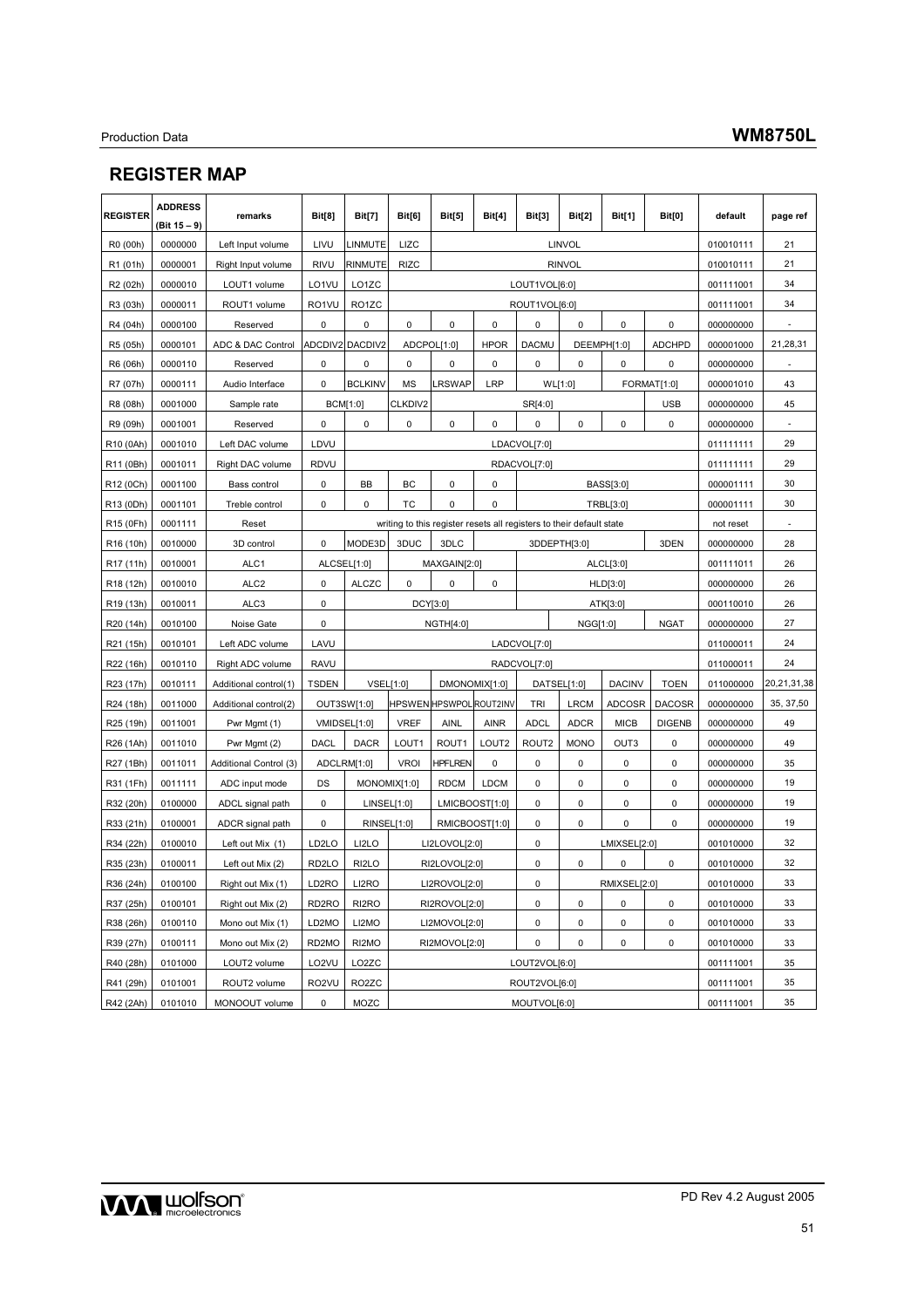# **DIGITAL FILTER CHARACTERISTICS**

| <b>TYP</b><br><b>PARAMETER</b><br><b>TEST CONDITIONS</b><br><b>MIN</b><br><b>MAX</b><br>ADC Filter Type 0 (USB Mode, 250fs operation)<br>$+/- 0.05dB$<br>$\mathbf 0$<br>$0.416$ fs<br>$-6dB$<br>$0.5$ fs<br>$+/- 0.05$<br>dB<br>$0.584$ fs<br>$f > 0.584$ fs<br>$-60$<br>dB<br>ADC Filter Type 1 (USB mode, 272fs or Normal mode operation)<br>$\mathbf 0$<br>$+/- 0.05dB$<br>0.4535fs<br>$-6dB$<br>$0.5$ fs<br>$+/- 0.05$<br>dВ<br>0.5465fs<br>$f > 0.5465$ fs<br>-60<br>dВ<br>$-3dB$<br>3.7<br><b>Hz</b><br>$-0.5dB$<br>10.4<br>$-0.1dB$<br>21.6<br>DAC Filter Type 0 (USB mode, 250fs operation)<br>$+/- 0.03dB$<br>$\mathbf 0$<br>$0.416$ fs<br>$0.5$ fs<br>$-6dB$<br>$+/-0.03$<br>dВ<br>0.584fs<br>$f > 0.584$ fs<br>$-50$<br>dB<br>DAC Filter Type 1 (USB mode, 272fs or Normal mode operation)<br>$+/- 0.03dB$<br>0.4535fs<br>$\mathbf 0$<br>$-6dB$<br>$0.5$ fs<br>$+/- 0.03$<br>dB<br>0.5465fs<br>$f > 0.5465$ fs<br>$-50$<br>dB |                             | and 3. The performance of Types 0 and 1 is listed in the table below, the responses of all filters is<br>shown in the proceeding pages. |  |             |
|------------------------------------------------------------------------------------------------------------------------------------------------------------------------------------------------------------------------------------------------------------------------------------------------------------------------------------------------------------------------------------------------------------------------------------------------------------------------------------------------------------------------------------------------------------------------------------------------------------------------------------------------------------------------------------------------------------------------------------------------------------------------------------------------------------------------------------------------------------------------------------------------------------------------------------------|-----------------------------|-----------------------------------------------------------------------------------------------------------------------------------------|--|-------------|
|                                                                                                                                                                                                                                                                                                                                                                                                                                                                                                                                                                                                                                                                                                                                                                                                                                                                                                                                          |                             |                                                                                                                                         |  |             |
|                                                                                                                                                                                                                                                                                                                                                                                                                                                                                                                                                                                                                                                                                                                                                                                                                                                                                                                                          |                             |                                                                                                                                         |  | <b>UNIT</b> |
|                                                                                                                                                                                                                                                                                                                                                                                                                                                                                                                                                                                                                                                                                                                                                                                                                                                                                                                                          |                             |                                                                                                                                         |  |             |
|                                                                                                                                                                                                                                                                                                                                                                                                                                                                                                                                                                                                                                                                                                                                                                                                                                                                                                                                          | Passband                    |                                                                                                                                         |  |             |
|                                                                                                                                                                                                                                                                                                                                                                                                                                                                                                                                                                                                                                                                                                                                                                                                                                                                                                                                          |                             |                                                                                                                                         |  |             |
|                                                                                                                                                                                                                                                                                                                                                                                                                                                                                                                                                                                                                                                                                                                                                                                                                                                                                                                                          | Passband Ripple             |                                                                                                                                         |  |             |
|                                                                                                                                                                                                                                                                                                                                                                                                                                                                                                                                                                                                                                                                                                                                                                                                                                                                                                                                          | Stopband                    |                                                                                                                                         |  |             |
|                                                                                                                                                                                                                                                                                                                                                                                                                                                                                                                                                                                                                                                                                                                                                                                                                                                                                                                                          | <b>Stopband Attenuation</b> |                                                                                                                                         |  |             |
|                                                                                                                                                                                                                                                                                                                                                                                                                                                                                                                                                                                                                                                                                                                                                                                                                                                                                                                                          |                             |                                                                                                                                         |  |             |
|                                                                                                                                                                                                                                                                                                                                                                                                                                                                                                                                                                                                                                                                                                                                                                                                                                                                                                                                          | Passband                    |                                                                                                                                         |  |             |
|                                                                                                                                                                                                                                                                                                                                                                                                                                                                                                                                                                                                                                                                                                                                                                                                                                                                                                                                          |                             |                                                                                                                                         |  |             |
|                                                                                                                                                                                                                                                                                                                                                                                                                                                                                                                                                                                                                                                                                                                                                                                                                                                                                                                                          | Passband Ripple             |                                                                                                                                         |  |             |
|                                                                                                                                                                                                                                                                                                                                                                                                                                                                                                                                                                                                                                                                                                                                                                                                                                                                                                                                          | Stopband                    |                                                                                                                                         |  |             |
|                                                                                                                                                                                                                                                                                                                                                                                                                                                                                                                                                                                                                                                                                                                                                                                                                                                                                                                                          | <b>Stopband Attenuation</b> |                                                                                                                                         |  |             |
|                                                                                                                                                                                                                                                                                                                                                                                                                                                                                                                                                                                                                                                                                                                                                                                                                                                                                                                                          | High Pass Filter Corner     |                                                                                                                                         |  |             |
|                                                                                                                                                                                                                                                                                                                                                                                                                                                                                                                                                                                                                                                                                                                                                                                                                                                                                                                                          | Frequency                   |                                                                                                                                         |  |             |
|                                                                                                                                                                                                                                                                                                                                                                                                                                                                                                                                                                                                                                                                                                                                                                                                                                                                                                                                          |                             |                                                                                                                                         |  |             |
|                                                                                                                                                                                                                                                                                                                                                                                                                                                                                                                                                                                                                                                                                                                                                                                                                                                                                                                                          |                             |                                                                                                                                         |  |             |
|                                                                                                                                                                                                                                                                                                                                                                                                                                                                                                                                                                                                                                                                                                                                                                                                                                                                                                                                          | Passband                    |                                                                                                                                         |  |             |
|                                                                                                                                                                                                                                                                                                                                                                                                                                                                                                                                                                                                                                                                                                                                                                                                                                                                                                                                          |                             |                                                                                                                                         |  |             |
|                                                                                                                                                                                                                                                                                                                                                                                                                                                                                                                                                                                                                                                                                                                                                                                                                                                                                                                                          | Passband Ripple             |                                                                                                                                         |  |             |
|                                                                                                                                                                                                                                                                                                                                                                                                                                                                                                                                                                                                                                                                                                                                                                                                                                                                                                                                          | Stopband                    |                                                                                                                                         |  |             |
|                                                                                                                                                                                                                                                                                                                                                                                                                                                                                                                                                                                                                                                                                                                                                                                                                                                                                                                                          | <b>Stopband Attenuation</b> |                                                                                                                                         |  |             |
|                                                                                                                                                                                                                                                                                                                                                                                                                                                                                                                                                                                                                                                                                                                                                                                                                                                                                                                                          |                             |                                                                                                                                         |  |             |
|                                                                                                                                                                                                                                                                                                                                                                                                                                                                                                                                                                                                                                                                                                                                                                                                                                                                                                                                          | Passband                    |                                                                                                                                         |  |             |
|                                                                                                                                                                                                                                                                                                                                                                                                                                                                                                                                                                                                                                                                                                                                                                                                                                                                                                                                          |                             |                                                                                                                                         |  |             |
|                                                                                                                                                                                                                                                                                                                                                                                                                                                                                                                                                                                                                                                                                                                                                                                                                                                                                                                                          | Passband Ripple             |                                                                                                                                         |  |             |
|                                                                                                                                                                                                                                                                                                                                                                                                                                                                                                                                                                                                                                                                                                                                                                                                                                                                                                                                          | Stopband                    |                                                                                                                                         |  |             |
|                                                                                                                                                                                                                                                                                                                                                                                                                                                                                                                                                                                                                                                                                                                                                                                                                                                                                                                                          | <b>Stopband Attenuation</b> |                                                                                                                                         |  |             |

The ADC and DAC employ different digital filters. There are 4 types of digital filter, called Type 0, 1, 2

**Table 46 Digital Filter Characteristics** 

| <b>DAC FILTERS</b>         |                    | <b>ADC FILTERS</b>         |                    |  |  |  |
|----------------------------|--------------------|----------------------------|--------------------|--|--|--|
| Mode                       | <b>Group Delay</b> | Mode                       | <b>Group Delay</b> |  |  |  |
| 0 (250 USB)                | 11/FS              | 0 (250 USB)                | $13$ /FS           |  |  |  |
| 1 (256/272)                | 16/FS              | 1 (256/272)                | 23/FS              |  |  |  |
| 2 (250 USB, 96k mode)      | 4/FS               | 2 (250 USB, 96k mode)      | 4/FS               |  |  |  |
| 3 (256/272, 88.2/96k mode) | 3/FS               | 3 (256/272, 88.2/96k mode) | 5/FS               |  |  |  |

**Table 47 ADC/DAC Digital Filters Group Delay** 

# **TERMINOLOGY**

- 1. Stop Band Attenuation (dB) the degree to which the frequency spectrum is attenuated (outside audio band)
- 2. Pass-band Ripple any variation of the frequency response in the pass-band region

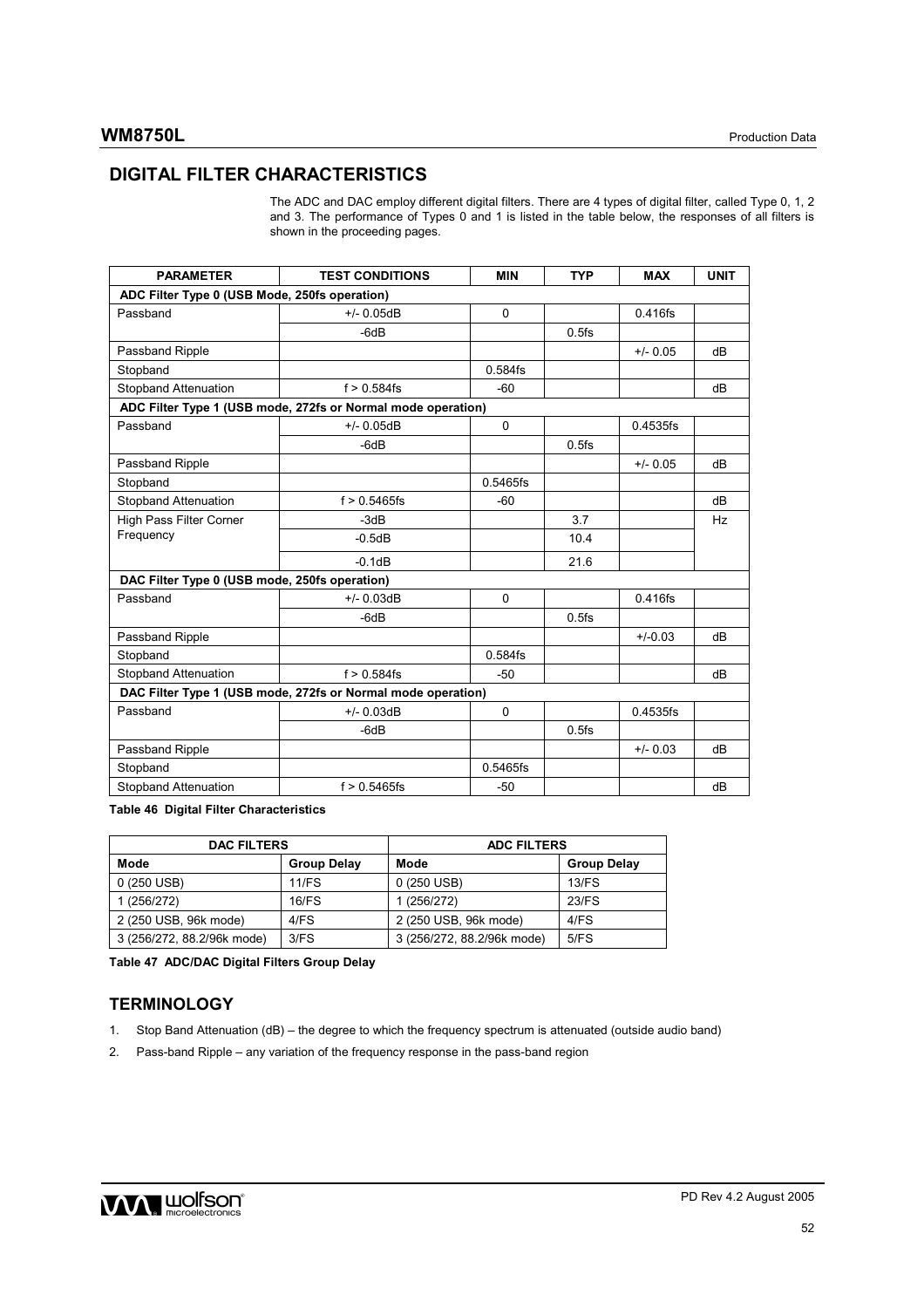









 **Figure 30 DAC Digital Filter Frequency Response – Type 1 Figure 31 DAC Digital Filter Ripple – Type 1** 



 **Figure 32 DAC Digital Filter Frequency Response – Type 2 Figure 33 DAC Digital Filter Ripple – Type 2**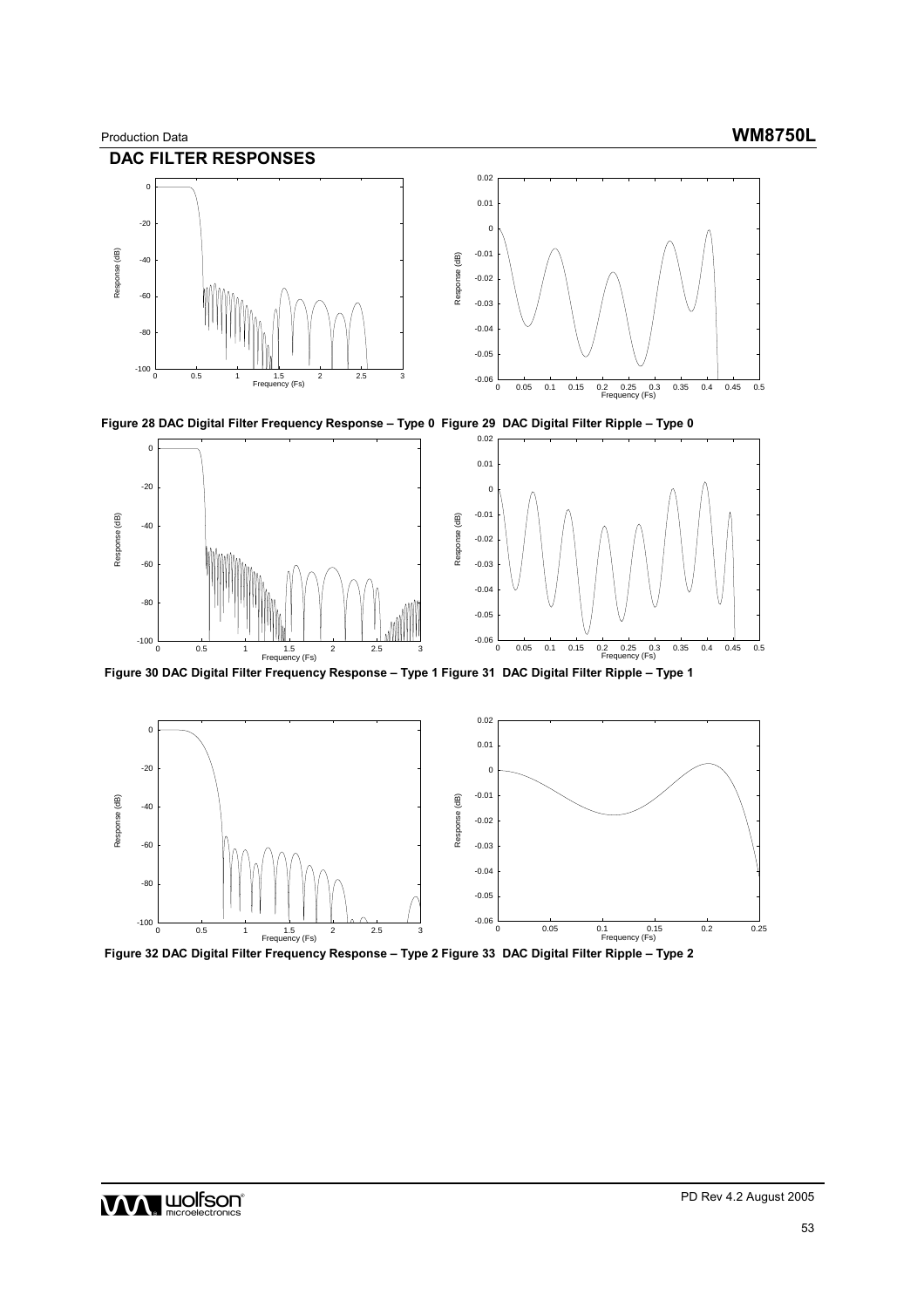

**Figure 34 DAC Digital Filter Frequency Response – Type 3 Figure 35 DAC Digital Filter Ripple – Type 3** 



**ADC FILTER RESPONSES** 

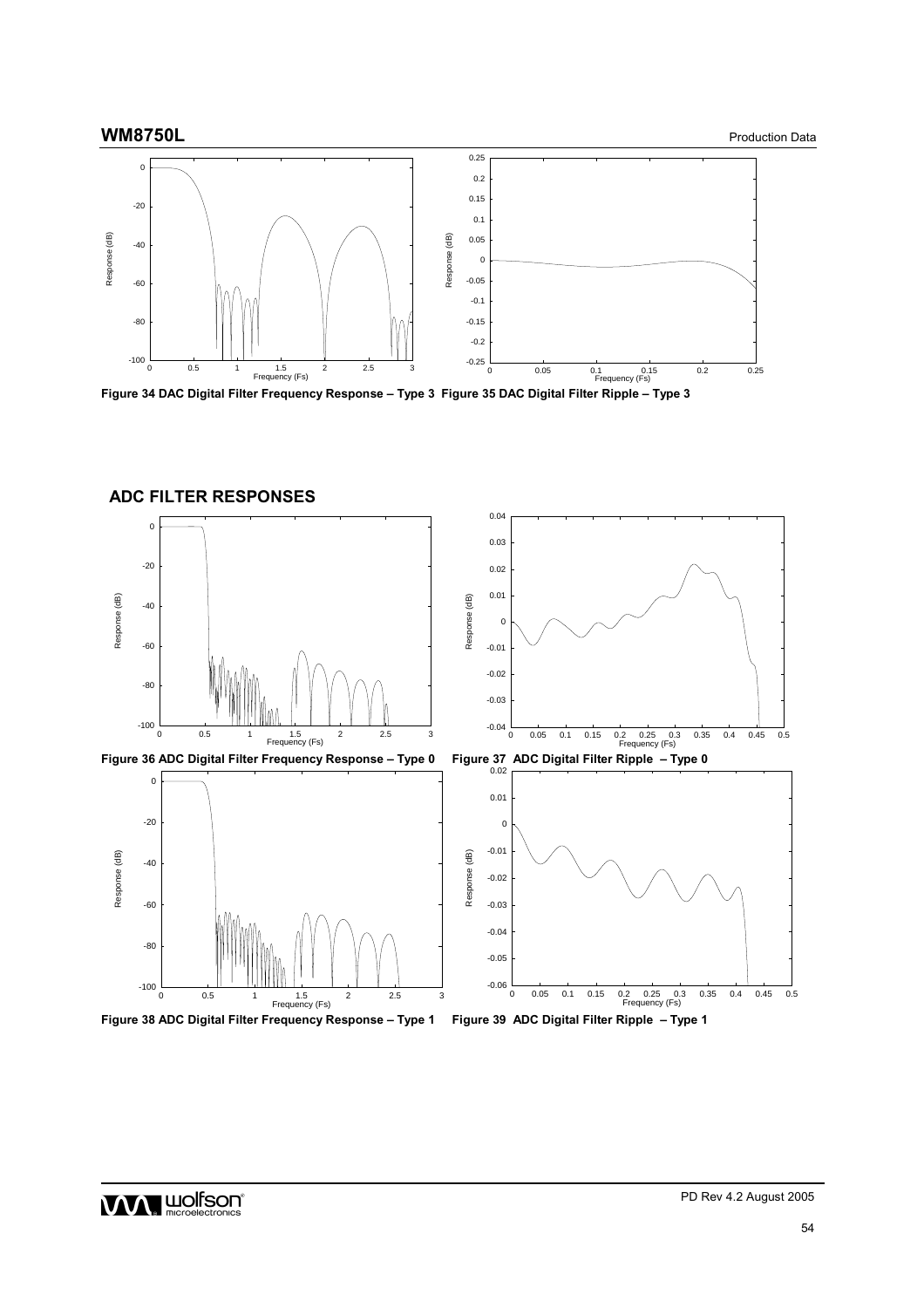

**Figure 40 ADC Digital Filter Frequency Response – Type 2 Figure 41 ADC Digital Filter Ripple – Type 2** 



**Figure 42 ADC Digital Filter Frequency Response – Type 2 Figure 43 ADC Digital Filter Ripple – Type 3** 

## **DE-EMPHASIS FILTER RESPONSES**





Figure 44 De-emphasis Frequency Response (32kHz) Figure 45 De-emphasis Error (32kHz)



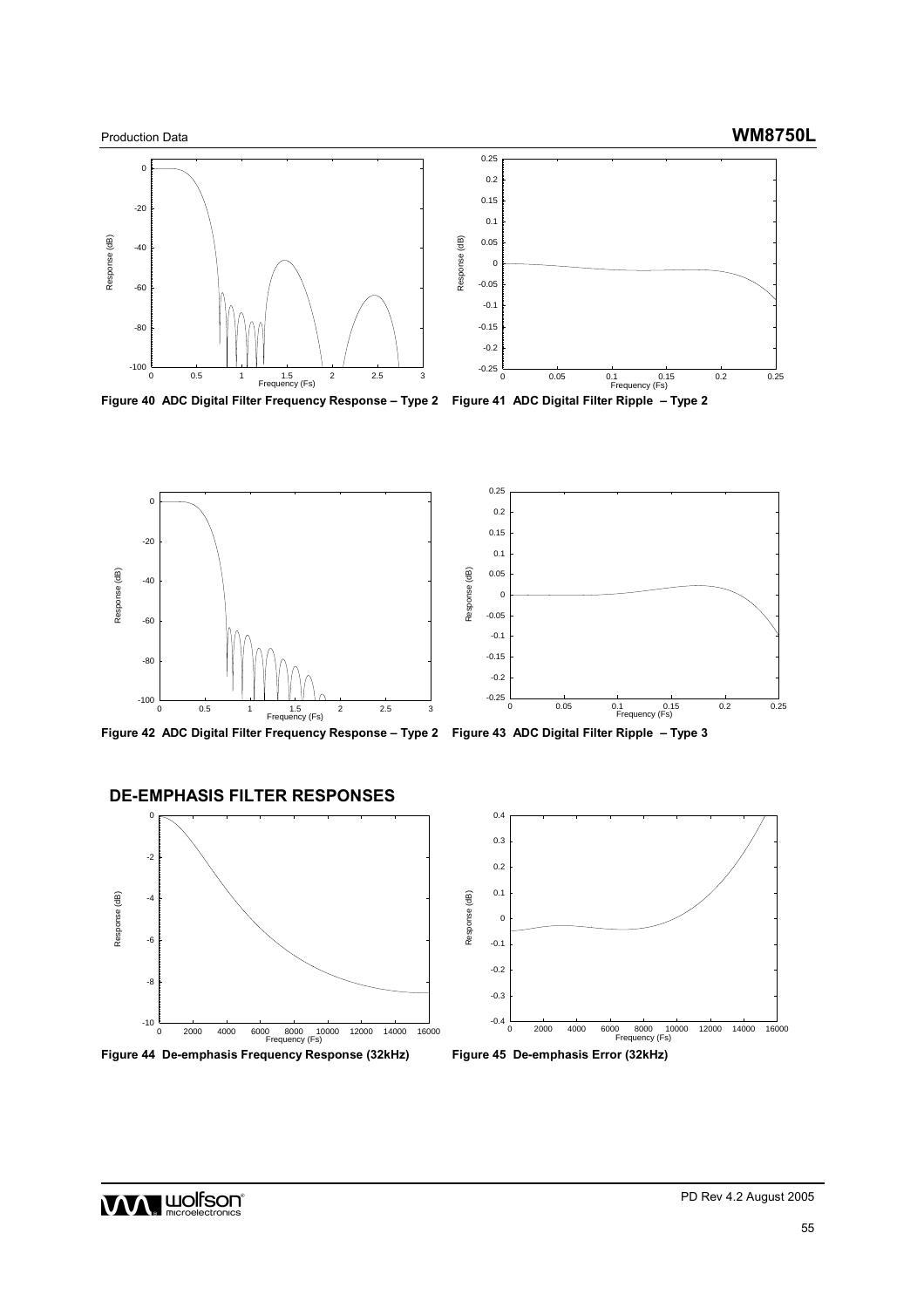

## **HIGHPASS FILTER**

The WM8750L has a selectable digital highpass filter in the ADC filter path to remove DC offsets. The filter response is characterised by the following polynomial:



**Figure 50 ADC Highpass Filter Response** 

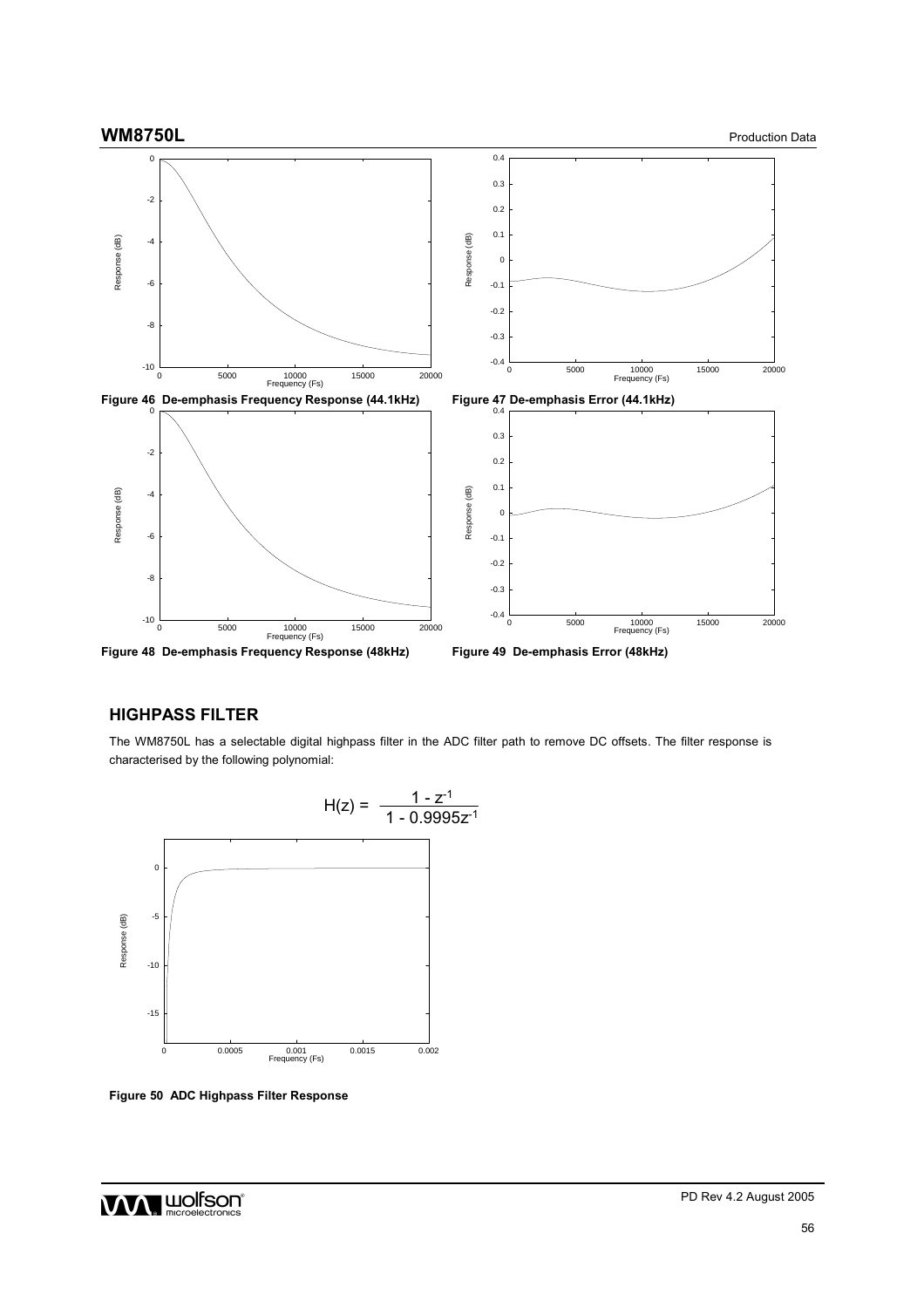# **APPLICATIONS INFORMATION**

# **RECOMMENDED EXTERNAL COMPONENTS**



**Figure 51 Recommended External Components Diagram** 

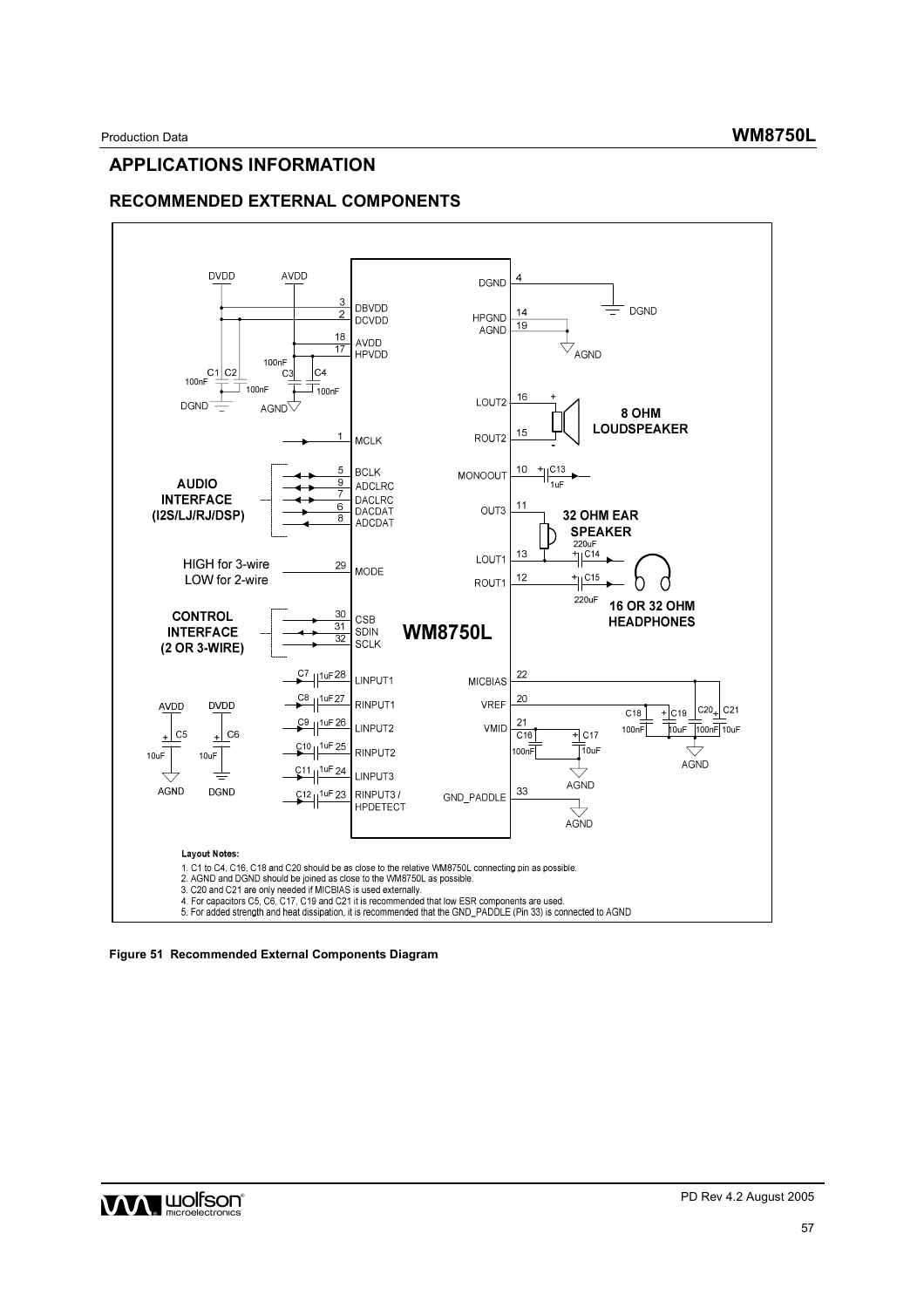#### **LINE INPUT CONFIGURATION**

When LINPUT1/RINPUT1 or LINPUT2/RINPUT2 are used as line inputs, the microphone boost and ALC functions should normally be disabled.

In order to avoid clipping, the user must ensure that the input signal does not exceed AVDD. This may require a potential divider circuit in some applications. It is also recommended to remove RF interference picked up on any cables using a simple first-order RC filter, as high-frequency components in the input signal may otherwise cause aliasing distortion in the audio band. AC signals with no DC bias should be fed to the WM8750L through a DC blocking capacitor, e.g. 1µF.

#### **MICROPHONE INPUT CONFIGURATION**



#### **Figure 52 Recommended Circuit for Line Input**

For interfacing to a microphone, the ALC function should be enabled and the microphone boost switched on. Microphones held close to a speaker's mouth would normally use the 13dB gain setting, while tabletop or room microphones would need a 29dB boost.

The recommended application circuit is shown above. R1 and R2 form part of the biasing network (refer to Microphone Bias section). R1 connected to MICBIAS is necessary only for electret type microphones that require a voltage bias. R2 should always be present to prevent the microphone input from charging to a high voltage which may damage the microphone on connection. R1 and R2 should be large so as not to attenuate the signal from the microphone, which can have source impedance greater than 2kOhm. C1 together with the source impedance of the microphone and the WM8750L input impedance forms an RF filter. C2 is a DC blocking capacitor to allow the microphone to be biased at a different DC voltage to the MICIN signal.

## **MINIMISING POP NOISE AT THE ANALOGUE OUTPUTS**

To minimise any pop or click noise when the system is powered up or down, the following procedures are recommended.

#### **POWER UP**

- Switch on power supplies. By default the WM8750L is in Standby Mode, the DAC is digitally muted and the Audio Interface, Line outputs and Headphone outputs are all OFF (DACMU = 1 Power Management registers 1 and 2 are all zeros).
- Enable Vmid and VREF.
- Enable DACs as required
- Enable line and / or headphone output buffers as required.
- Set DACMU = 0 to soft-un-mute the audio DACs.

#### **POWER DOWN**

- Set DACMU = 1 to soft-mute the audio DACs.
- Disable all output buffers.
- Switch off the power supplies.

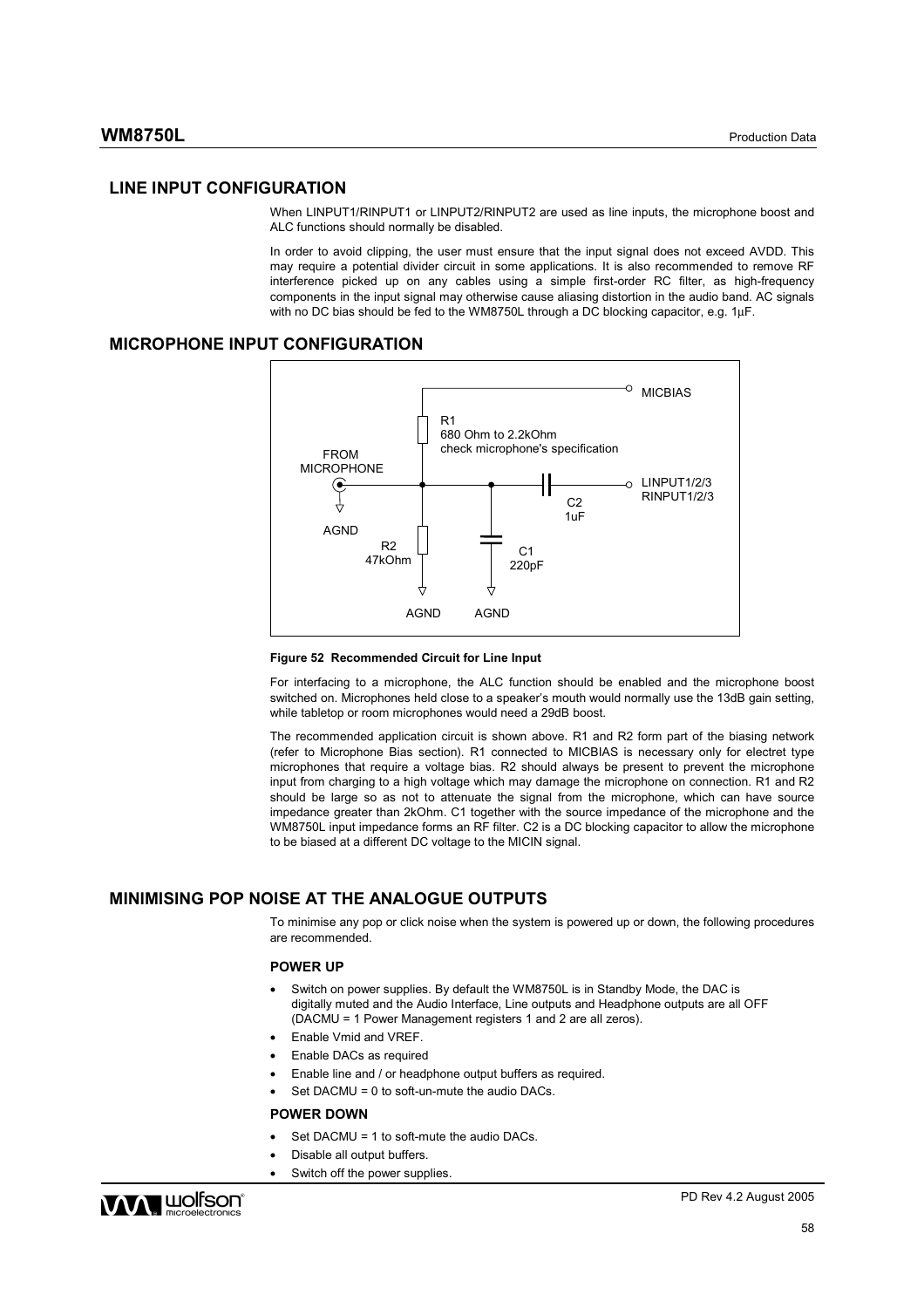# **POWER MANAGEMENT EXAMPLES**

| <b>OPERATION MODE</b>                                                              |            |               | <b>POWER MANAGEMENT (1)</b> |            |            |            |            |             |            |                 | <b>POWER MANAGEMENT (2)</b> |                 |                       |           |            |
|------------------------------------------------------------------------------------|------------|---------------|-----------------------------|------------|------------|------------|------------|-------------|------------|-----------------|-----------------------------|-----------------|-----------------------|-----------|------------|
|                                                                                    | ш.         |               | PGAs                        |            | ADCs       |            |            | <b>DACs</b> |            |                 |                             |                 | <b>Output Buffers</b> |           |            |
|                                                                                    | <b>REI</b> | <b>AINL/R</b> | PGL                         | <b>PGR</b> | <b>ADL</b> | <b>ADR</b> | <b>MBI</b> | DAL         | <b>DAR</b> | LO <sub>1</sub> | RO <sub>1</sub>             | LO <sub>2</sub> | RO <sub>2</sub>       | <b>MO</b> | <b>HPD</b> |
| Stereo Headphone Playback                                                          |            | 0             | 0                           | $\Omega$   | 0          | $\Omega$   | 0          |             |            |                 |                             | 0               | $\Omega$              | 0         |            |
| Stereo Line-in Record                                                              |            |               |                             |            |            |            | $\Omega$   | 0           | $\Omega$   | $\Omega$        | 0                           | 0               | $\Omega$              | 0         |            |
| Stereo Microphone Record                                                           |            |               |                             |            |            |            |            | 0           | 0          | $\Omega$        | 0                           | $\mathbf{0}$    | $\Omega$              | 0         |            |
| Mono Microphone Record                                                             |            |               |                             | $\Omega$   |            | $\Omega$   |            | 0           | $\Omega$   | $\Omega$        | $\Omega$                    | $\Omega$        | $\Omega$              | 0         |            |
| Stereo Line-in to Headphone Out                                                    |            |               | $\Omega$                    | 0          | 0          | $\Omega$   | 0          | 0           | $\Omega$   |                 |                             | 0               | $\Omega$              | 0         | x          |
| Phone Call                                                                         |            |               |                             | 0          | 0          | $\Omega$   |            | 0           | $\Omega$   |                 |                             | 0               | $\Omega$              |           | x          |
| Speaker Phone Call [ROUT2INV = 1]                                                  |            |               |                             | 0          | 0          | $\Omega$   |            | 0           | 0          | $\Omega$        | $\mathbf{0}$                |                 |                       |           |            |
| Record Phone Call [L channel = mic with<br>boost, R channel = RX, enable mono mix] |            |               |                             |            |            |            |            | 0           | $\Omega$   |                 |                             | 0               | 0                     |           |            |

**Table 48 Register Settings for Power Management**

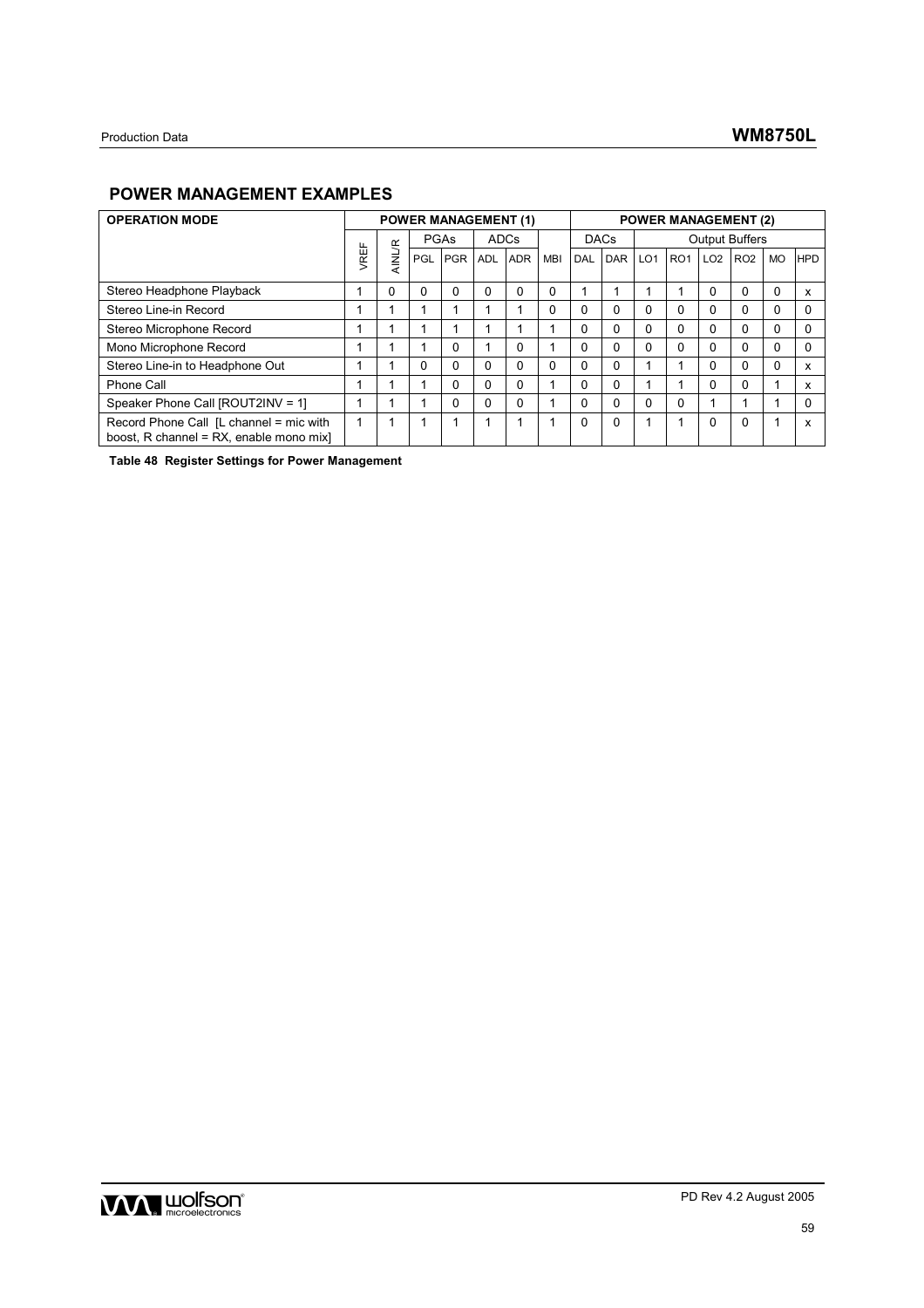# **PACKAGE DIMENSIONS**



| <b>Symbols</b> | Dimensions (mm) |                                        |            |                |  |  |  |  |  |
|----------------|-----------------|----------------------------------------|------------|----------------|--|--|--|--|--|
|                | <b>MIN</b>      | <b>NOM</b>                             | <b>MAX</b> | <b>NOTE</b>    |  |  |  |  |  |
| A              | 0.85            | 0.90                                   | 1.00       |                |  |  |  |  |  |
| A1             | 0               | 0.02                                   | 0.05       |                |  |  |  |  |  |
| A <sub>3</sub> |                 | $0.2$ REF                              |            |                |  |  |  |  |  |
| b              | 0.18            | 0.23                                   | 0.30       | 1              |  |  |  |  |  |
| D              | 4.90            | 5.00                                   | 5.10       |                |  |  |  |  |  |
| D <sub>2</sub> | 3.2             | 3.3                                    | 3.4        | $\overline{2}$ |  |  |  |  |  |
| E.             | 4.90            | 5.00                                   | 5.10       |                |  |  |  |  |  |
| E <sub>2</sub> | 3.2             | 3.3                                    | 3.4        | $\overline{2}$ |  |  |  |  |  |
| е              |                 | $0.5$ BSC                              |            |                |  |  |  |  |  |
| L              | 0.35            | 0.4                                    | 0.45       |                |  |  |  |  |  |
| L1             |                 |                                        | 0.1        | 1              |  |  |  |  |  |
| R              | b(min)/2        |                                        |            |                |  |  |  |  |  |
| ĸ              | 0.20            |                                        |            |                |  |  |  |  |  |
|                |                 | <b>Tolerances of Form and Position</b> |            |                |  |  |  |  |  |
| aaa            |                 | 0.15                                   |            |                |  |  |  |  |  |
| bbb            |                 | 0.10                                   |            |                |  |  |  |  |  |
| ccc            |                 | 0.10                                   |            |                |  |  |  |  |  |
| REF:           |                 | JEDEC, MO-220, VARIATION VHHD-2        |            |                |  |  |  |  |  |

NOTES:<br>1. DIMENSION b APPLIED TO METALLIZED TERMINAL AND IS MEASURED BETWEEN 0.25 mm AND 0.30 mm FROM TERMINAL TIP, DIMENSION L1 REPRESENTS TERMINAL PULL BACK FROM<br>1. DIMENSION b APPLIED TO METAME.<br>1. PORING OF LEADFRAME.<br>

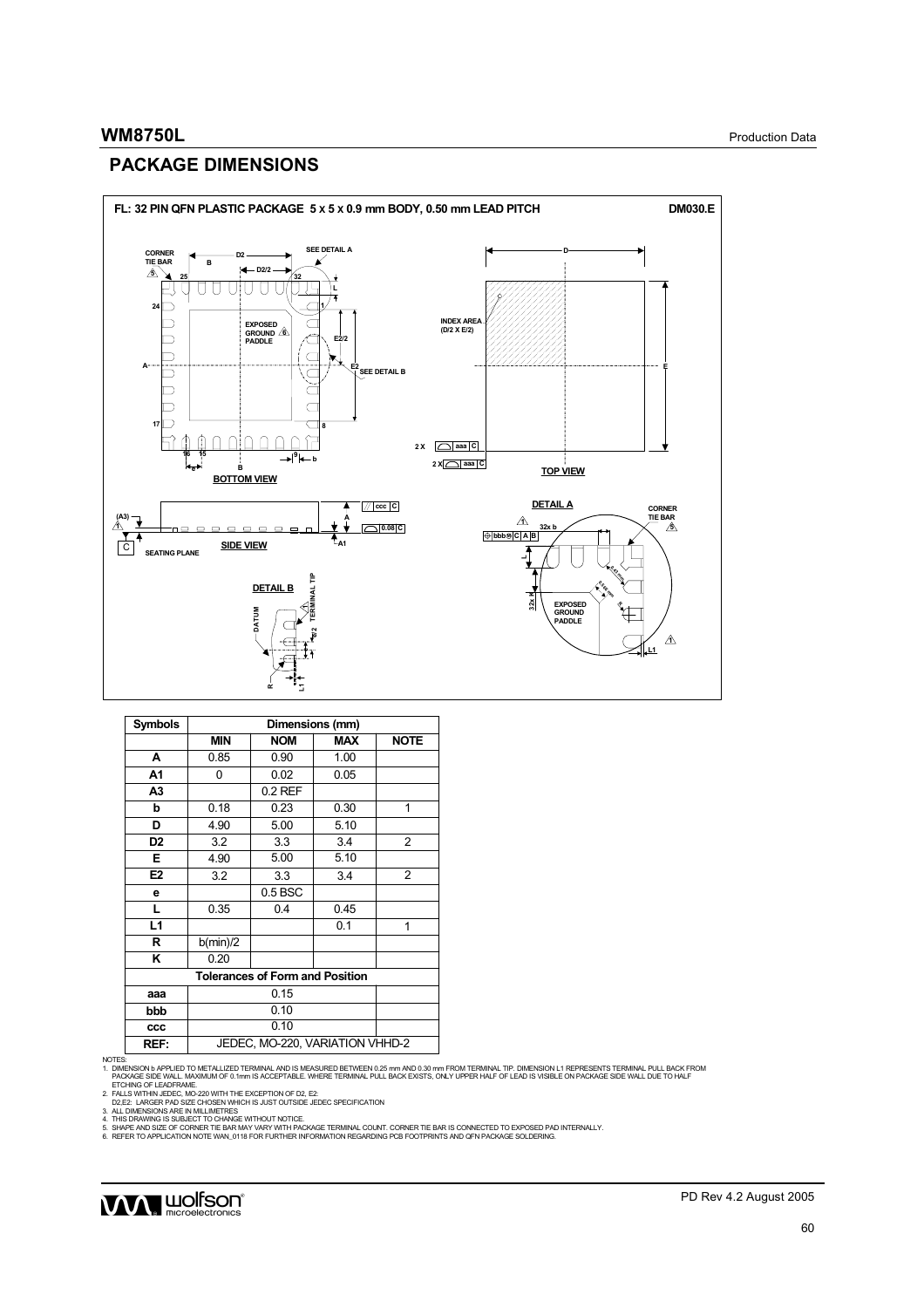# **IMPORTANT NOTICE**

Wolfson Microelectronics plc (WM) reserve the right to make changes to their products or to discontinue any product or service without notice, and advise customers to obtain the latest version of relevant information to verify, before placing orders, that information being relied on is current. All products are sold subject to the WM terms and conditions of sale supplied at the time of order acknowledgement, including those pertaining to warranty, patent infringement, and limitation of liability.

WM warrants performance of its products to the specifications applicable at the time of sale in accordance with WM's standard warranty. Testing and other quality control techniques are utilised to the extent WM deems necessary to support this warranty. Specific testing of all parameters of each device is not necessarily performed, except those mandated by government requirements.

In order to minimise risks associated with customer applications, adequate design and operating safeguards must be used by the customer to minimise inherent or procedural hazards. Wolfson products are not authorised for use as critical components in life support devices or systems without the express written approval of an officer of the company. Life support devices or systems are devices or systems that are intended for surgical implant into the body, or support or sustain life, and whose failure to perform when properly used in accordance with instructions for use provided, can be reasonably expected to result in a significant injury to the user. A critical component is any component of a life support device or system whose failure to perform can be reasonably expected to cause the failure of the life support device or system, or to affect its safety or effectiveness.

WM assumes no liability for applications assistance or customer product design. WM does not warrant or represent that any license, either express or implied, is granted under any patent right, copyright, mask work right, or other intellectual property right of WM covering or relating to any combination, machine, or process in which such products or services might be or are used. WM's publication of information regarding any third party's products or services does not constitute WM's approval, license, warranty or endorsement thereof.

Reproduction of information from the WM web site or datasheets is permissible only if reproduction is without alteration and is accompanied by all associated warranties, conditions, limitations and notices. Representation or reproduction of this information with alteration voids all warranties provided for an associated WM product or service, is an unfair and deceptive business practice, and WM is not responsible nor liable for any such use.

Resale of WM's products or services with statements different from or beyond the parameters stated by WM for that product or service voids all express and any implied warranties for the associated WM product or service, is an unfair and deceptive business practice, and WM is not responsible nor liable for any such use.

## **ADDRESS**

Wolfson Microelectronics plc Westfield House 26 Westfield Road Edinburgh EH11 2QB United Kingdom

Tel :: +44 (0)131 272 7000 Fax :: +44 (0)131 272 7001 Email :: sales@wolfsonmicro.com